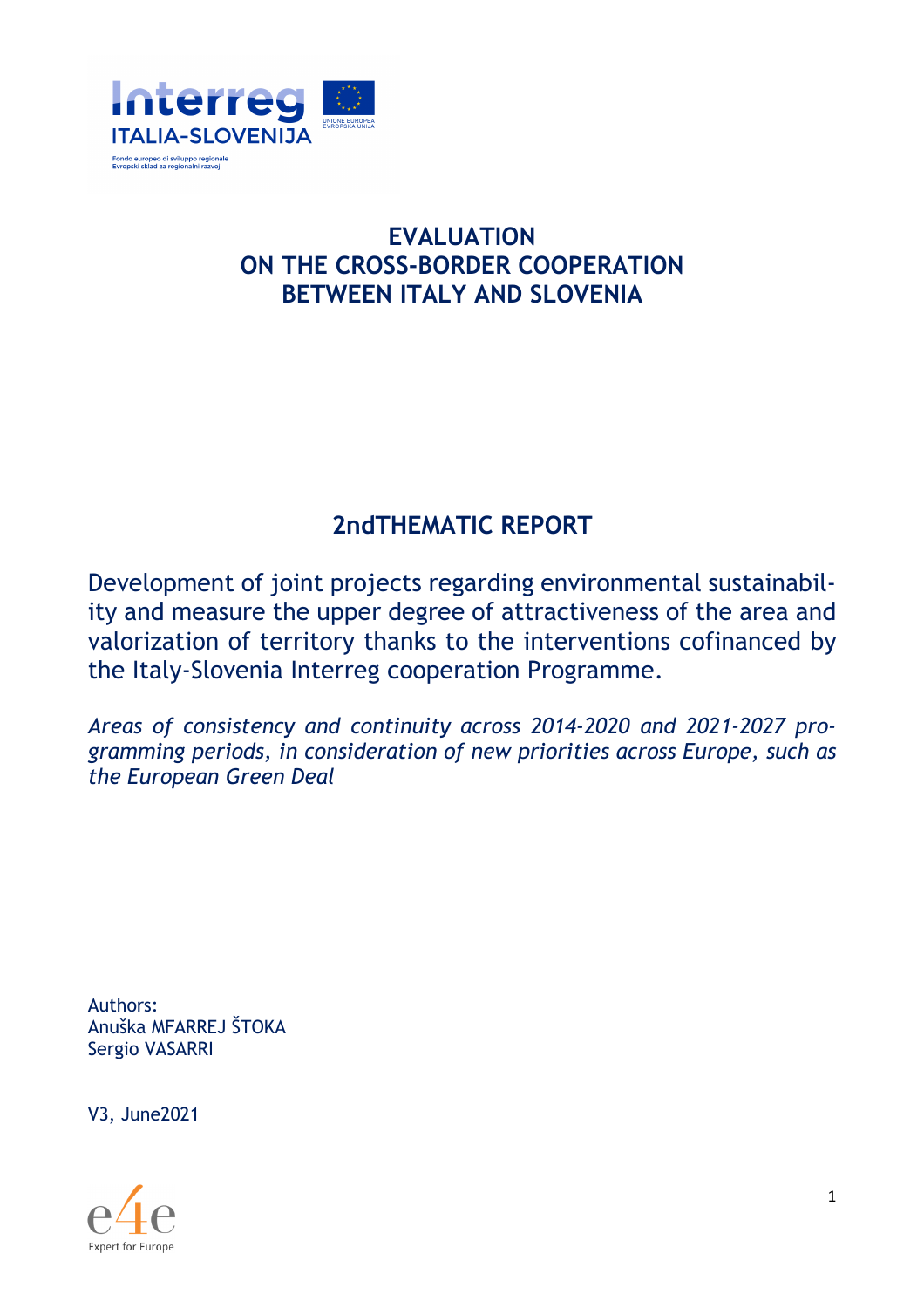

### **INDEX OF THE THEMATIC REPORT**

| 1.  | INTRODUCTION: OBJECTIVE, SCOPE AND FORESEEN TIMELINE                                                                         | 4  |
|-----|------------------------------------------------------------------------------------------------------------------------------|----|
| 1.1 | <b>Topics and Evaluation Questions</b>                                                                                       | 4  |
| 1.2 | Methodologies                                                                                                                | 6  |
| 2.  | THE EUROPEAN GREEN DEAL                                                                                                      | 7  |
| 3.  | ANALYSIS ON THE INTERREG ITALY-SLOVENIA 2014-20 PROGRAMME                                                                    | 9  |
| 3.1 | The Programme area                                                                                                           | 9  |
| 3.2 | The Natural capital of the Programme area, risks deriving from climate change and measures<br>on national and regional level | 9  |
| 3.3 | Local authorities in Programme area already taking actions                                                                   | 12 |
| 3.4 | The application of the European Green Deal targets and the economy outlook                                                   | 13 |
| 4.  | <b>INTERREG ITALY-SLOVENIA EUROPEAN GREEN DEAL RELATED PROJECTS</b>                                                          | 15 |
| 4.1 | Classification of projects under four of the 2021-27 policy objectives                                                       | 15 |
| 4.2 | Classification of projects according to European Green Deal policy areas                                                     | 17 |
| 1.  | POLICY AREA CLIMATE ACTION                                                                                                   | 17 |
| 2.  | POLICY AREA CLEAN ENERGY                                                                                                     | 17 |
| 3.  | POLICY AREASUSTAINABLE INDUSTRY                                                                                              | 18 |
| 4.  | POLICY AREABUILDING AND RESTRUCTURING                                                                                        | 18 |
| 5.  | POLICY AREA SUSTAINABLE MOBILITY                                                                                             | 18 |
| 6.  | POLICY AREAS SUSTAINABLE AGRICULTURE AND FROM FARM TO FORK                                                                   | 19 |
| 7.  | POLICY AREA BIODIVERSITY                                                                                                     | 20 |
| 8.  | POLICY AREA ELIMINATING POLLUTION                                                                                            | 20 |
| 9.  | CONCLUSIONS ON ALL EGD POLICY AREAS                                                                                          | 20 |
| 4.3 | Analysis of projects based on PA level                                                                                       | 21 |
|     | Interreg Italy-Slovenia PA1                                                                                                  | 22 |



2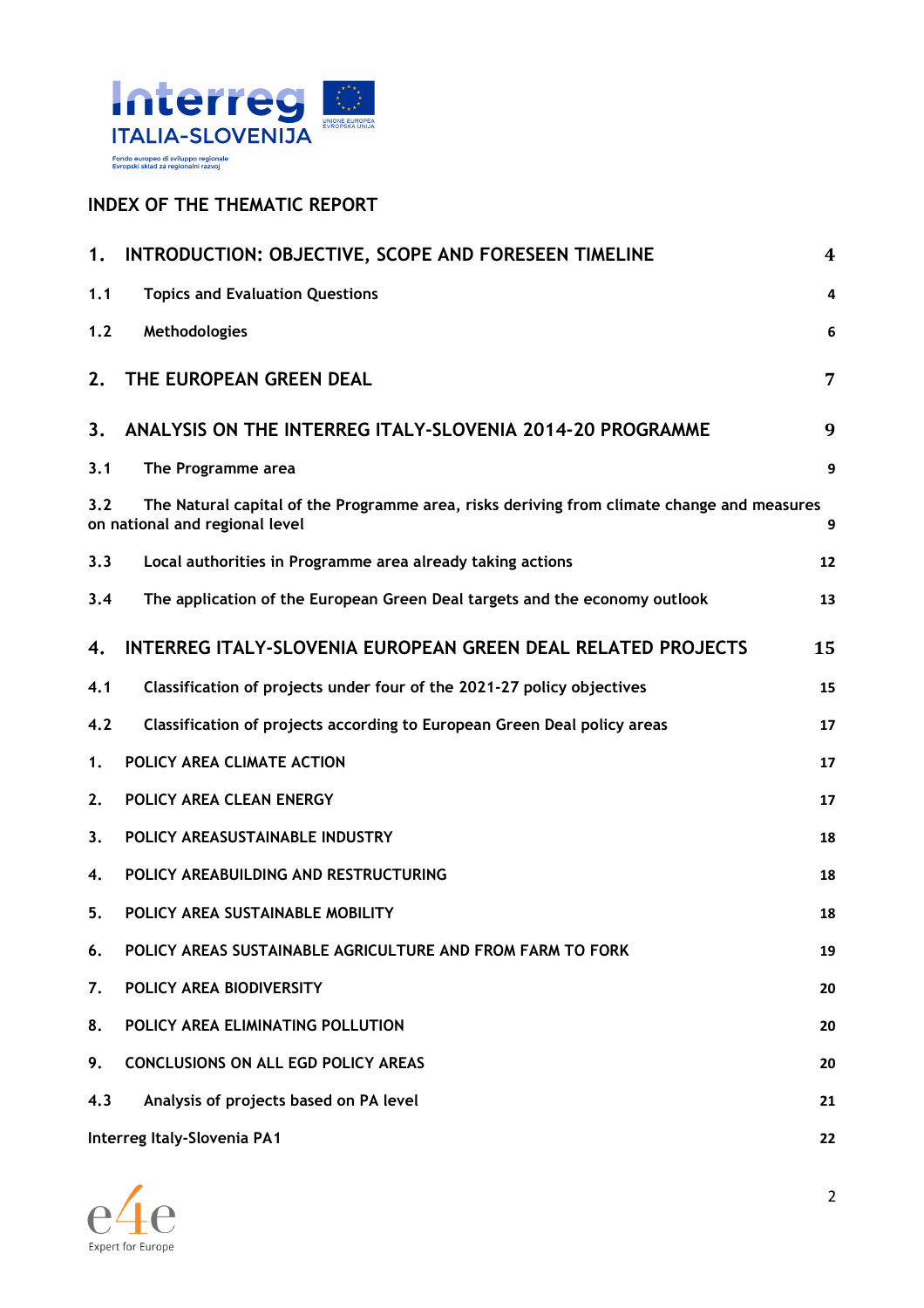

| Interreg Italy-Slovenia PA2                                                                                                                                 | 23 |
|-------------------------------------------------------------------------------------------------------------------------------------------------------------|----|
| Interreg Italy-Slovenia PA3                                                                                                                                 | 25 |
| Interreg Italy-Slovenia PA4                                                                                                                                 | 29 |
| Resume on all Interreg Italy-Slovenia PA                                                                                                                    | 31 |
| 5.<br>ANALYSIS OF EXAMPLES FROM OTHER TRANSNATIONAL COOPERATION<br>PROGRAMMES, MRS, PROJECTS FUNDED BY ESI FUNDS IN ORDER TO PROPOSE<br>POTENTIAL SYNERGIES | 33 |
| 5.1<br>European Green Deal in theInterreg EuropeProgramme                                                                                                   | 33 |
| Relevant Examples from EUSAIR macro-regional strategy and Interreg Adrion<br>5.2                                                                            | 33 |
| 5.3<br>Relevant Examples from EUSALP and Interreg Alpine Space Programme                                                                                    | 35 |
| Relevant Examples from EUSDR macro regional strategy<br>5.4                                                                                                 | 38 |
| 5.5<br>Other Relevant Examples (ESI projects and others)                                                                                                    | 38 |
| <b>CONCLUSIONS</b><br>6.                                                                                                                                    | 39 |
| <b>ANNEX 1</b>                                                                                                                                              | 46 |
| Table: EGD Policy objective targets,                                                                                                                        | 46 |
| separated by category to be used for the gap analysis                                                                                                       | 46 |
| <b>ANNEX 2</b>                                                                                                                                              | 48 |

**Non è stata trovata alcuna voce d'indic**

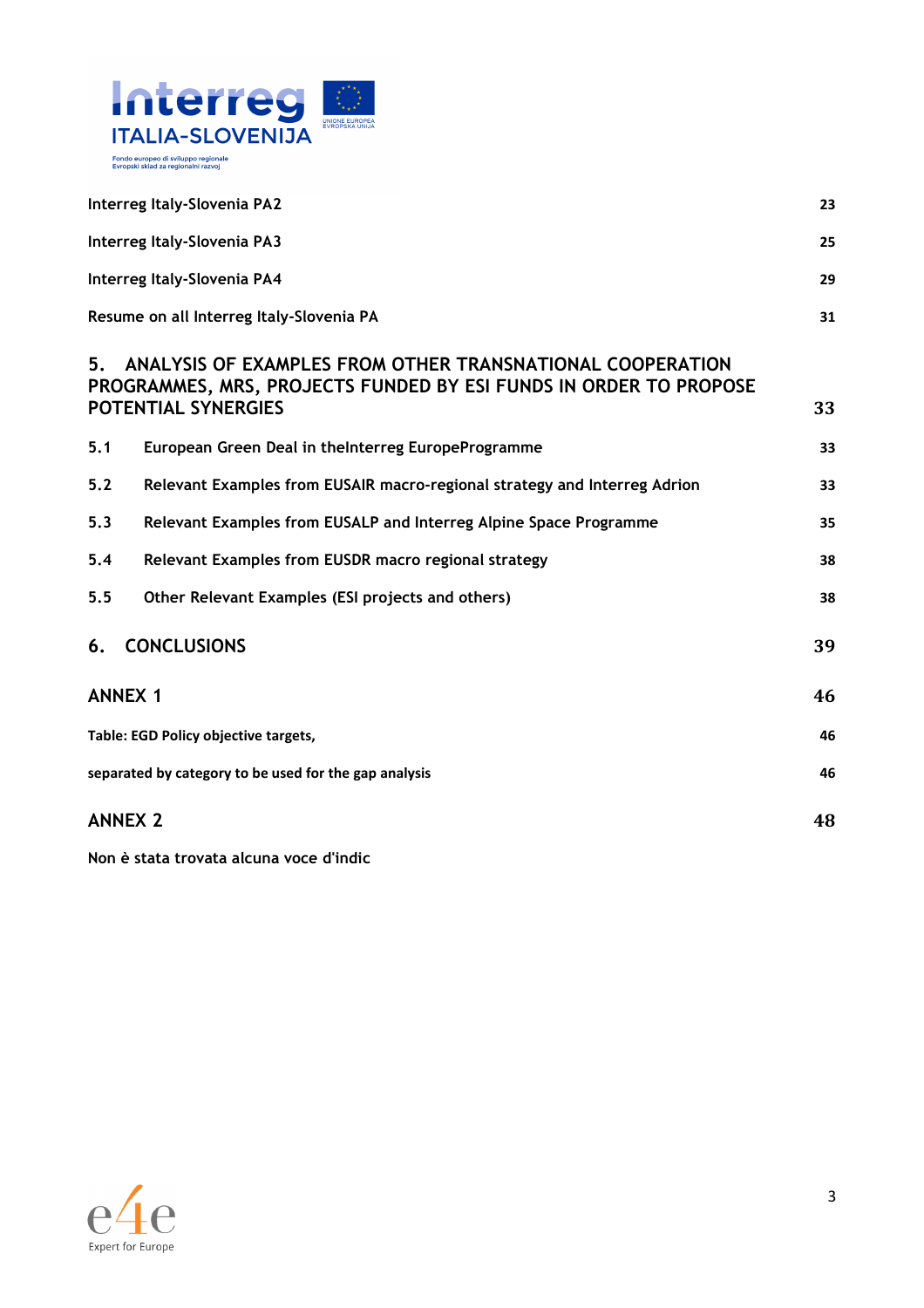

## **Second Thematic Report**

## 1. Introduction: objective, scope and foreseen timeline

#### **Table 1– Recap of the scope of the Second Thematic Report**

| <b>Product</b>         | Thematic Report "2020/21"                                                                                                                                                                                                                                                                                                                                                                                   |  |  |
|------------------------|-------------------------------------------------------------------------------------------------------------------------------------------------------------------------------------------------------------------------------------------------------------------------------------------------------------------------------------------------------------------------------------------------------------|--|--|
| <b>Legal reference</b> | EU Green Deal valid for the programming period 2021-2027<br>Other documentation on capitalization of experiences of the 2014-20 program-                                                                                                                                                                                                                                                                    |  |  |
|                        | ming period and orientations for the post-2020 period                                                                                                                                                                                                                                                                                                                                                       |  |  |
| Content                | Development of joint projects regarding environmental sustainability and meas-<br>ure the upper degree of attractiveness of the area and valorization of territory<br>thanks to the interventions cofinanced by the Programme. Areas of consistency<br>and continuity across 2014-2020 and 2021-2027 programming periods, in consid-<br>eration of new priorities across Europe, such as the EU Green Deal. |  |  |
| <b>Methods</b>         | desk-research                                                                                                                                                                                                                                                                                                                                                                                               |  |  |
|                        | analysis of indicators                                                                                                                                                                                                                                                                                                                                                                                      |  |  |
|                        | consultation with beneficiaries                                                                                                                                                                                                                                                                                                                                                                             |  |  |
|                        | interviews                                                                                                                                                                                                                                                                                                                                                                                                  |  |  |
|                        | focus group                                                                                                                                                                                                                                                                                                                                                                                                 |  |  |
|                        | network analysis                                                                                                                                                                                                                                                                                                                                                                                            |  |  |
|                        | nominal group technique                                                                                                                                                                                                                                                                                                                                                                                     |  |  |
|                        | counterfactual analysis                                                                                                                                                                                                                                                                                                                                                                                     |  |  |
|                        | gap analysis                                                                                                                                                                                                                                                                                                                                                                                                |  |  |
| <b>Data</b>            | data from monitoring system                                                                                                                                                                                                                                                                                                                                                                                 |  |  |
|                        | qualitative information on the implementation of the projects and Pro-<br>gramme                                                                                                                                                                                                                                                                                                                            |  |  |
|                        | info on projects from the Programme website                                                                                                                                                                                                                                                                                                                                                                 |  |  |
|                        | info on projects from the project lead partners                                                                                                                                                                                                                                                                                                                                                             |  |  |
|                        | info on projects project results and achieved indicators and invested<br>funds from JS staff                                                                                                                                                                                                                                                                                                                |  |  |
| <b>Timeline</b>        | Deadline for submission: By 31July 2021                                                                                                                                                                                                                                                                                                                                                                     |  |  |

#### 1.1Topics and Evaluation Questions

The Second Thematic Report is devoted to an overall assessment of joint projects funded by the Programme with reference to environmental sustainability and support to greater attractiveness and valorization of the territory. Projects that have environmental sustainability and sustainable development as their common thread can represent reference models for future programming and implementation activities in the Program area in consideration of new priorities across Europe, such as the EU Green Deal.

The Thematic Report must focus on which projects financed by the Programme may have the relevant characteristics for the purposes of the evaluation goals, the distinctive elements of the

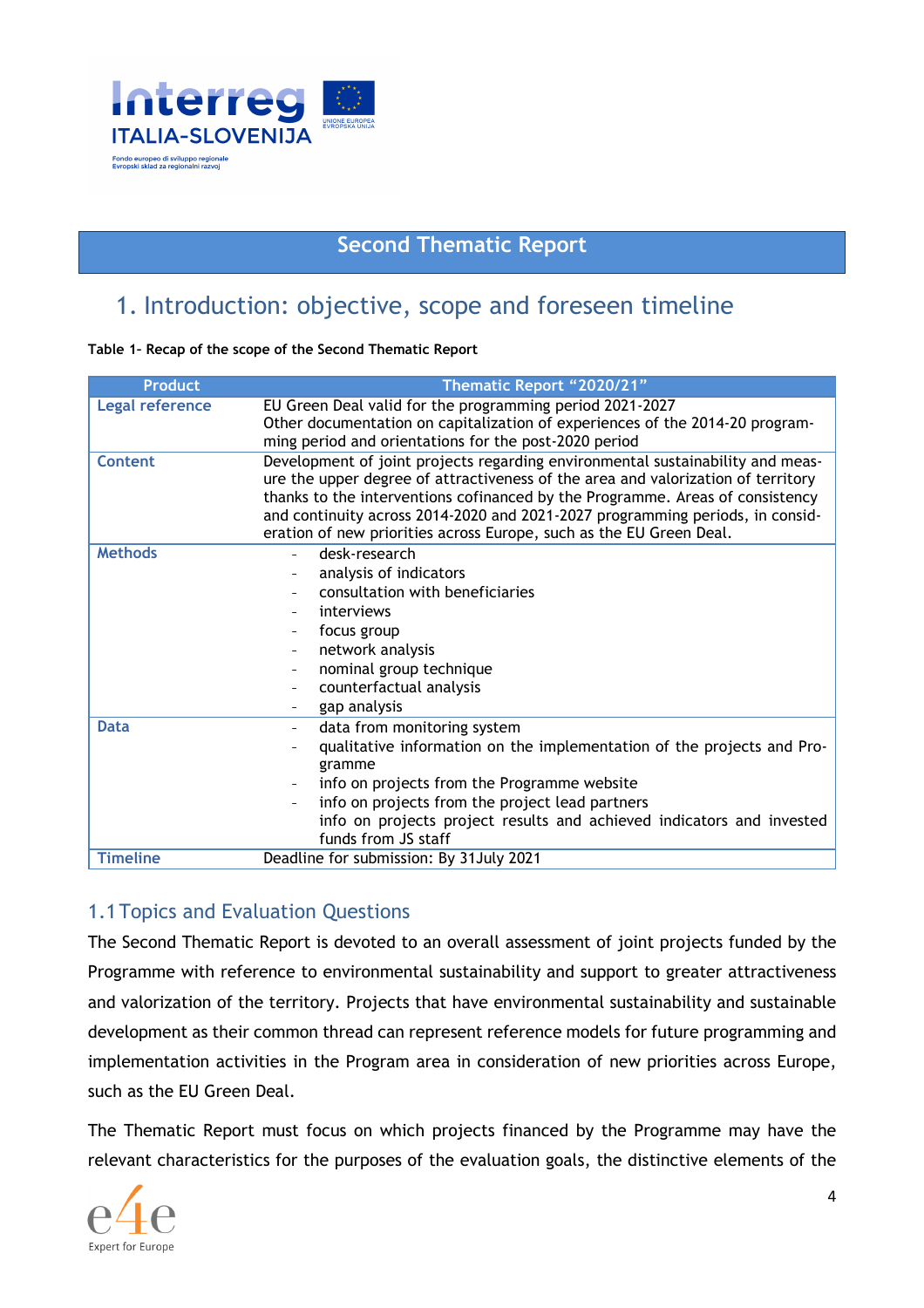

governance of these projects, the impact on the attractiveness and enhancement of the territory.

Focus that must necessarily start from the consideration and analysis of the output indicators of the priorities that supported the aforementioned projects.

Evaluation questions are displayed in the following table.

#### **Table2: Evaluation Questions**

| <b>Priority Axis</b>                                                                   | <b>Specific Objective</b>                                                                                    | <b>Evaluation questions</b>                                                                                                                                                                                                                       |
|----------------------------------------------------------------------------------------|--------------------------------------------------------------------------------------------------------------|---------------------------------------------------------------------------------------------------------------------------------------------------------------------------------------------------------------------------------------------------|
| PA1: Strengthening re-<br>search, technological                                        | Strengthen the coopera-<br>tion among key actors to                                                          | How can the project bridge the passage from the<br>current to the next Programming period?                                                                                                                                                        |
| development and inno-<br>vation.                                                       | promote the knowledge<br>transfer and innovative<br>activities in key sectors of<br>the area                 | Which are the areas of consistency and continu-<br>ity across 2014-2020 and 2021-2027 programming<br>periods for the projects under this Specific Ob-<br>jective, in consideration of new priorities across<br>Europe, such as the EU Green Deal. |
| PA2: Cooperating for<br>implementation of low<br>carbon strategies and<br>action plans | 2.1 Promotion of imple-<br>mentation of strategies<br>and action plans to pro-<br>mote energy efficiency and | How did the CP contribute to increase the level of<br>knowledge and experiences exchange concerning<br>the planning, financing and implementing of<br>emissions reduction?                                                                        |
|                                                                                        | to improve territorial ca-<br>pacities for joint low-car-<br>bon mobility planning                           | To what extent has the CP supported the adoption<br>of shared strategies for emissions reduction and<br>green energies supply, involving public and pri-<br>vate actors?                                                                          |
|                                                                                        |                                                                                                              | How did the CP increase the adoption of shared<br>models of urban smart mobility, involving public<br>and private actors?                                                                                                                         |
|                                                                                        |                                                                                                              | To what extent has the CP raised awareness on<br>energy saving and new mobility models (includ-<br>ing lifestyle choices)?                                                                                                                        |
| PA3: Protecting<br>and<br>promoting natural and<br>cultural resources                  | 3.1 Conserving, protect-<br>ing, restoring and develop-<br>ing natural and cultural<br>heritage              | How did the CP support the adoption of shared<br>strategies, plans and tools related to conserva-<br>tion and protection of natural resources and hab-<br>itats?                                                                                  |
|                                                                                        |                                                                                                              | What integrated projects and tools were put in<br>place to target protected and environmentally<br>highly valuable areas?                                                                                                                         |
|                                                                                        | 3.2 Enhance the integrated<br>management of ecosys-<br>tems for a sustainable de-                            | What progress was made towards the implemen-<br>tation of actions promoting better coordination<br>and interaction among stakeholders?                                                                                                            |
|                                                                                        | velopment of the territory                                                                                   | To what extent did the CP promote the capitali-<br>zation of past experiences and the exchange of<br>best practices?                                                                                                                              |
|                                                                                        |                                                                                                              | To what extent did the CP support the implemen-<br>tation of innovative initiatives to stimulate a sus-<br>tainable economic development and job opportu-<br>nities?                                                                              |

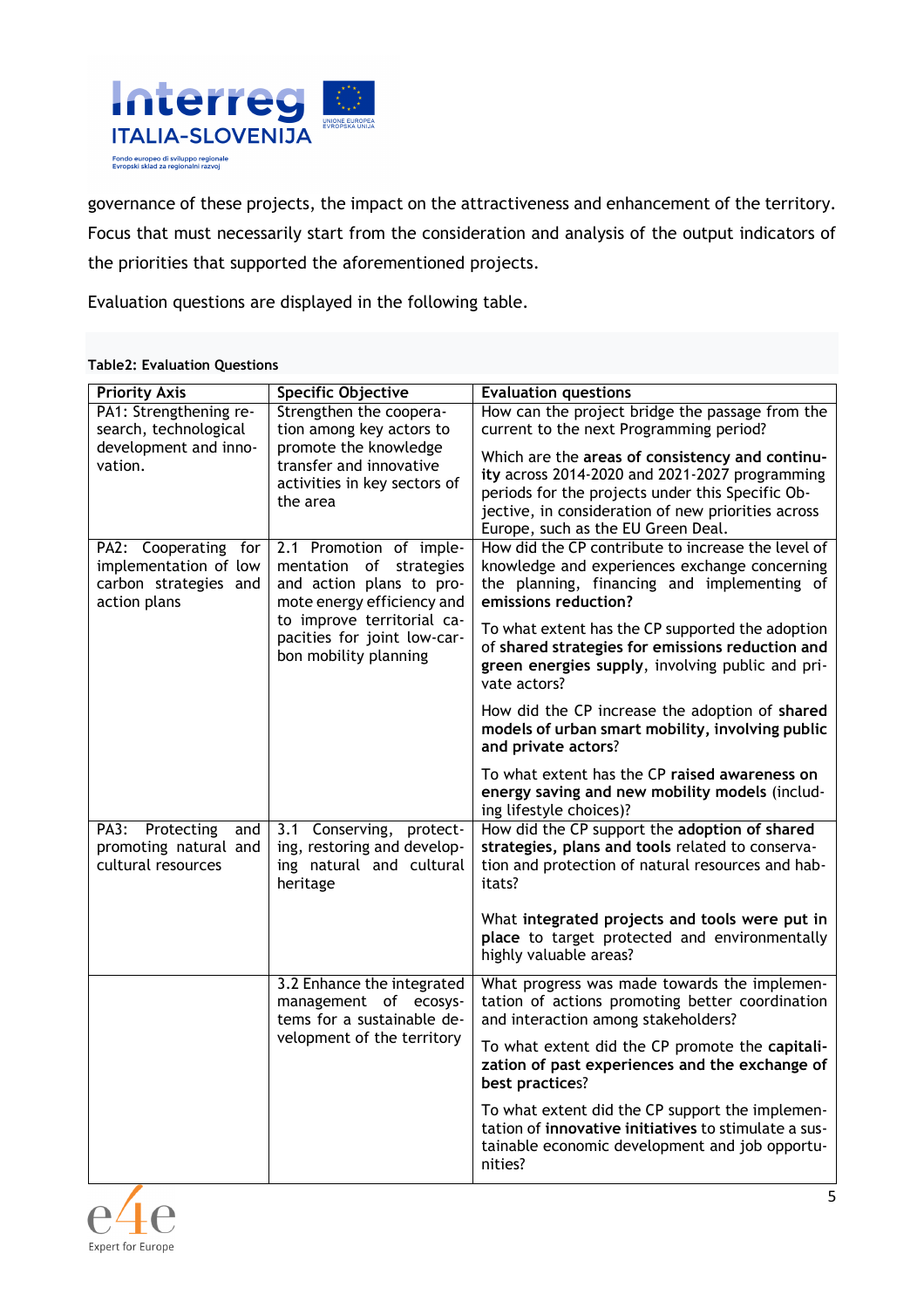

|                                                                      | 3.3 Development and the<br>testing of innovative envi-<br>ronmental friendly tech-<br>nologies for the improve-<br>ment of waste and water<br>management                                                            | To what extent did the CP support the adoption<br>of shared strategies for the improvement of com-<br>mon resources management?<br>To what extent did the CP strengthens the promo-<br>tion of sustainable and responsible awareness and<br>behaviors?                                                                                                                                                                                                               |
|----------------------------------------------------------------------|---------------------------------------------------------------------------------------------------------------------------------------------------------------------------------------------------------------------|----------------------------------------------------------------------------------------------------------------------------------------------------------------------------------------------------------------------------------------------------------------------------------------------------------------------------------------------------------------------------------------------------------------------------------------------------------------------|
| PA4: Enhancing capac-<br>ity building and cross<br>border governance | 4.1 Strengthen the institu-<br>tional cooperation capac-<br>ity through mobilizing pub-<br>lic authorities and key ac-<br>tors of the Programme<br>area for planning joint so-<br>lutions to common chal-<br>lenges | Support from the CP to the implementation of ca-<br>pacity building actions aimed at development of<br>structures, systems and tools?<br>Have shared processes concerning regulatory<br>frameworks, functional networks, common struc-<br>tures, coordination of policies and investments,<br>governance models been developed?<br>Support from the CP to the implementation of ca-<br>pacity building actions addressing the human po-<br>tential and its training? |

The Thematic Report will be delivered according to the following timeline:

#### **Table 3: Thematic Report Timeline**

| Period/deadline        | Task                                        |
|------------------------|---------------------------------------------|
| November-December 2020 | Implementation of the methodological note   |
| January-April 2021     | Data collection/interviews and analysis     |
| April 2021             | Submission of a first draft report          |
| <b>July 2021</b>       | Submission of the final consolidated report |

#### 1.2Methodologies

Data analysis and outcomes of previous Reports (First and Second Extensive Evaluation Reports, First Thematic Report) and MA/JS analyses will be considered, the EU Green Deal valid for the programming period 2021-2027 and other documentation on capitalisation of experiences of the 2014-20 programming period and orientations for the post-2020 period will be used as well as numerous examples from the Interreg transnational programmes and macro-regional strategies covering the entire Programme area.

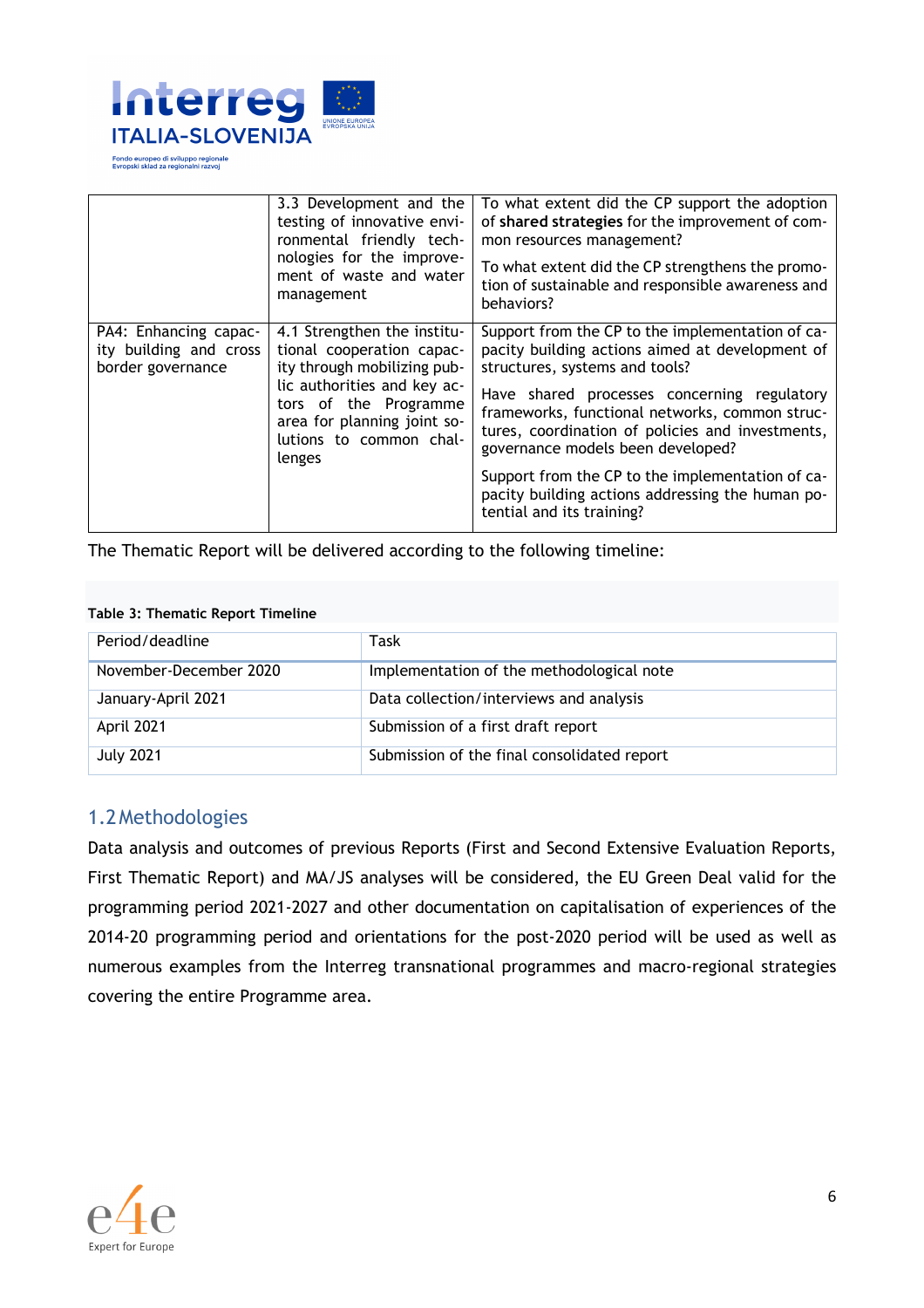

# 2. The European Green Deal

The European Green Deal (EGD) is an integral part of the European Commission (EC) strategy for implementing the United Nations 2030 Agenda and Sustainable Development Goals<sup>1</sup>, as well as the other priorities announced in the President Von der Leyen's political guidelines. More in detail, based on the information published by the EC, the European Green Deal announced by the EC in December 2019 amounts to an unprecedented attempt at the level of the European Union to foster the **transition towards the common goal of a climate-neutral economy** by reducing carbon emissions by at least 50% by the year 2030 (and towards 55%) and achieving carbon neutrality by the year 2050.<sup>2</sup> The EC built its work programme through the concept of **environmental re-orientation** of EU activities in areas identified as leading actions of the EGD Communication such as climate ambition, clean affordable and secure energy, industrial strategy for a clean and circular economy, sustainable and smart mobility, agriculture and fisheries, biodiversity, zero pollution and toxic-free environment, mainstreaming sustainability, trade and foreign policy and the European Climate Pact.<sup>3</sup> Based on the concepts of sustainability and protection of the EU's natural **capital**, its objective is to transform the EU by 2050 to the state "fair and prosperous society, with a modern, resource efficient and competitive economy".<sup>4</sup>

The EGD, among others, has a "zero pollution objective", the revision of emission standards for vehicles, investments in the rail sector, the placing of a million e-battery recharging points around Europe. In total, according to the Commission, at least 25% of the EU budget would ultimately have to be devoted to ecological transition.<sup>5</sup>

The EGD will have to be **equally implemented in urban and rural areas**.

The Policy areas (and related targets) of the Green Deal are the following:

- 1.1 Climate Action (Climate targets for 2030 and 2050);
- 1.2 Clean Energy (To provide clean, accessible and safe energy);
- 1.3 Sustainable industry (Mobilize industry for a circular economy);
- 1.4 Building and Renovating (Build and renovate in an efficient way);

1.5 Sustainable mobility (Accelerate the change towards inter-connected and soft mobility);

- 1.6 From farm to fork
- 1.7 Biodiversity (To preserve and restore ecosystems and biodiversity);

<sup>&</sup>lt;sup>5</sup> Le Monde: "Climat, agriculture, transports... Le « green deal » tous azimuts de la Commission européenne« from 11/12/2019



<sup>&</sup>lt;sup>1</sup>https://ec.europa.eu/info/strategy/priorities-2019-2024/european-green-deal\_en <sup>2</sup>https://ec.europa.eu/info/strategy/priorities-2019-2024/european-green-deal\_en#documents <sup>3</sup>https://ec.europa.eu/info/strategy/priorities-2019-2024/european-green-deal en#actions

<sup>4</sup> More details also in https://link.springer.com/article/10.1007/s12027-020-00637-3#Fn8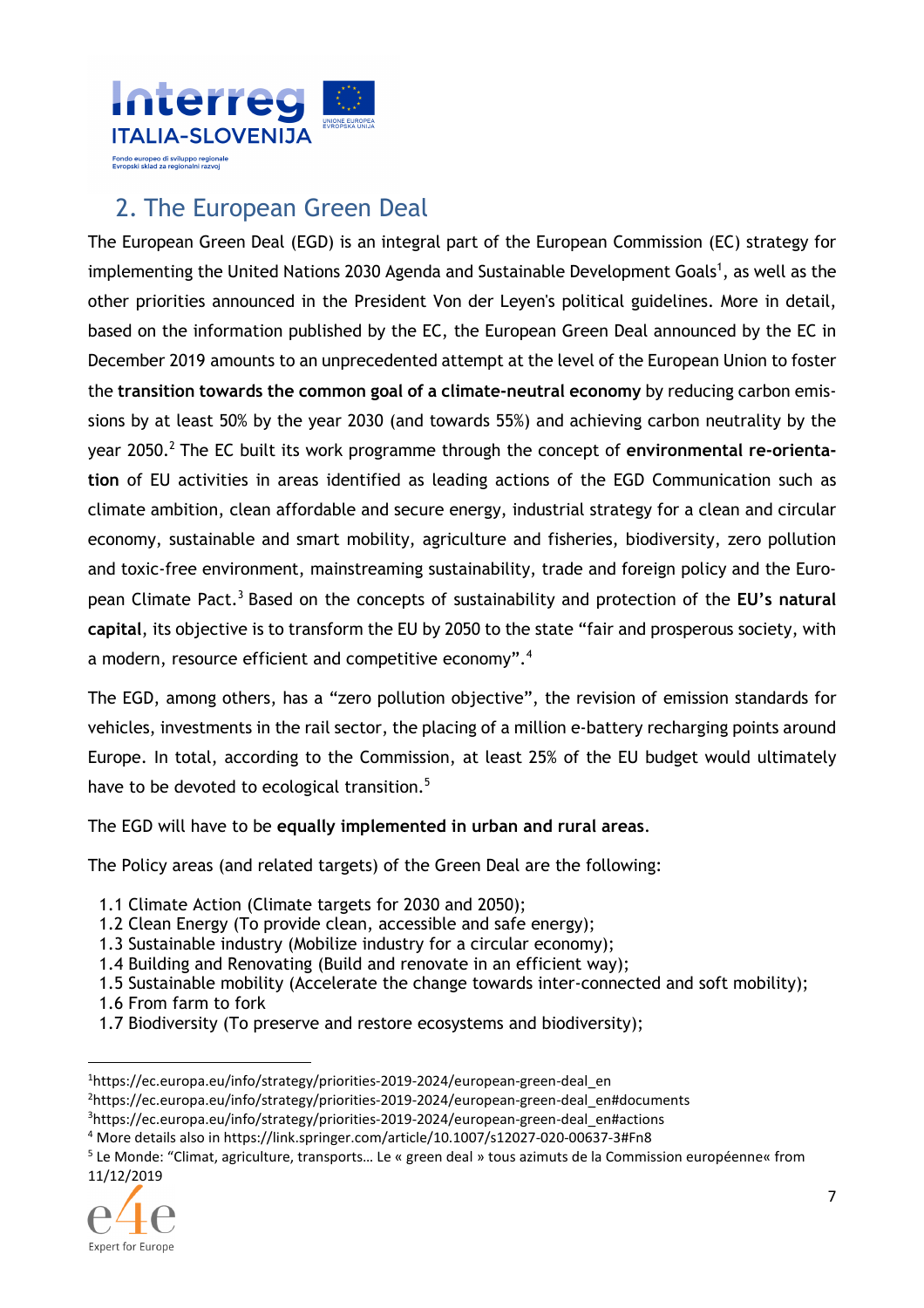

1.8 Eliminating Pollution (Target zero pollution and decrease of toxic emissions);

1.9 Sustainable agriculture.

More details on each EGD target are available in Annex 1.<sup>6</sup>

In the next chapters, the two policy areas "From Farm to Fork" and "sustainable agriculture" were merged in this Thematic Report because of their common features.

The EGD should impact the entire legislative and regulatory approach of the European Union in all sectors towards an ecological, just and inclusive transition.

Research and innovation are playing an important role for each element of the EGD and they will be central in the industrial strategy for a clean and circular economy. In early 2020, the European Commission adopted the EU Industrial Strategy to lead the both transitions: towards climate neutrality and to digital leadership. The policy framework for the EGD represents a new form of mission-oriented policy making.

On national and regional level, according to the competences, policymakers will be required to pursue the concretization of the EGD with new policy tools. However, there are currently no clear recommendations on how the strategies will be delivered at the regional level, for example there is an important gap given that there is no direct reference to the smart specialization strategies as a possible delivery channel. There is therefore clearly an opportunity for regional authorities to foresee their "territorial contribution" in the 2021-27 programming period.<sup>7</sup>

In relation to the above, the analysis will focus on INTERREG Italy-Slovenia 2014-2020 projects that worked in the EGD targets and topics. To that aim the results of those projects will be analyzed and counter-checked towards the EGD priorities for the new programming period 2021-27, both towards the targets as from the point of view of the achievement of results on each PA level (in two sub-sections of Chapter 4).

Given the horizontal dimension and financial implications of the EGD, it needs to be kept in mind that the **environmental protection** becomes in the new Programming period relevant on different levels, it **can be considered of "multidimensional relevance".** 

<sup>7</sup>https://www.interregeurope.eu/policylearning/news/8381/the-european-green-deal-and-covid-19-implications-forresearch-and-innovation/



<sup>6</sup>https://ec.europa.eu/info/strategy/priorities-2019-2024/european-green-deal\_en#policy-areas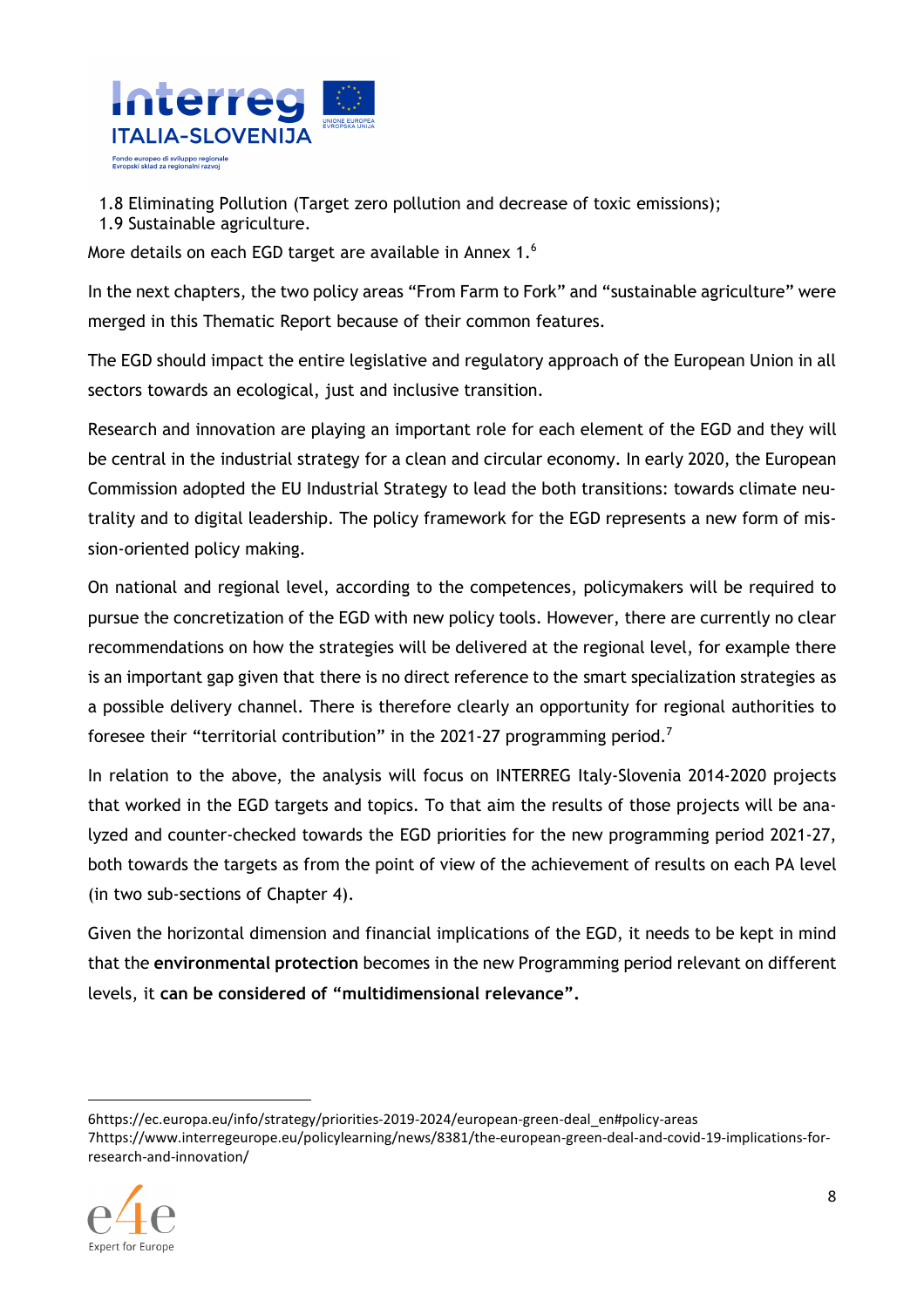

# 3. Analysis on the Interreg Italy-Slovenia 2014-20 Programme

### 3.1 The Programme area

The programme area of the Italy-Slovenia cross-border cooperation programme covers five NUTS 3 regions in Italy. Its centres are the cities of Venice, Udine, Pordenone, Gorizia and Trieste. There are also five NUTS 3 regions in Slovenia (Primorsko-notranjska, Osrednjeslovenska, Gorenjska, Obalno-kraška and Goriška). Its centres are Postojna, Ljubljana, Kranj, the conurbation of Koper-Izola-Piran and the towns and cities of Sežana, Nova Gorica, Tolmin and Kobarid. The land border between Italy and Slovenia is relatively short with 232 km but much diversified with mountains, plains and coastal zones. The natural landscapes are much diversified and so is the density of the population. The area covers two river-systems which are tributary to the Adriatic river basin, one of them is cross-border (Vipava and Soča/Isonzo).

The programme area is located in the zone where the Alpine region meets the Mediterranean climate. The Programme area covers more than 320 Km of coast on the Adriatic Sea basin and more widely in the Mediterranean Sea basin, a small part of which is located in Slovenia. Given the links between the EGD and industry, it is worth deepening the two aspects of environment and economy.

# 3.2 The Natural capital of the Programme area, risks deriving from climate change and measures on national and regional level

The Natural capital of the Programme area comprises Alpine and Alpine foothills landscapes, hilly and high and low plain landscapes, river basins, lagoon and coastal landscapes, the unique Karst landscapes. There are plenty of natural resources, but also the need to take actions for protection and preservation due to hydrogeological and seismic risks, as well as the risk of subsidence and coastal erosion, all due to climate change.

The Programme area can list a remarkable number of natural parks and protected areas: National and Regional Parks, Marine protected areas, Nature (Municipal, State and Regional) Reserves, according to the national and IUCN classification system. There are two parks related to sea natural resources and six to other landscapes. Among those on the sea: the National Marine Protected Area of Miramare (UNESCO Biosphere Reserve) and the Strunjan Reserve (in Obalno-kraška region). Other protected areas are: the Triglav National Park (located in the statistical regions of Gorenjska and Goriška), the Friuli Dolomites, the Julian Prealps (in the Friuli Venezia Giulia region), the Sile

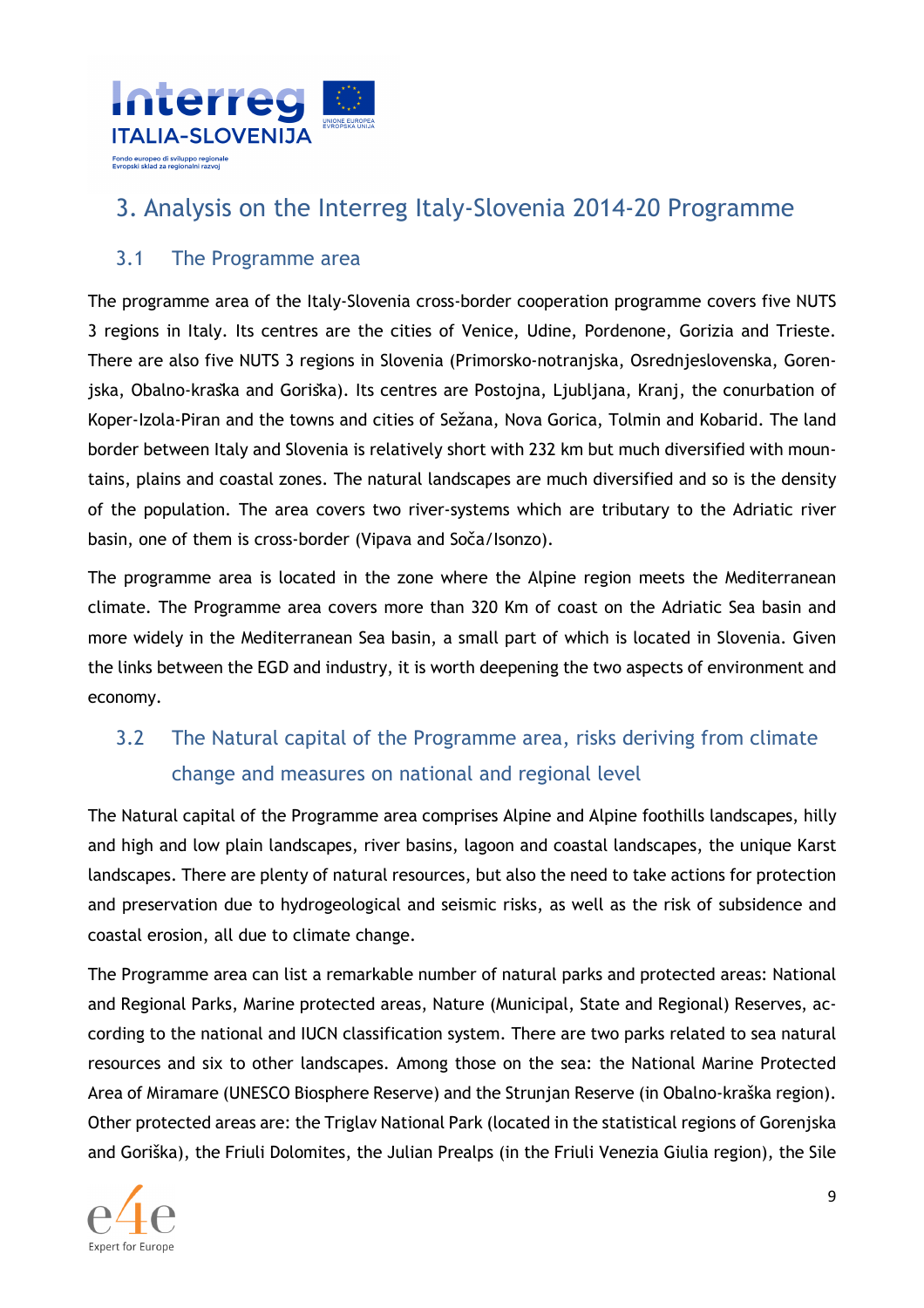

River (in the Venice Metropolitan City), the Škocjan Caves RegionalPark listed on UNESCO as well asRamsar Convention List of wetlands (in Obalno-kraška region) and the Notranjska Regional Park. The Triglav National Park and the Julian Prealps also form a UNESCO area of "The Julian Alps Biosphere Reserve" and a cross-border ecoregion. There are also two Geoparks: a Karst Geopark (in creation)<sup>8</sup>, and the Geopark Idrija. In addition to those already mentioned explicitly, Friuli Venezia Giulia can list two natural parks, fifteen reserves, more than thirty biotopes and sixtythree sites Natura 2000, covering 19% of the regional territory. Similarly, in the Metropolitan City of Venice we can count a regional park and 32 Natura 2000 sites (24% of the total provincial area). Slovenia has a relatively high proportion of NATURA 2000 sites at national level (37% of the entire country), its programme area reaches with 41 % even a higher percentage. There are also over 300 protected areas of various protection regimes, over 1.500 natural value sites and 8.415 caves – all protected as natural sites.

Among them there are many rivers, the main river systems are the cross-border one of Isonzo/Soča and others like: the Vipava and the Sile. In addition to that, many lagoons natural areas, from the wide Lagoon of Venice system, the Mort and Eraclea Lagoon in Venice metropolitan City, the Marano and Grado Lagoon in Friuli Venezia Giulia, and the Stjuža in Slovenia.

The Eurostat data shows that the share of forests is 44.9% for FVG, 24.5 % for Veneto and 67.7% for Zahodna Slovenija. This data clearly shows that deforestation is not a prominent issue for the main part of the programme area. However, it has to be pointed out that in the last decade forests were heavily impacted by extreme weather events (e.g. ice-breaks, droughts and wildfires, etc.) clearly indicating their vulnerability to climate change and supporting expectations that tree species-composition of forests is likely to undergo an important change in coming decades. Thus, significantly impacting one of the most important natural resources of the programme area.

Deriving from the above info, from the environmental point of view, the Programme area is rich in natural resources that are an asset for development but will at the same time be subject to climate change impacts. The Programme area is facing common challenges in the field of climate change, pursuing global sustainable development objectives. The variety of climatic zones within the area – from the Alps to the Mediterranean – boosts those challenges and the need to find specific effective countermeasures. Main objectives are: emissions reduction, renewable energy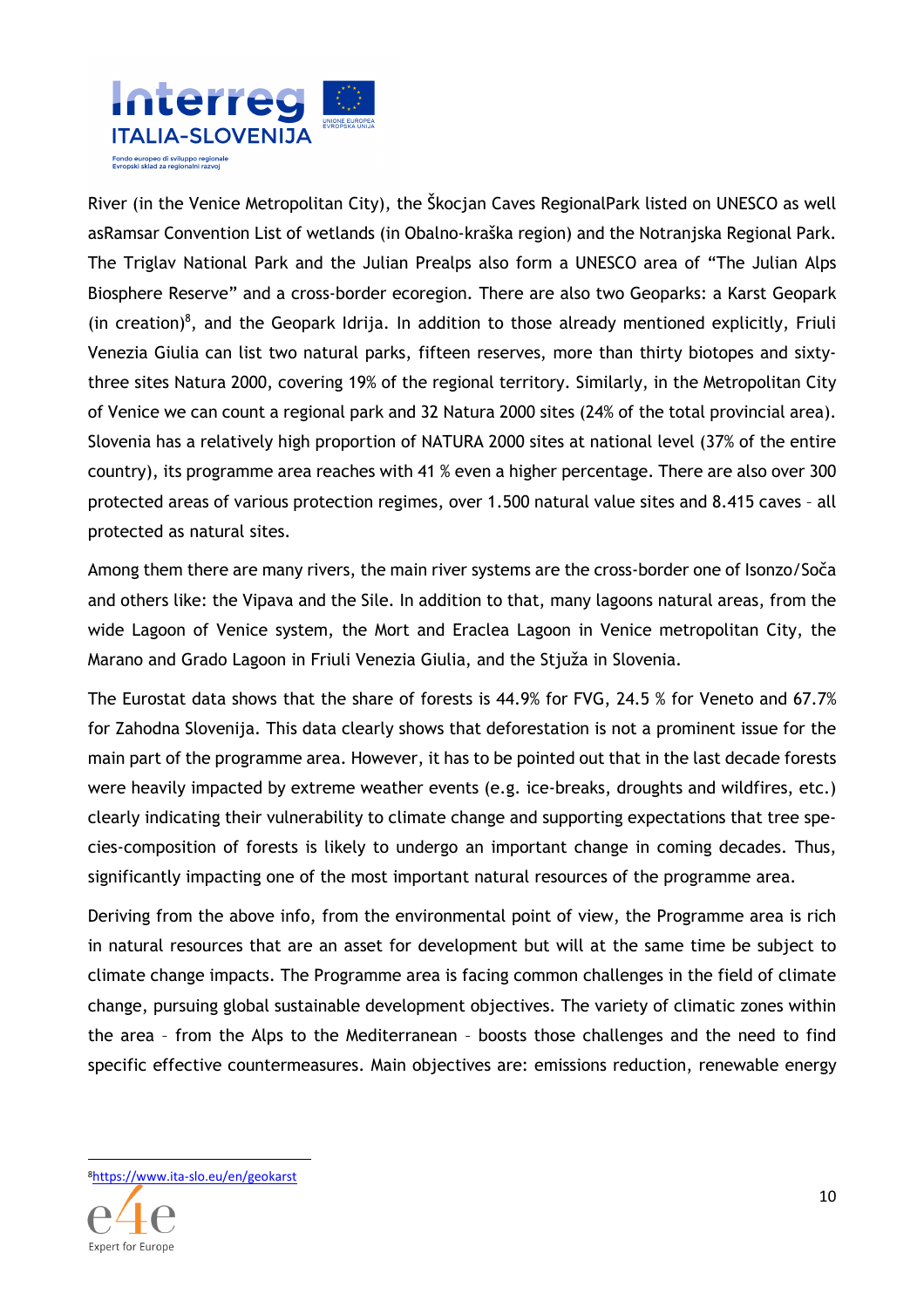

production, energy efficiency, lower consumption by transports and buildings development and use of green technologies, tailor-made actions to mitigate and adapt to climate change.

In 2015, all United Nations Member States (Italy and Slovenia too) approved the 2030 Agenda for Sustainable Development. The document entails 17 Sustainable Development Goals. Both countries have a high score in year 2020, Slovenia ranks  $12<sup>th</sup>$  with a score of 79.8 and Italy ranks  $30<sup>th</sup>$ with a score of 77,07 out of 162. Both countries urgently need to take up climate change action<sup>9</sup>. Following the UN agreements on climate change and EU strategies, all EU countries have to prepare and adopt a 10-year integrated National Energy and Climate Plan (NECP). The document contains a national agenda of each EU Member State for energy efficiency, renewable energy, reduction of emissions, interconnections and R&I. Both Italy and Slovenia have submitted the final versions of their NECP<sup>10</sup>. Main elements of these climate plans envisage the reduction of fossil energy sources in traffic, industry, households and agriculture (e.g. heating renovation of buildings, strengthening environmental friendly production processes, increasing the attractiveness and thus the share of public transport systems, sustainable forestry), the promotion of renewable energy (solar, geothermal, wind, biomass) and the protection of biodiversity and habitats. Important in all CO2 reduction plans are also measures for increasing the awareness about these thematic in the population and R&D activities. Strategies are also dealing with actions that are helping to better adapt the various sectors of society and economy to the undergoing and upcoming inevitable effects of climate change. Main focuses that are also relevant for the region are e.g. regarding the management of surface and underground waters, flood risk prevention, measures for maintaining and improving biodiversity, adaptation of agricultural crops and forest management, disaster prevention and response measures and support of sustainable tourism and diversification in tourism, many of them under the umbrella concept of circular economy.

Climate change is still affecting the Programme area, in terms of global warming and increasing average temperature, vulnerability to floods and natural disasters, showing the need for further interventions in the fields of energy, transport, water management, soil consumption, forest management and natural risks prevention, in a long term perspective.

<sup>10</sup> https://ec.europa.eu/info/energy-climate-change-environment/implementation-eu-countries/energy-and-climate-governanceand-reporting/national-energy-and-climate-plans\_en



<sup>9</sup>https://dashboards.sdgindex.org/rankings; https://dashboards.sdgindex.org/profiles/SVN, https://dashboards.sdgindex.org/profiles/ITA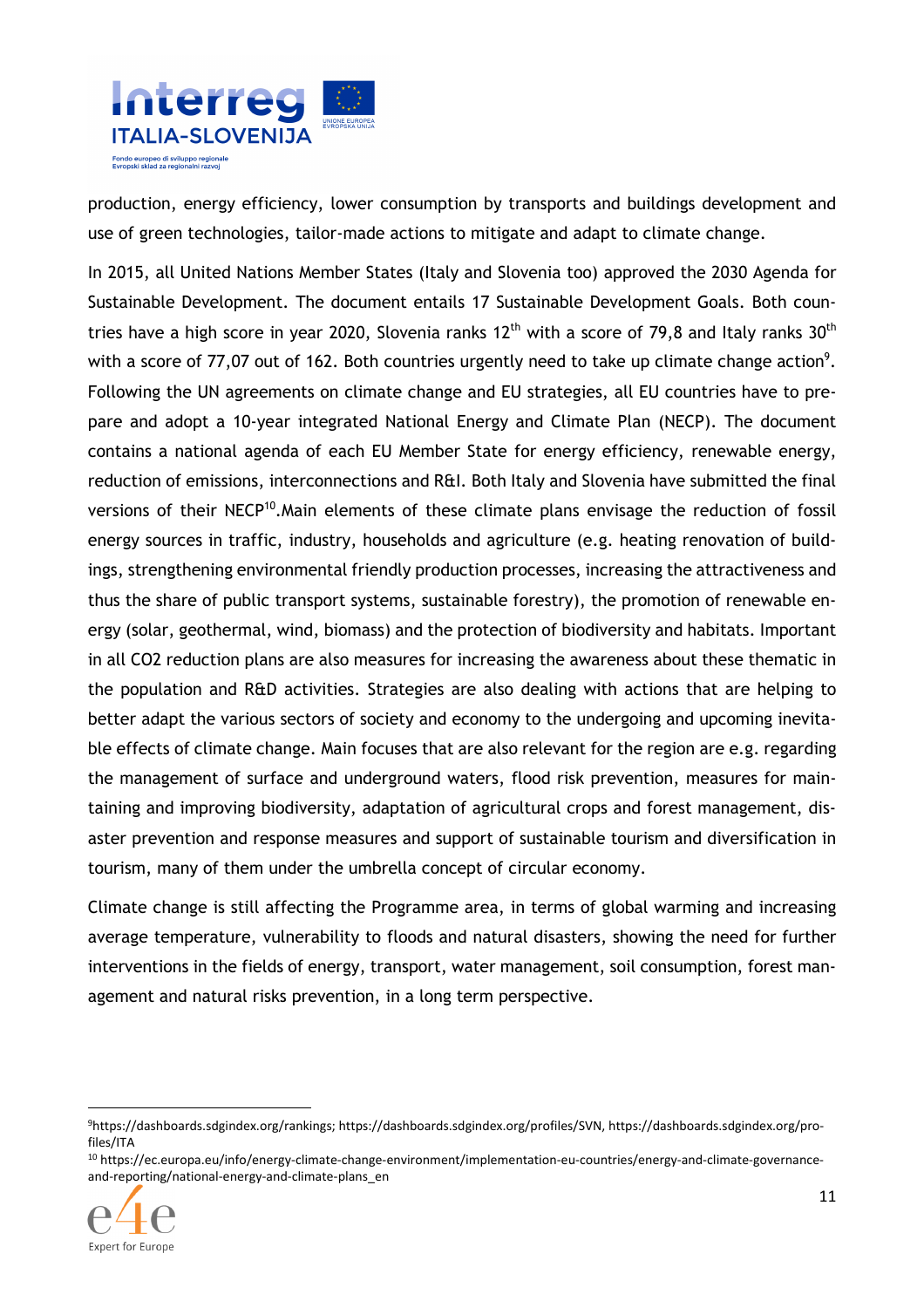

As a matter of fact, annual average temperatures in Friuli Venezia Giulia and Veneto show an increase between +1°C and + 2°C in last 50 years, accelerating after 1991. Since year 2000, average temperature in the regional lowlands have never get back to 13°C, while in 2015 five heath waves were registered, and maximum temperatures exceeded  $40^{\circ}$ C.<sup>11</sup> In Slovenia the temperature should rise up by 1,7°C but there should also be significant changes in the amount of rainfall, water-flow in rivers and water reserves. The quantity of rainfall and the rise in air temperatures will also impact the level and raise the sea in the Northern Adriatic.<sup>12</sup>

The latest data on GHGs emissions provided by European Environment Agency (EEA) and Eurostat (published October 2020, situation in 2018) confirm that both Italy (-17.9%) and Slovenia (-7.2%) are reducing emissions compared to 2005 level, but still not reaching the -20% target set for 2020 by the EU Climate and Energy Package.

The increase in the share of renewables is essential to reach the EU climate and energy goals. The EU target is to reach 20% of its energy from renewable sources by 2020 and at least 32% by 2030: Italy has reached its national 2020 target, although its share is below the EU average 20%. Slovenia has not yet reached its national 2020 target (-3.9 pp), however with a national share above the EU average 20%.

### 3.3 Local authorities in Programme area already taking actions

At the local level, 75 out of the 259 municipalities of the Italian side territorially involved in the Programme are signatories of the Covenant of Mayors for Climate and Energy (29%), with an absolute preeminence in the NUTS 3 area of Udine (25 municipalities) and Pordenone (24 municipalities), and a relative one in the NUTS 3 area of Trieste (50%) and Pordenone again (49%), Venezia and Meolo in the metropolitan area of Venice. Many Slovenian municipalities are also signatories, the majority is located in Gorenjska region, but there are also others, among which Idrija, Ajdovščina, Pivka and the three urban municipalities of Koper, Nova Gorica and Ljubljana.13.

Furthermore, many municipalities in the programme area have already taken measures for greening in the urban areas (more green and recreational areas, more soft mobility and other measures)

13For detailed information on the status of single municipalities, please consult: https://www.covenantofmayors.eu/about/covenant-community/signatories.html



<sup>11</sup>ARPA FVG, 2018, Studio conoscitivo dei cambiamenti climatici e di alcuni loro impatti in Friuli Venezia Giulia, https://www.meteo.fvg.it/clima/clima\_fvg/03\_cambiamenti\_climatici/01\_REPORT\_cambiamenti\_climatici\_e\_impatti\_per\_il\_FVG/impattiC-CinFVG\_marzo2018.pdf.

<sup>12</sup>https://meteo.arso.gov.si/uploads/probase/www/climate/text/sl/publications/OPS21\_Porocilo.pdf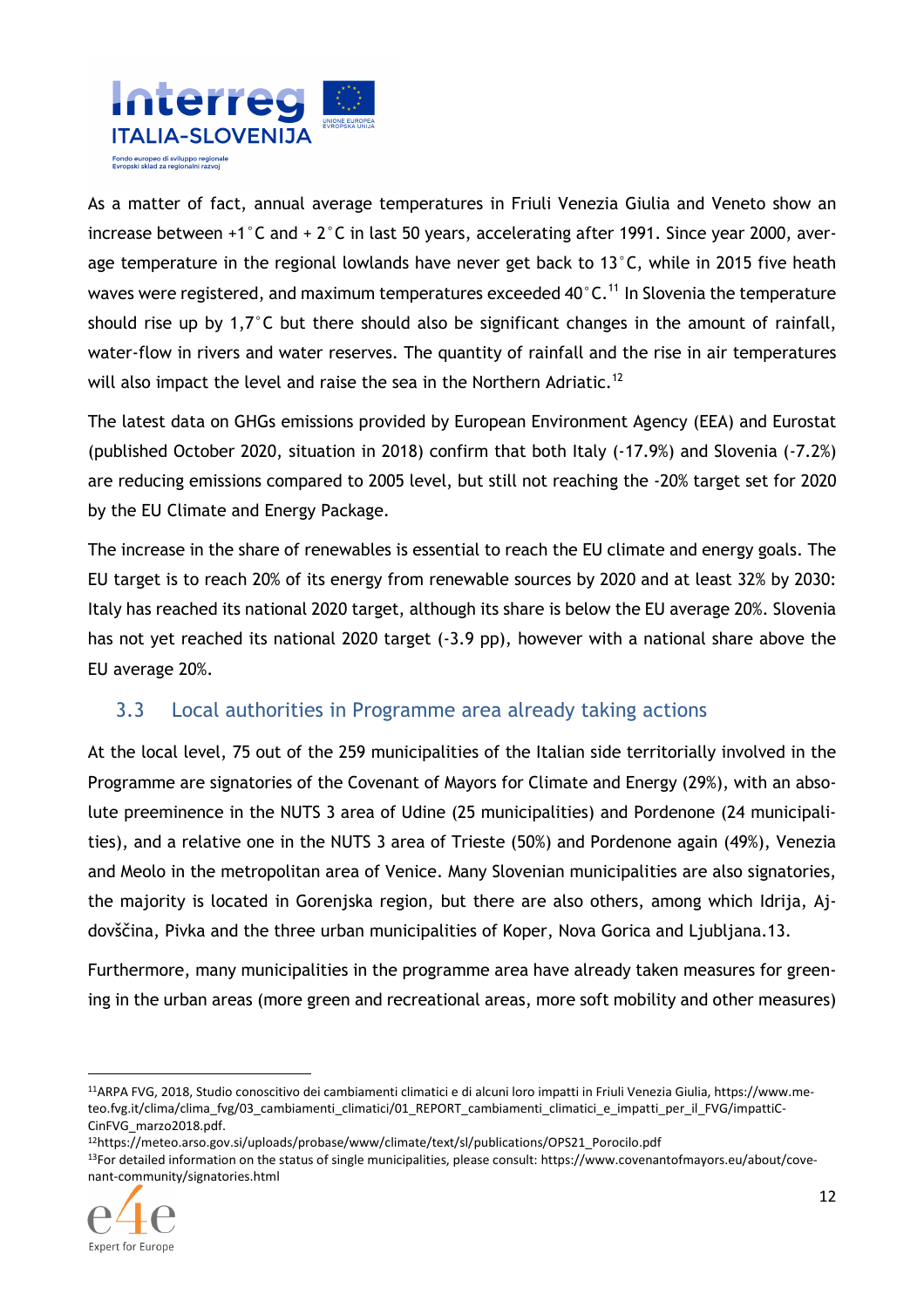

to fight climate change and improve the quality of life. Still, there is insufficient use of public transport.

# 3.4 The application of the European Green Deal targets and the economy outlook

Circular economy has potential in supporting bottom-up approaches in designing and implementing material flow in loops that are terminating at local or regional level (i.e. waste of one industry is material for another, leading in reduced pressure on natural resources, etc.). The Government of Slovenia has declared circular economy and green development as Slovenia's strategic objectives and adopted the Framework Programme for the Transition to a Green Economy in 2016.<sup>14</sup>Furthermore, a Roadmap towards Circular Economy in Slovenia was prepared in 2018. In Slovenia, Strategic Research and Innovation Partnership Circular economy connects business sector, educational and research institutions, NGOs and other partners into new value chains. Such partnerships focus on sustainable energy, biomass and alternative raw materials, secondary raw materials, functional materials, processes and technologies, and circular business models. Several attempts were also made to introduce circular economy practices into tourism.

EU Directives on Circular economy have been transposed in the Italian legal system through Legislative Decree no. 116/2020, mainly focused on waste reduction and recycling. It has been anticipated by Friuli Venezia Giulia Regional Law No. 34/2017, that enforces the regional waste management system emphasizing reuse, restore and recycling besides of the reduction in waste production, introduces a regional forum on circular economy composed by experts and stakeholders, and enhances the practice of Green Public procurement.

From the economic point of view, the Programme areais not far from EU standards, the Italian side being slightly above the EU average of GDP per capita and the Slovenian side being slightly below. Similarly, the situation of labor market, as regards employment, unemployment and longterm unemployment rates, is also close to the overall EU average<sup>15</sup>.

The Italian and Slovenian economies have been hardly hit by the European economic crisis of 2008- 2009 but the situation has since then changed, with the economy growing favorably across all sectors since then but with a new negative effect of the pandemic in 2020.

<sup>14</sup>https://www.greencycle.si/wp-content/uploads/2018/01/opzg\_akcijski\_nacrt\_in\_nacrt\_aktivnosti.pdf 15BorderOrientationPaperItaly-Slovenia, EU DG REGIO 2019

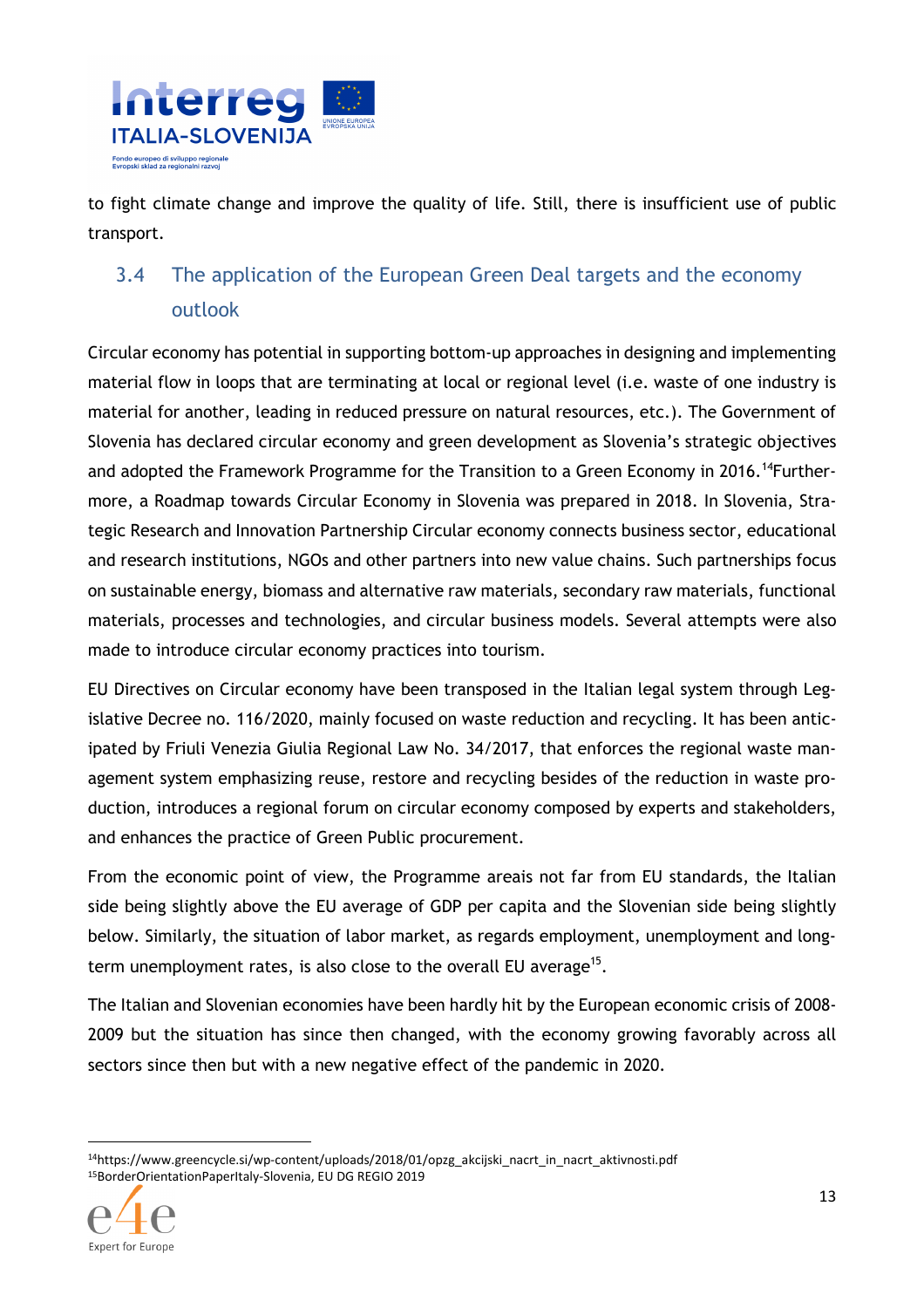

Both in Slovenia and in Italy the pandemic and the consequent lockdowns of many sectors of economic activity have had a considerable impact on the regional labor market. The sharp decline in economic activity has involved numerous sectors of industry and services, has discouraged participation to the labor market, causing a contraction in the rate of activity.

Referring to OECD data, for Italy, after falling sharply in 2020, GDP is projected to expand by 4.3% in 2021 and 3.2% in 2022. Lockdowns and uncertainty are weighing on activity, although government support has mitigated the effects on firms and households. Substantial job creation, especially for the low-skilled labor, women and youth, will return to pre-pandemic dimension only in 2022<sup>16</sup> .

OECD data for Slovenia tells that GDP is set to fall by 7.5% in 2020 and grow by 4.3% in 2021 as the effects of the pandemic will continue to disturb economic activity until at least late-2021. From then until the end of the projection horizon in 2022, investment and exports will be the main engines of growth thanks to higher demand in trading partner countries<sup>17</sup>.

The Programme area has a big potential to apply EGD targets and approaching the EGD topics. In the following parts of the thematic report, the specific targets of the EGD will be presented and analyzed in relation to projects approved in the Interreg Italy-Slovenia 2014-20 Programme. Furthermore, because the Programme area is belonging to other transnational cooperation areas and two macro-regional strategies, examples on EGD and EGD-related projects from those areas will be presented and compared with the topics covered in the Interreg Italy-Slovenia Programme.

<sup>17</sup> OECD Slovenia Economic Snapshot, Economic Forecast Summary and https://www.umar.gov.si/napovedi/vmesne-napovedi/napoved/news/zimska-napoved-gospodarskih-gibanj-2020/?tx\_news\_pi1%5Bcontroller%5D=News&tx\_news\_pi1%5Baction%5D=detail&cHash=75ecd4358ad4adc85080ae59b3ac9f1f



<sup>16</sup>OECD Italy Economic Snapshot, Economic Forecast Summary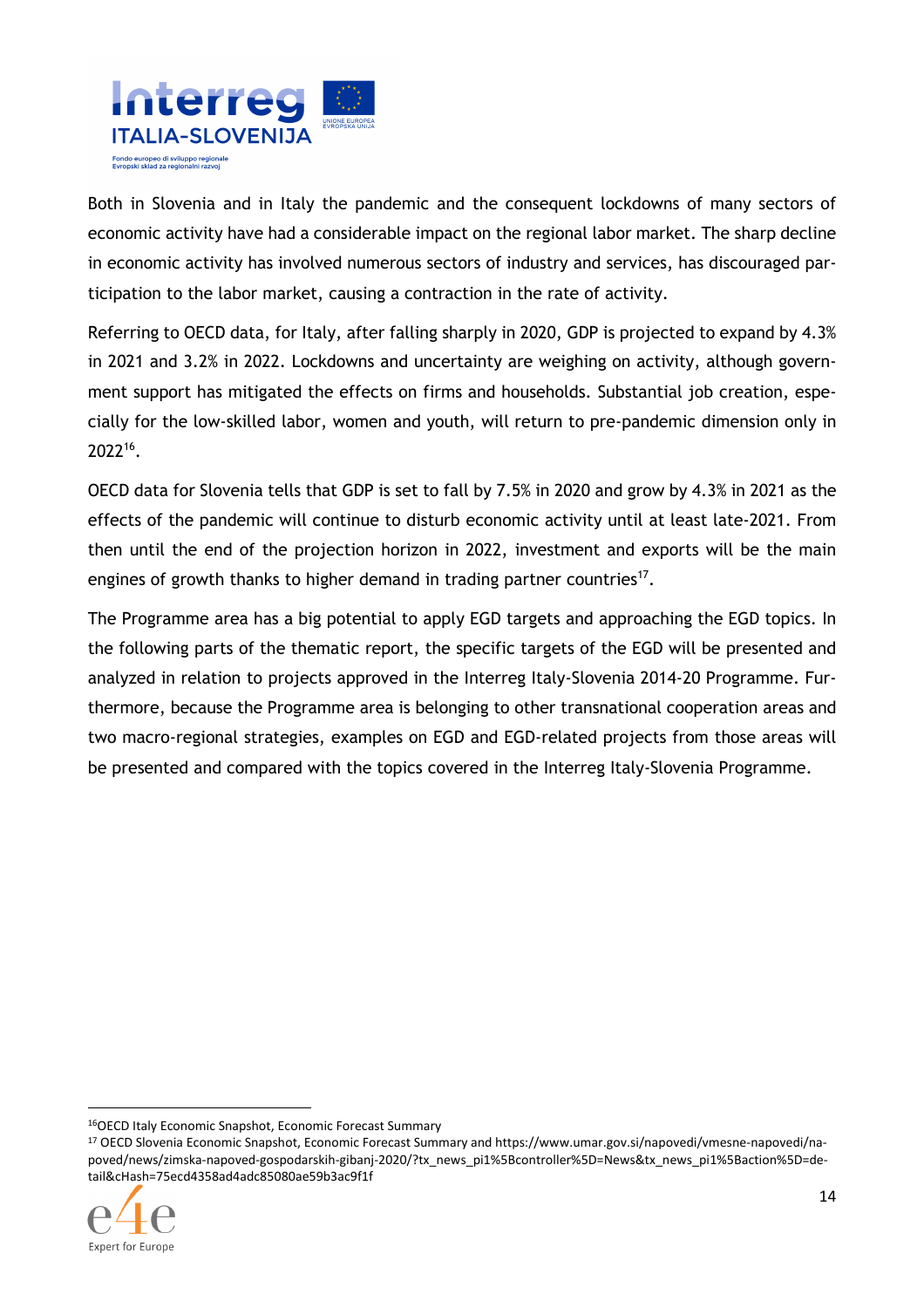

# 4. Interreg Italy-Slovenia European Green Deal related projects

### 4.1 Classification of projects under four of the 2021-27 policy objectives

The main goals of this report is to identify areas of continuity across 2014-2020 and 2021-2027 programming periods considering the projects the territory activated and their consistency with new priorities across Europe, such as the EGD.

Therefore, it is worth analyzing the projects implemented under the Programme in order to identify the aspects of interest in terms of continuity and coherence, also in order to detect any gaps and to identify potentials for capitalization.

55 projects were approved in the 2014-20 programming period in the Italy-Slovenia Interreg crossborder cooperation programme. Only those projects that are directly linked with the EGD policy areas were considered in this thematic report, hence 34 projects are going to be analyzed more in detail in the chapters of this report and in the annexes. The projects that are not going to be analyzed in detail were in line with the objectives of the 2014-20 programme but were more related to healthcare, social and governance issues that are not that much covered by the EGD policy areas.

Based on the outcomes of the Analysis on 2014-2020 project applications through the concept of functional areas, carried out in 2020 by the MA, the following scheme sums up the contribution of 2014-2020 projects to the different themes foreseen in the Programme strategy. Most of them are in line with the new framework for the 2021-2027 period. Proceeding by topic, there is also the possibility to follow the subdivision on topics covered by the European Green Deal objectives. The below table has been developed for the purpose of programming the new 2021-27 Interreg Italy-Slovenia cooperation programme.

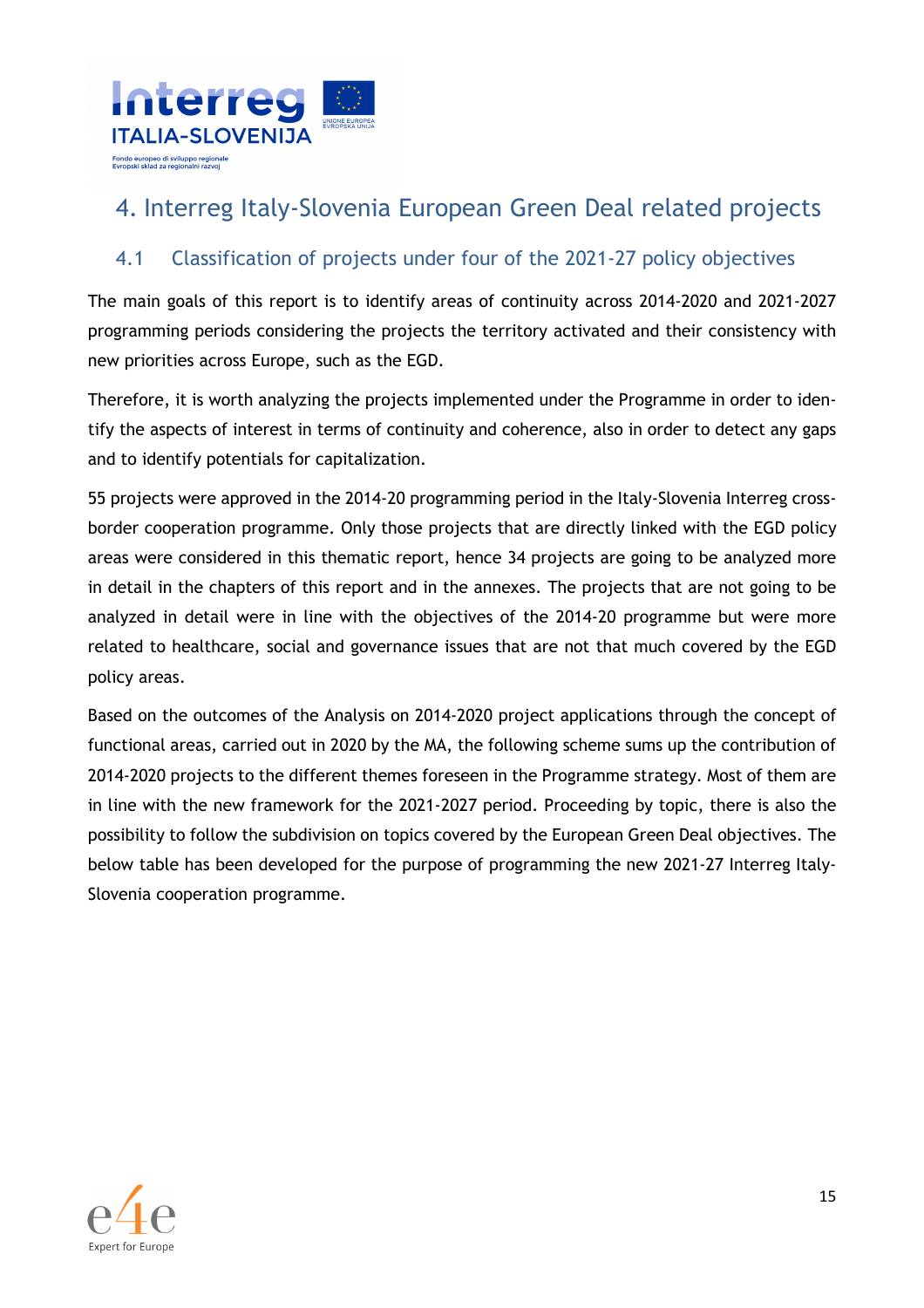

#### Table 4: 2014-2020 Financed Projects per Sector

|                                                                   | 1. HEALTH                                                     | $2.$ R&D                 | 3 <sub>1</sub><br><b>AGRI-</b><br><b>FOOD</b> | <b>4.ENERGYSAV-</b><br><b>ING/WATER/CO2</b><br><b>EMISSION RE-</b><br><b>DUCTION /CLI-</b><br><b>MATE CHANGES</b> | <b>5. PROTECTION OF</b><br><b>NATURAL HABI-</b><br><b>TATSANDOFBIODIVER-</b><br><b>SITY/ SUSTAINABILITY</b><br><b>AND RECYCLING</b> | <b>6. TOURISM</b><br><b>AND LOCAL</b><br><b>PROMOTION</b> | 7. SOCIAL IN-<br><b>CLUSION/AD-</b><br><b>MINISTRATIVE-</b><br><b>PA/SCHOOLAND-</b><br><b>WORK ORGANI-</b><br><b>ZATION</b> |
|-------------------------------------------------------------------|---------------------------------------------------------------|--------------------------|-----------------------------------------------|-------------------------------------------------------------------------------------------------------------------|-------------------------------------------------------------------------------------------------------------------------------------|-----------------------------------------------------------|-----------------------------------------------------------------------------------------------------------------------------|
| N. of Stand-<br>ard projects                                      | 9                                                             | 4                        | $\Omega$                                      | 8                                                                                                                 | 13                                                                                                                                  |                                                           | 8                                                                                                                           |
| <b>Financial al-</b><br><b>location</b>                           | € 7.872.540.75<br>(20, 63%)                                   | €3.719.235.77<br>(9,75%) | € 0<br>(0%)                                   | (21,70%)                                                                                                          | €8.280.241,15 €11.132.821,87<br>(29, 17%)                                                                                           | (2,87%)                                                   | €1.093.887,10 €6.062.628,64<br>(15,89%)                                                                                     |
| N. of strate-<br>gic projects                                     |                                                               | 2                        | $\Omega$                                      |                                                                                                                   | 4                                                                                                                                   | 7                                                         |                                                                                                                             |
| <b>Financial al-</b><br>location                                  | 0%                                                            | 22,59%)                  | 0%                                            | (13, 19%)                                                                                                         | €3.499.779,57 € 9.990.678,00<br>(37, 64%)                                                                                           | (17, 54%)                                                 | €4.655.001,43 €2.399.999,98<br>(9,04%)                                                                                      |
| N. of ITI pro-<br>iects                                           |                                                               | $\Omega$                 | $\Omega$                                      | $\Omega$                                                                                                          | 0                                                                                                                                   |                                                           |                                                                                                                             |
| <b>location</b>                                                   | Financial al- $(4.250.000, 00(50))$                           | 0%                       | 0%                                            | 0%                                                                                                                | 0%                                                                                                                                  | €4.250.000,00<br>(50%)                                    | 0%                                                                                                                          |
| <b>TOTAL FINA-</b><br><b>CIAL ALLO-</b><br><b>CATION IN</b><br>M€ | €12.122.540,75 €9.715.236,39 € 0 €11.780.020,72€21.123.499,87 |                          |                                               |                                                                                                                   |                                                                                                                                     |                                                           | €9.998.888,53 €8.462.628,62                                                                                                 |
| <b>TOTAL FINA-</b><br><b>CIAL ALLO-</b><br><b>CATION IN %</b>     | 16,56%                                                        | 13,27%                   | 0%                                            | 16,09%                                                                                                            | 28,86%                                                                                                                              | 13,66%                                                    | 11,56%                                                                                                                      |

Useful indications on main topics for cooperation in the Italy-Slovenia area came from the interviews, stakeholder consultation that was carried out in the year 2020, other intense activity carried out, in spite of the sanitary crisis, by the Programme authorities in the year 2020 with three Analysis papers and inputs stemming from the stakeholders on the territory of the Programme area being prepared in the year 2020 and 2021.

Many projects encompassing ICT, digitalization, creative industries, and entrepreneurship have been supported in the two previous programming periods but there is still space for an upgrade that will consider the priorities set by the EC for innovation and linking them with the opportunities given by the Green Deal orientations. There is the need to foster the transition to a circular and green economy and the creation of regional value chains supporting clusters and industrial/research districts.

Based on the activities for the preparation of the programme, in the previous two programming periods, there were significant efforts to develop mobility solutions, both in terms of better links in infrastructure as in intermodality of transport. There is still the need to better harmonize the schedules of public transport on a cross-border level (timing and availability). The cooperation potentials are still present in soft mobility: there are still possibilities to develop on-demand micro-mobility on a cross-border level and other green solutions focusing mainly on the railway links

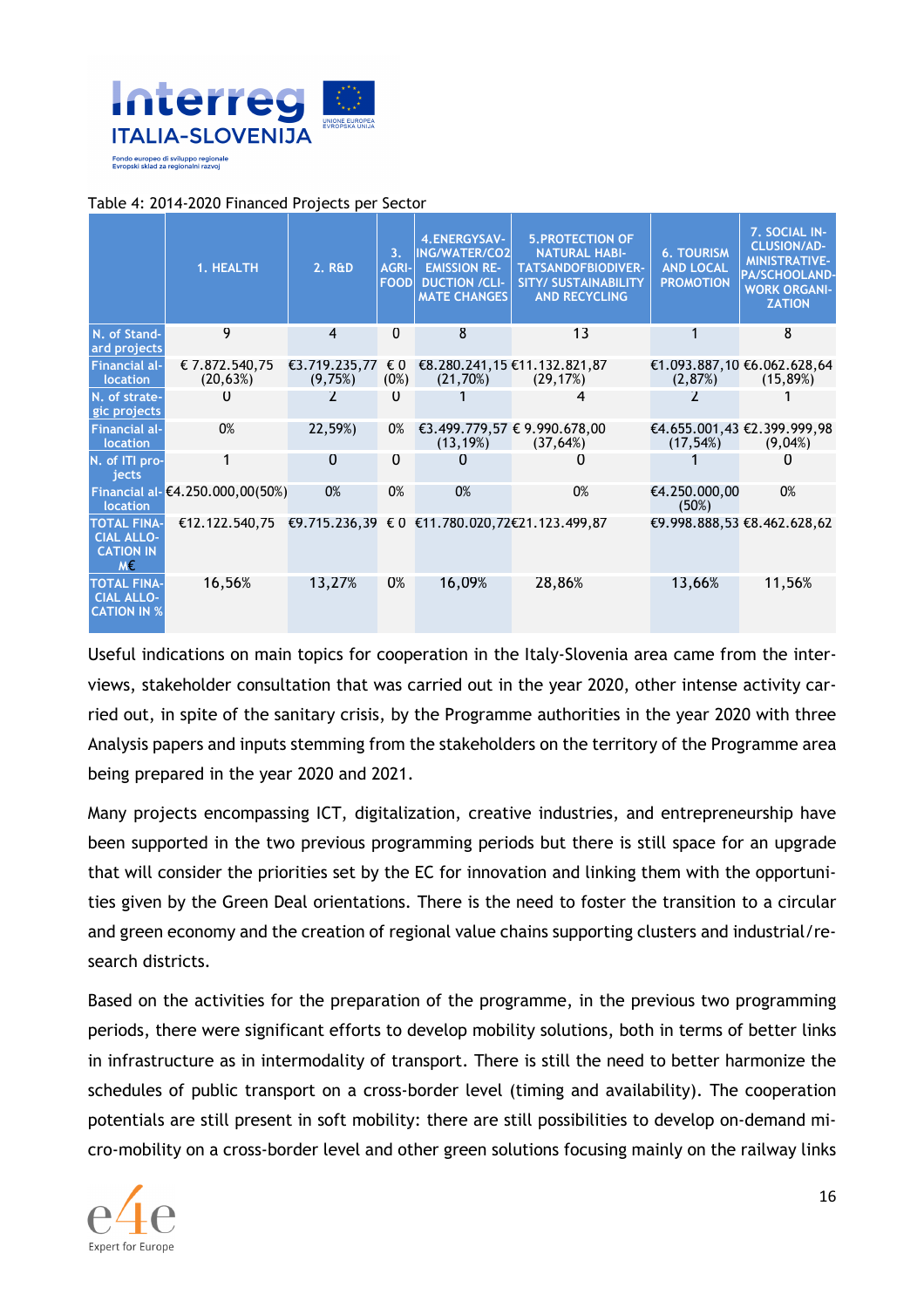

and increasing the network of biking routes in the Karst, in the programme coastal area and over all the territories.

Efforts should continue with projects that will consider also the effect and necessary mitigation measures for climate change and projects that focus on sustainable development, taking into account the Green Deal priorities.

## 4.2 Classification of projects according to European Green Deal policy areas

To verify which are the areas of consistency and continuity across 2014-2020 and 2021-2027 programming periods, the approved projects were linked with the EGD targets. As highlighted above 34 projects out of 55 projects funded in the Programme were selected to cross EGD targets and were subdivided according to the cited EU Green Deal main policy areas, into eight groups. The targets are listed in separate sub-chapters in the following sections of this report and in an overview table concerning each policy objective and target of the EGD in Annex 1. A supporting explanatory table on Italy-Slovenia projects and their results is presented in Annex 2 and then resumed in the section on Priority Axes. Additional tables are provided here below at the end of sub-chapters 4.2 and 4.3.

#### 1. POLICY AREA CLIMATE ACTION

The projects SECAP and SUSGRAPE correspond to the above mentioned policy area. Both are mentioned also in relation to other EGD policy areas.

### 2. POLICY AREA CLEAN ENERGY

The three projects approved under this topic are related to climate change and energy efficiency. These projects are: SECAP, LightingSolutions and Energy Care. The first project is related to climate change adaptation measures, the following two are dedicated to energy efficiency. From the latter, one tackles the topic of energy efficient lighting of public buildings, the other energy efficiency of public buildings and sustainable mobility.

Comparing the topics tackled to those foreseen by the EGD, we can see that the topic of renewable energies, in particular the one of **renewable sources of energy is not yet covered, as well as the topic of energy storage or hydrogen applications**.

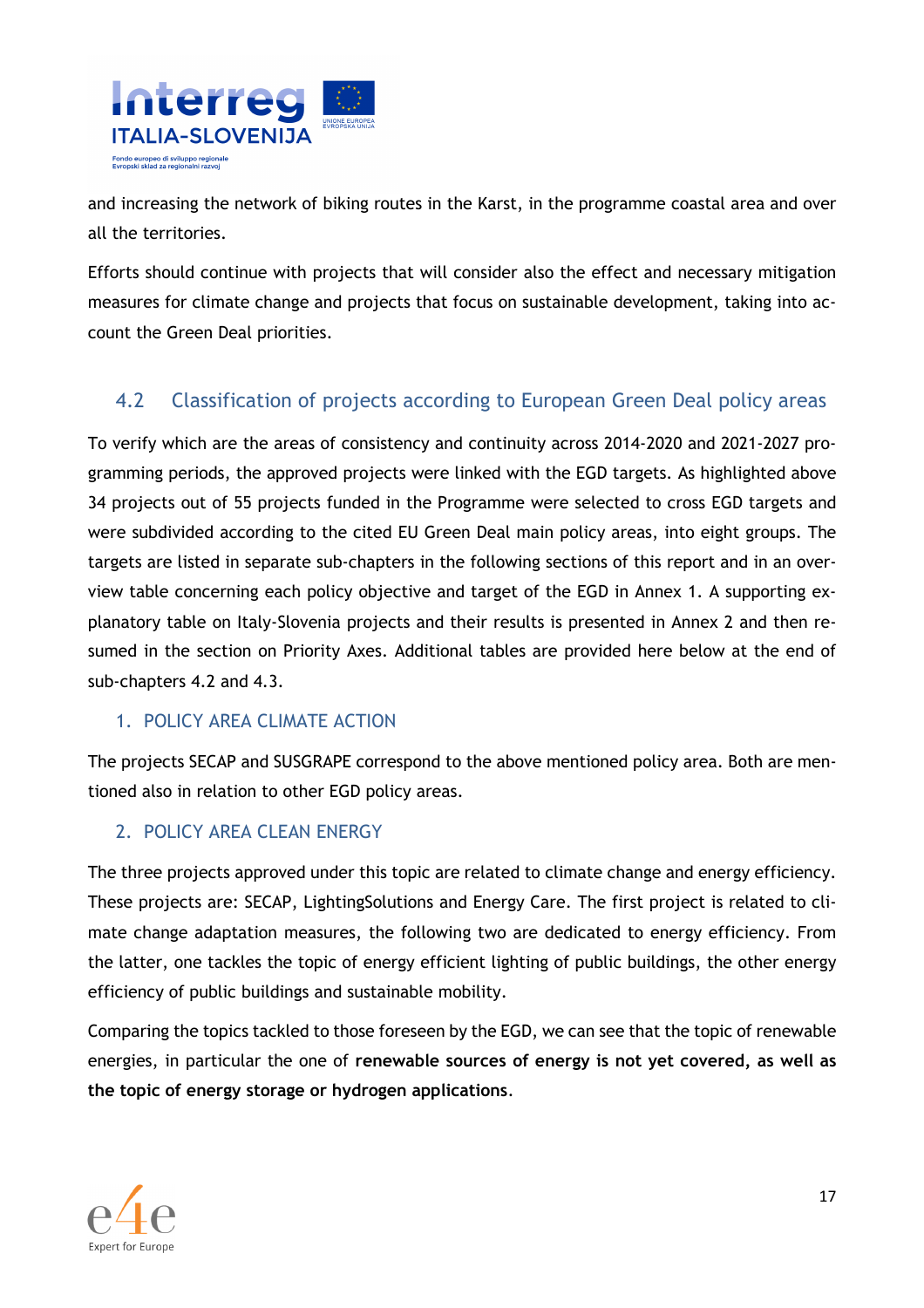

### 3. POLICY AREASUSTAINABLE INDUSTRY

In total five projects were approved under this topic. These projects are: RETRACKING (related to circular economy), DuraSoft (focusing on sustainable final products and services), MERLINcv and TRAIN (working on digital transformation and big data in diseases) and GREENHULL (on green technologies). They tackle different aspects of applications in industry and circular economy, from the general point of view to more precise applications in: final products and services, digital transformation and green technology.

Compared to other topics that can be tackled under this theme within the EGD targets, there still seems to be a lot of space to deal with the **recycling of raw materials, digital transformation (AI, 5G, cloud, edge computing, internet) and support to transport, natural resources and energy management.** There is also potential to tackle green public procurement that was not particularly explored in the 2014-2020 programming period.

#### 4. POLICY AREABUILDING AND RESTRUCTURING

There seem not to be many projects related to topics of:

- renewal of public and private buildings to reduce energy consumption;

- specifically renovation of public social housing, schools and hospitals.

But there is the project LightingSolutions, dedicated to energy efficiency and already mentioned also under the EGD target "Clean, secure and accessible energy". It needs to be mentioned that actors from the Programme area have strongly participated in Alpine Space Programme projects that were tackling the two topics on Building and Restructuring. These could nevertheless be a potential for future synergies and capitalizations. More information is available under the section dedicated to the Alpine Space Programme and the EUSALP macro-regional strategy.

### 5. POLICY AREA SUSTAINABLE MOBILITY

In total six projects were approved under this topic. They tackle different aspects of applications in interconnected and soft mobility, from more general approach, to specific applications in alternatives to current mobility habits, multimodal mobility and institutional cooperation. More specifically: the project CLEAN BERTH worked on cross-border institutional cooperation for ports environmental sustainability and energy efficiency; the projects MUSE and MOBITour focused on alternatives to current mobility habits; and the projects InterbikeII, CROSSMOBY and FORTIS dealt with multimodal mobility. The majority of projects were approved under the sub-topics on alternatives to current mobility habits and multimodal mobility.

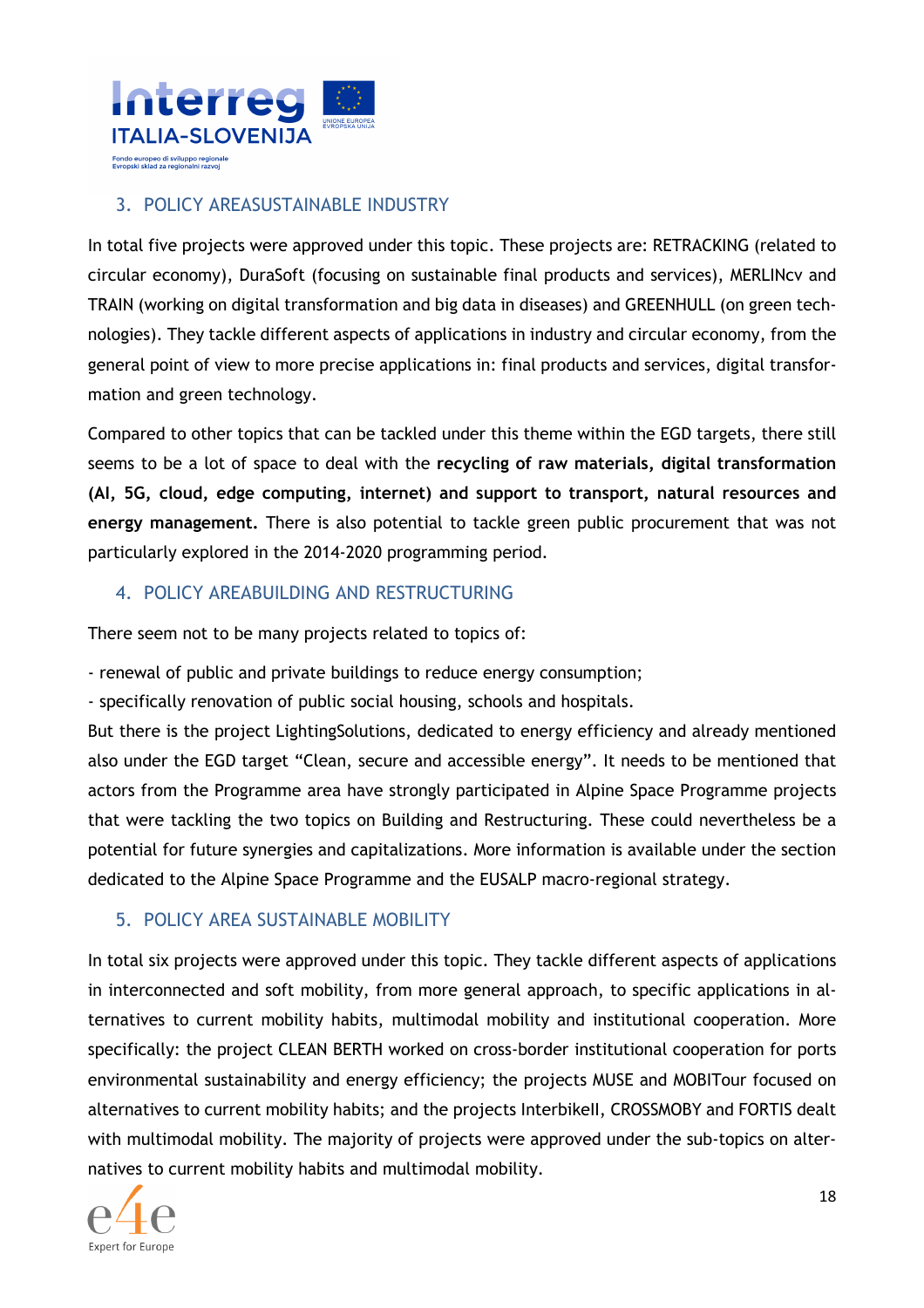

The project WalkofPeace needs to be mentioned because of its many activities, in line with the European Green Deal objectives and related to better accessibility, and also because it got the award of best Interreg project of year 2020 on Europe-wide level.

Comparing the topics tackled to targets foreseen by the EGD, there were no specific projects dedicated to **public charging and refueling points** and none dedicated to **air transport** but it needs to be mentioned that those topics were extensively tackled in respectively the Alpine Space Programme projects and in Adrion Programme projects, hence there are perhaps potentials for synergies and capitalization. More information is provided in the sections dedicated to the two Programmes towards the end of this report.

#### 6. POLICY AREAS SUSTAINABLE AGRICULTURE AND FROM FARM TO FORK

The two policy areas were merged in this Thematic Report because of their common features. Sustainable agriculture, being part of the Common Agriculture Policy, will be further funded via national and regional funds for the agriculture sector. In total five projects were approved under this topic. These are the following: MEDS GARDEN, one project on green agri-food (BlueGrass), two on protection and preservation of biodiversity and innovation (BEE-DIVERSITY and FishAgro-Tech),two on sustainable farming practices and ICT (AGROTOUR2 and SUSGRAPE) and one on sustainable agriculture in an overall perspective of cooperation between protected areas in the crossborder area in order to increase environmental protection (GREVISLIN).They tackle different aspects of applications in farming and food, from the general preservation of typical regional products to green agri-food, protection and preservation of biodiversity, sustainable farming practices and ICT. The majority of projects were approved under the last two sub-topics.

Compared to the targets mentioned in the EGD, there are still opportunities for the players in the **food value chain** because new technologies and scientific breakthroughs, combined with increased public awareness and demand for sustainable food, will benefit all stakeholders. **Efforts to tackle climate change and protect the environment should also be encouraged.** In line with strategic national plans, the Programme should strive to increase the use of sustainable practices such as preserving farming, precision farming, organic farming, agroecology, agro-forestry etc. even though this will be tackled also on regional and national level in the agriculture sector.

For the reduction of waste, the project BioApp (best practice on decreased use of plastics in food, cosmetics and biomedical industry) can be mentioned.

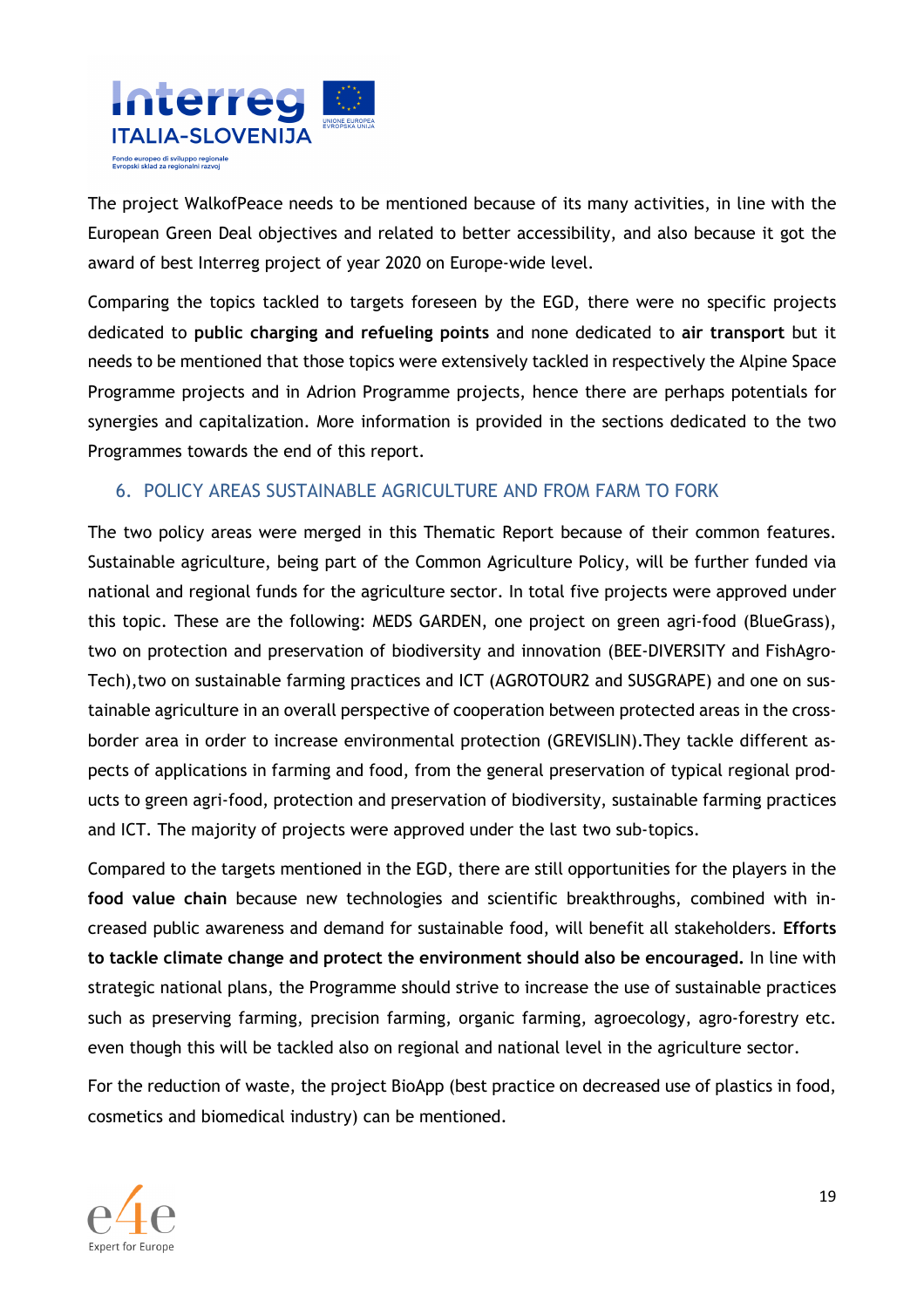

In the new Programming period 2021-27 an increased level of ambition to significantly reduce the use and risk of chemical pesticides, as well as the use of fertilizers and antibiotics could be applied. The Farm to Fork strategy could also contribute to achieving a circular economy by reducing the **environmental impact of the food processing and retail sectors** by acting on transport, storage, packaging and waste. These could be interesting for the Programme if applied on cross-border level.

### 7. POLICY AREA BIODIVERSITY

In total seven projects were approved under this topic. These are: Tretamare and Acquavitis (working on ecosystems), the project NAT2CARE (focusing on Natura 2000 coverage), the project ECOSMART (dealing with Ecosystem services), three projects dealing with green infrastructure (GREVISLIN, ENGREEN and ISONZO-SOČA ITI project) and GEOKARST dealing with the establishment of a cross-border geopark in the Karst area. They tackle different aspects of applications in preserving biodiversity, from the focus on ecosystems, on Natura 2000 areas, on ecosystem services and green infrastructures. The majority of projects were focusing on the latter and ecosystems.

Compared to the list of themes under the targets in biodiversity in the EGD, there still seems to be space to tackle two wide topics like: **forestation and sustainable blue economy.** 

#### 8. POLICY AREA ELIMINATING POLLUTION

The three projects approved were focusing mainly on ground and surface waters, preserving the biodiversity in river systems, wetlands and estuaries and preventing and limiting damage that could be caused by floods. These are the strategic project GREVISLIN, VISFRIM and the ITI project Isonzo-Soča.

#### 9. CONCLUSIONS ON ALL EGD POLICY AREAS

Compared to the targets mentioned in the EGD, **there is potentially the possibility to tackle also other topics on environment protection, more related to toxin-free environment.** There are multiple actions possible, from **prevention of pollution as well as cleaning and remediation activities,** even though this will be tackled also on regional and national level in the relevant related sectors. **The activities fighting pollution can focus on air, water, soil and even consumer products, provided they have a cross-border impact.**

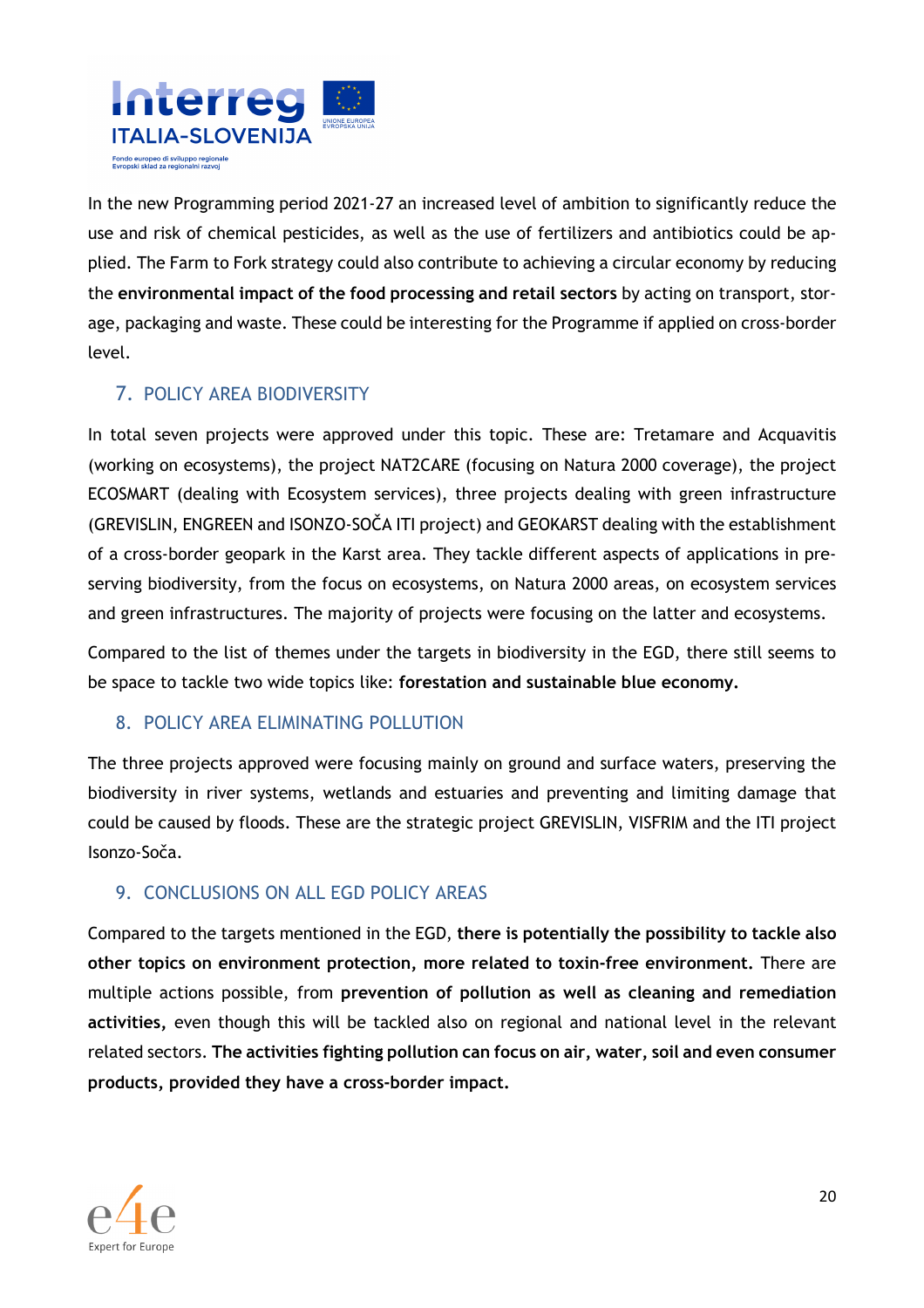

**Table 5: Identified interesting topics for future projects in relation to EGD Policy areas and targets** 

| Resume on interesting topics that could be further developed in new Programming period, relation |                                                                                       |  |
|--------------------------------------------------------------------------------------------------|---------------------------------------------------------------------------------------|--|
| to EGD targets (gap analysis)                                                                    |                                                                                       |  |
|                                                                                                  |                                                                                       |  |
| <b>EGD targets</b>                                                                               | <b>Interesting topics</b>                                                             |  |
| General focus, all EGD policy ar-                                                                | Environment protection as counter-action on climate change negative                   |  |
| eas and targets                                                                                  | impacts.                                                                              |  |
|                                                                                                  | Actions fighting pollution (air, water, soil and even focus on consumer               |  |
|                                                                                                  | products), provided there is a cross-border impact.                                   |  |
| Policy Area (PA) Clean Energy                                                                    | -Renewable sources of energy                                                          |  |
|                                                                                                  | -Energy storage                                                                       |  |
|                                                                                                  | -Hydrogen applications                                                                |  |
| PA Sustainable Industry                                                                          | -Recycling of raw materials                                                           |  |
|                                                                                                  | -Digital transformation applications (AI, 5G, cloud, edge computing,                  |  |
|                                                                                                  | internet) and support to transport, natural resources and energy man-                 |  |
|                                                                                                  | agement.<br>- Renewal of public and private buildings to reduce energy consump-       |  |
| PA Building and Restructuring                                                                    | tion.                                                                                 |  |
|                                                                                                  | - Specifically renovation of public social housing <sup>18</sup> , schools and hospi- |  |
|                                                                                                  | tals.                                                                                 |  |
| PA Sustainable mobility                                                                          | Public charging and refueling points                                                  |  |
| PA Farm to Fork and Sustainable                                                                  | -Use of sustainable practices such as precision farming, organic farm-                |  |
|                                                                                                  | ing, agroecology, agro-forestry.                                                      |  |
| Agriculture                                                                                      | -Environmental impact of the food processing and retail sectors by                    |  |
|                                                                                                  | acting on transport, storage, packaging and waste, provided there is                  |  |
|                                                                                                  | a cross-border impact.                                                                |  |
| PA Biodiversity                                                                                  | -Sustainable Blue economy                                                             |  |
|                                                                                                  | -(Ri) Forestation issues and those related to wood-related activities                 |  |
| PA Pollution reduction                                                                           | Prevention and remediation activities                                                 |  |

**Source: Elaboration, based on approved projects in 2014-2020 programming period**

### 4.3 Analysis of projects based on PA level

Going back to the main questions of this thematic report, mentioned in the introductory part, the results obtained so-far by the projects in the Programme can be a good basis for synergies and capitalization in the new programming period. The information is stemming from the Annex 1 of the document "Towards Context Analysis 2021-2027: first Impact Assessment of Projects financed by Interreg Italy-Slovenia 2014-2020". All of the below mentioned projects are those related to EGD targets, the projects that do not fit under those targets will not be mentioned. Furthermore,

 $18$ Public housing was one of the future common topics for the area of Gorizia-Nova Gorica-Šempeter Vrtojba during the seminar held by ESPON in 2018, event "New thinking on functional urban areas, polycentric territorial structures and cross border collaboration: contributions from ESPON research(https://www.espon.eu/nova-gorica).

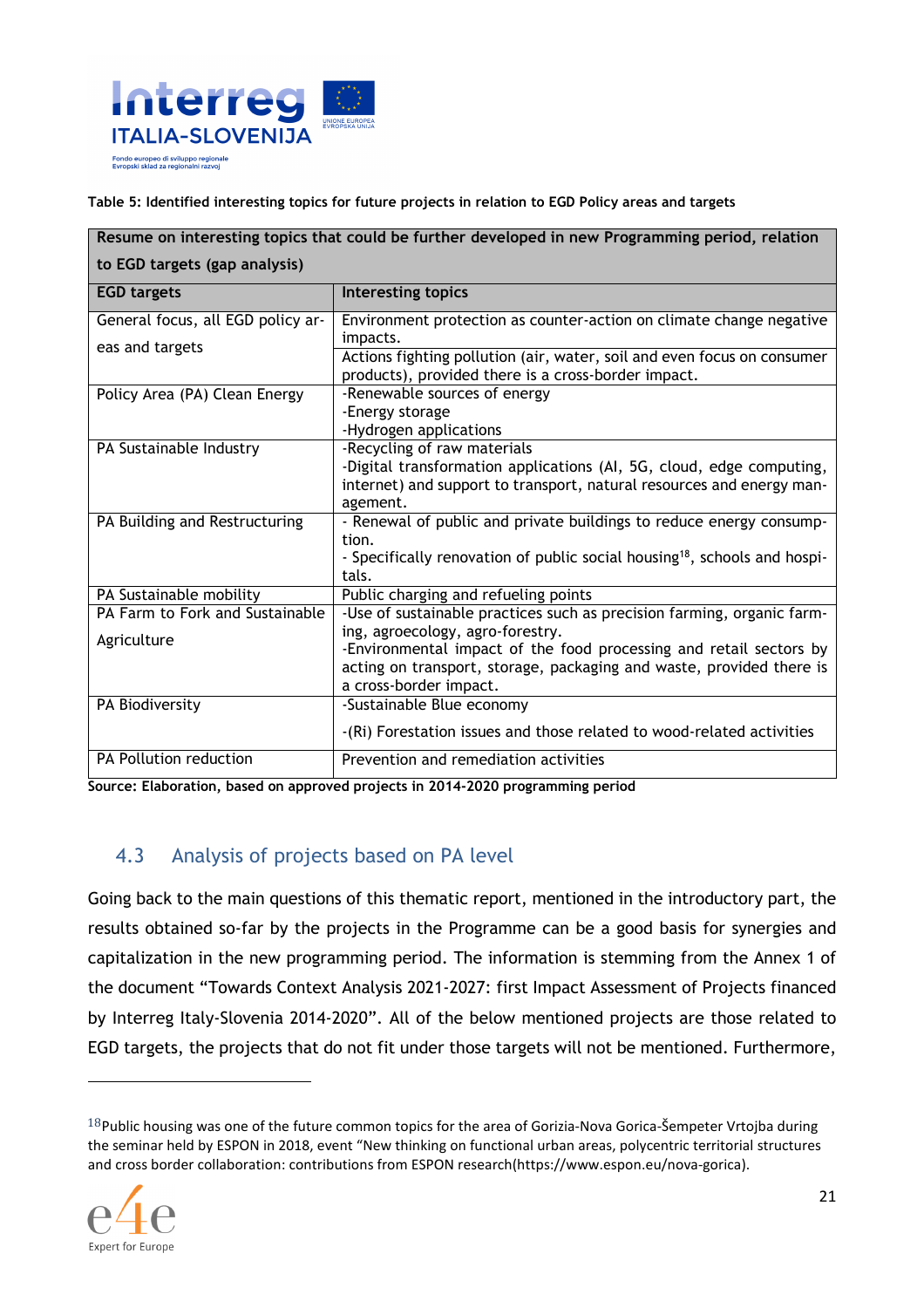

it needs to be mentioned that all three Analyses delivered by the MA and JS during 2020 were taken into consideration.

#### Interreg Italy-Slovenia PA1

Stemming from the descriptions available on the Programme website and the Analyses delivered by the MA and JS during 2020, the areas of consistency and continuity across 2014-2020 and 2021- 2027 programming periods for the projects under this Specific Objective, in consideration of new priorities across Europe, such as the EGD are the following: machine learning, solutions on Big data use and innovation (like in the standard project TRAIN), ICT solutions and innovation even in traditional sectors (as in projects FishAgroTech and SUSGRAPE),bioeconomy/ circular economy/ innovation lab to market/ zero-waste (as in project BioApp), innovative technologies to improve the durability of traditional wooden structures (foreseen in the project DuraSoft), developing ecosystem value chains (like in the strategic project DIVA).

| <b>PA 1</b>               |                                                                                                                                                                                                                           |
|---------------------------|---------------------------------------------------------------------------------------------------------------------------------------------------------------------------------------------------------------------------|
| Project                   | <b>Topic</b>                                                                                                                                                                                                              |
| <b>TRAIN</b>              | Machine learning, solutions on Big data use and in-<br>novation                                                                                                                                                           |
| FishAgroTech and SUSGRAPE | ICT solutions and innovation even in traditional sec-<br>tors                                                                                                                                                             |
| <b>DuraSoft</b>           | Innovative technologies to improve the durability of<br>traditional wooden structures                                                                                                                                     |
| <b>DIVA</b>               | Developing ecosystem value chains                                                                                                                                                                                         |
| <b>BioApp</b>             | Open innovation platform to transform food waste<br>and other natural biopolymers resources into circu-<br>lar applications for biodegradable and zero-waste<br>food packaging, cosmetics and biomedical treat-<br>ments. |

**Table 6: Relevant results, in line with policy areas of the EGD, from Priority Axes 1 of the Programme** 

Going back to the main question related to this PA in the introductory part of this Thematic report, the areas of consistency and continuity across 2014-2020 and 2021-2027 programming periods for

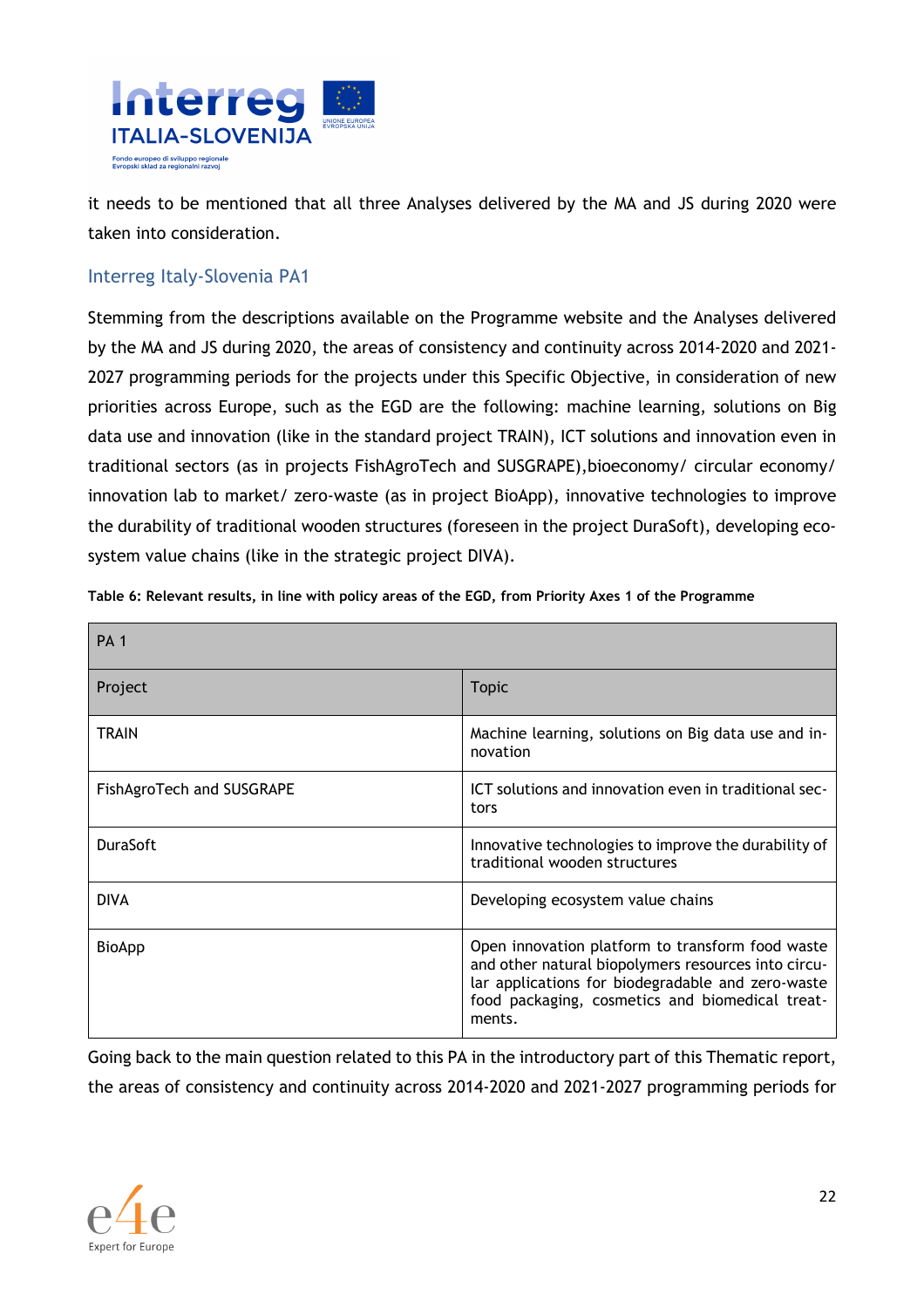

the projects, in consideration of new EGD priorities, are represented by the five projects mentioned in the above table. There is still a lot of possibilities to develop machine learning, big data solutions, apply ICT technologies and innovation also in the new programming period.

#### Interreg Italy-Slovenia PA2

Concerning the PA2, the projects contributed to:

a) increase the level of knowledge and experiences exchange concerning the planning, financing and implementing of emissions reduction by creating a data collection and elaboration of scenarios (done in the strategic project SECAP) and guidelines for public administrations and the crossborder Action Plan (prepared in the standard project MUSE).

b) the adoption of shared strategies for emissions reduction and green energies supply, involving public and private actors with the infrastructural interventions in Koper, Trieste and San Donà di Piave (within the project Energy Care); a digital platform to share info on tourist routes/itineraries and public transport and sustainable mobility services (created within the project MobiTour) and the many solutions for sustainable transport by bus on cross-border level between Koper-Grado-Cormons, with bikes and on the Lemene river, via maritime transport between Bibione and Caorle (within Interbikell).

c) the adoption of shared models of urban smart mobility, involving public and private actors with the ITI Isonzo-Soča project and others, like the definition of the cycle path in San Donà di Piave and the pedibus in Koper (within the project Energy Care), the solar-panneled e-bike deposit in Grosuplje and two charging stations (set up in the standard project MUSE), 5 park & drive pilot systems to promote sustainable mobility (within the standard project MobiTour), as well as additional bike and bus solutions pilot applications (from the strategic project CrossMobi).

d) raised awareness on energy saving and new mobility models (including lifestyle choices) by the ITI Isonzo-Soča projectand many of the above mentioned ones.

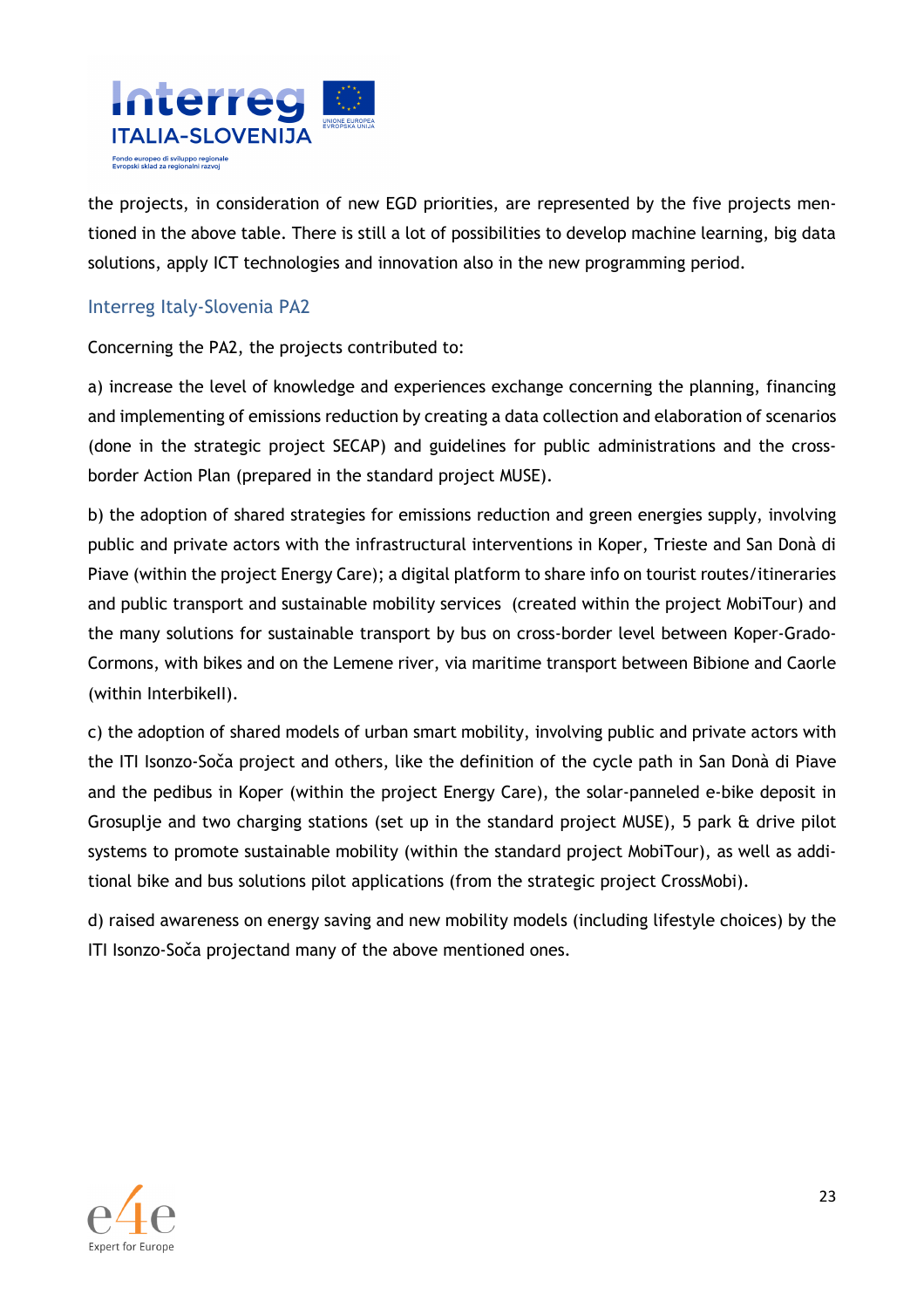

#### **Table 7: Relevant results, in line with policy areas of the EGD, from Priority Axes 2 of the Programme**

| PA <sub>2</sub>                                                 |                                                                                                                                                                                                                                                                                          |  |
|-----------------------------------------------------------------|------------------------------------------------------------------------------------------------------------------------------------------------------------------------------------------------------------------------------------------------------------------------------------------|--|
| Project                                                         | <b>Topic</b>                                                                                                                                                                                                                                                                             |  |
| <b>SECAP</b>                                                    | Increase the level of knowledge and experiences<br>exchange concerning the planning, financing and<br>implementing of emissions reduction by creating a<br>data collection and elaboration of scenarios                                                                                  |  |
| <b>MUSE</b>                                                     | Guidelines for public administrations and the cross-<br>border Action Plan.                                                                                                                                                                                                              |  |
| <b>Energy Care</b>                                              | The adoption of shared strategies for emissions re-<br>duction and green energies supply, involving public<br>and private actors with the infrastructural interven-<br>tions in Koper, Trieste and San Donà di Piave.                                                                    |  |
| MobiTour                                                        | A digital platform to share info on tourist<br>routes/itineraries and public transport and sustain-<br>able mobility services.                                                                                                                                                           |  |
| InterBikell                                                     | Many solutions for sustainable transport by bus on<br>cross-border level between Koper-Grado-Cormons,<br>with bikes and on the Lemene river, via maritime<br>transport between Bibione and Caorle, new boat<br>connections, but not across the border due to leg-<br>islation obstacles. |  |
| <b>Energy Care</b>                                              | The adoption of shared models of urban smart mo-<br>bility, involving public and private actors with the<br>ITI Isonzo-Soča project and others, like the defini-<br>tion of the cycle path in San Donà di Piave and the<br>pedibus in Koper.                                             |  |
| <b>MUSE</b>                                                     | The solar-panneled e-bike deposit in Grosuplje and<br>two charging stations.                                                                                                                                                                                                             |  |
| MobiTour                                                        | 5 park & drive pilot systems to promote sustainable<br>mobility                                                                                                                                                                                                                          |  |
| CrossMobY                                                       | Bike and bus solutions pilot applications                                                                                                                                                                                                                                                |  |
| ITI Isonzo-Soča projectand many of the above<br>mentioned ones. | Raised awareness on energy saving and new mobil-<br>ity models (including lifestyle choices).                                                                                                                                                                                            |  |

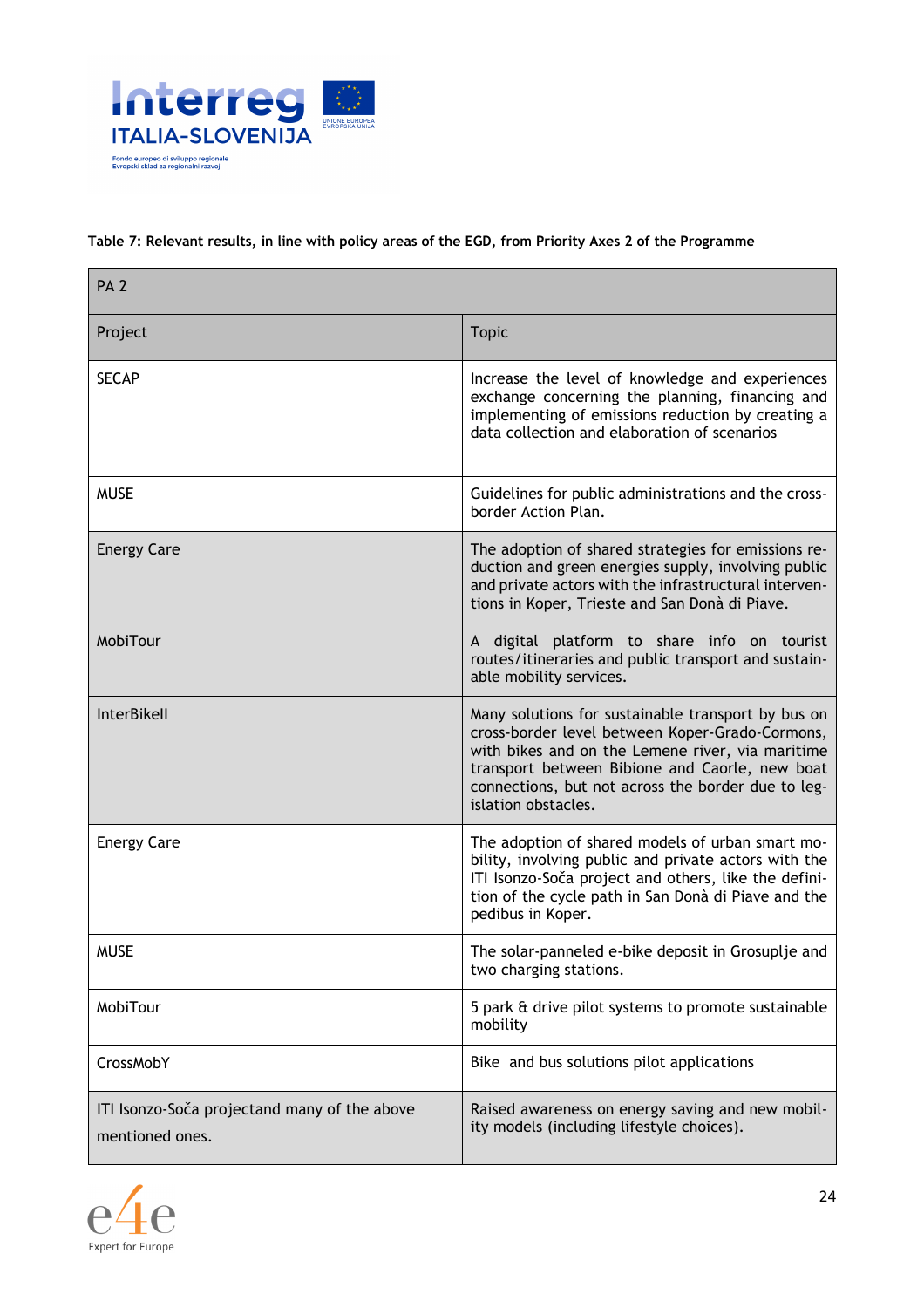

Going back to the main question related to this PA in the introductory part of this Thematic report:

- the CP contributed to increase the level of knowledge and experiences exchange concerning the planning, financing and implementing of emissions reduction with all the 10 projects mentioned in the above tableand mainly with the SECAP project.
- the CP supported the adoption of shared strategies for emissions reduction with all the 10 projects mentioned in the above table and green energies supply, involving public and private actors mainly with the project Energy Care and MUSE.
- the CP increased the adoption of shared models of urban smart mobility, involving public and private actors mainly with projects CrossMoby, Interbike II and MobiTour.
- the CP raised awareness on energy saving and new mobility models (including lifestyle choices) mainly in Energy Care and CrossMoby projects.

Details on the mentioned projects are presented in the Annex 2 of this Thematic report.

#### Interreg Italy-Slovenia PA3

Concerning the PA3, there is a distribution in three fields. In the field of "Conserving, protecting, restoring and developing natural and cultural heritage", the projects contributed to:

a) support the adoption of shared strategies, plans and tools related to conservation and protection of natural resources and habitats with the following dealing with investments for innovative marketing products, developing technical-specialist content for the enhancement of cultural heritage and first systematic marketing actions (in the strategic project MERLINcv) and valorizing historic and cultural sites under a common brand,<sup>19</sup> cross-border management and marketing plan, promotion, cross-border research (results – database of WWI fallen soldiers will be presented online, exhibition about the soldiers-artists will be presented in video format – so both digitalized versions), trainings and workshops for different target groups and WWI topics, cross-border Walk of Peace tourism packages/product, 2 new multi-media centres (Sabotin,San Dona di Piave) and renovation of the center in Kobarid (in the project WALKofPEACE).

 $19$ On the website there is detailed information and many digital materials (approximately 430 WWI sites from Ljubljana to Venezia accessible in digitalized format: photos, videos, panoramas, air-photos, promotional films, info about the each of the trail, different experiences and programmes for tourists etc.).More information is available on the project website: www.thewalkofpeace.com

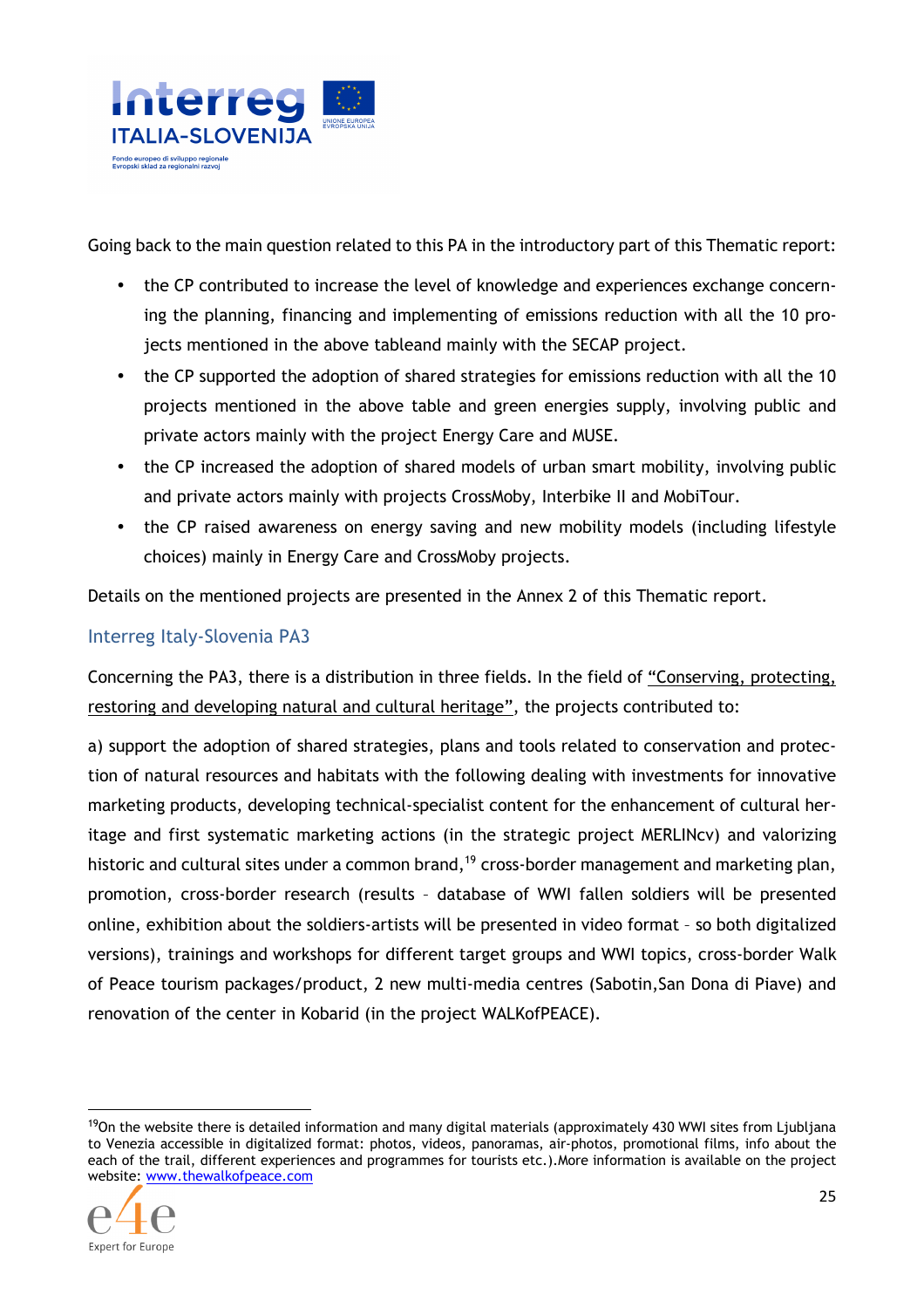

b) put in place integrated projects and tools to target protected and environmentally highly valuable areas, these are the following with the awareness rising activities for children, students, technicians and professionals from the agriculture world, tour operators and tourists (in the standard project MEDS GARDEN).

Within the same PA3, secondly, in the field of "Enhancing integrated management of ecosystems for a sustainable development of the territory", the projects contributed to:

a) the implementation of actions promoting better coordination and interaction among stakeholders by implementing bee monitoring to preserve biodiversity (in the standard project BEE-DIVER-SITY), management of marine habitats with high ecological value (foreseen in the standard project Tretamare), activities for the restoration and conservation of cross-border Natura 2000 areas (standard project NAT2CARE).

b) promote the capitalization of past experiences and the exchange of best practices with sustainable development of agriculture and tourism with the e-Karst application for vineyard monitoring (standard project AGROTOUR2), managing water-related risks for the Vipava river basin and other trans-boundary river basins (like in the strategic project VisFrIm), also WALKofPEACE is one of the best practices of capitalization, recognized as best Interreg project in Europe in 2020.

c) support the implementation of innovative initiatives to stimulate a sustainable economic development and job opportunities by creating green infrastructure and regional pilot projects (as in strategic project GREVISLIN), supporting actions for improvement of the ecological status of the Corno river and Isonzo/Soča river mouth in the Adriatic (standard project CONA).

In the PA3, lastly, in the field of "Development and the testing of innovative environmental friendly technologies for the improvement of waste and water management", the projects contributed to:

a) the implementation of capacity building actions aimed at development of structures, systems and tools with the creation of a new management model that includes ICT applications and traceability of Reinforced Fiber Composites (from the standard project RETRACKING), the development of a pilot underwater cleaning system and a modular wastewater treatment plant (as foreseen in the standard project GreenHull) and the monitoring of water-stress, water cycle and irrigation in viticulture (as in the standard project Aquavitis), two pilot installations and testing of aquaponics (in the standard project BlueGrass).

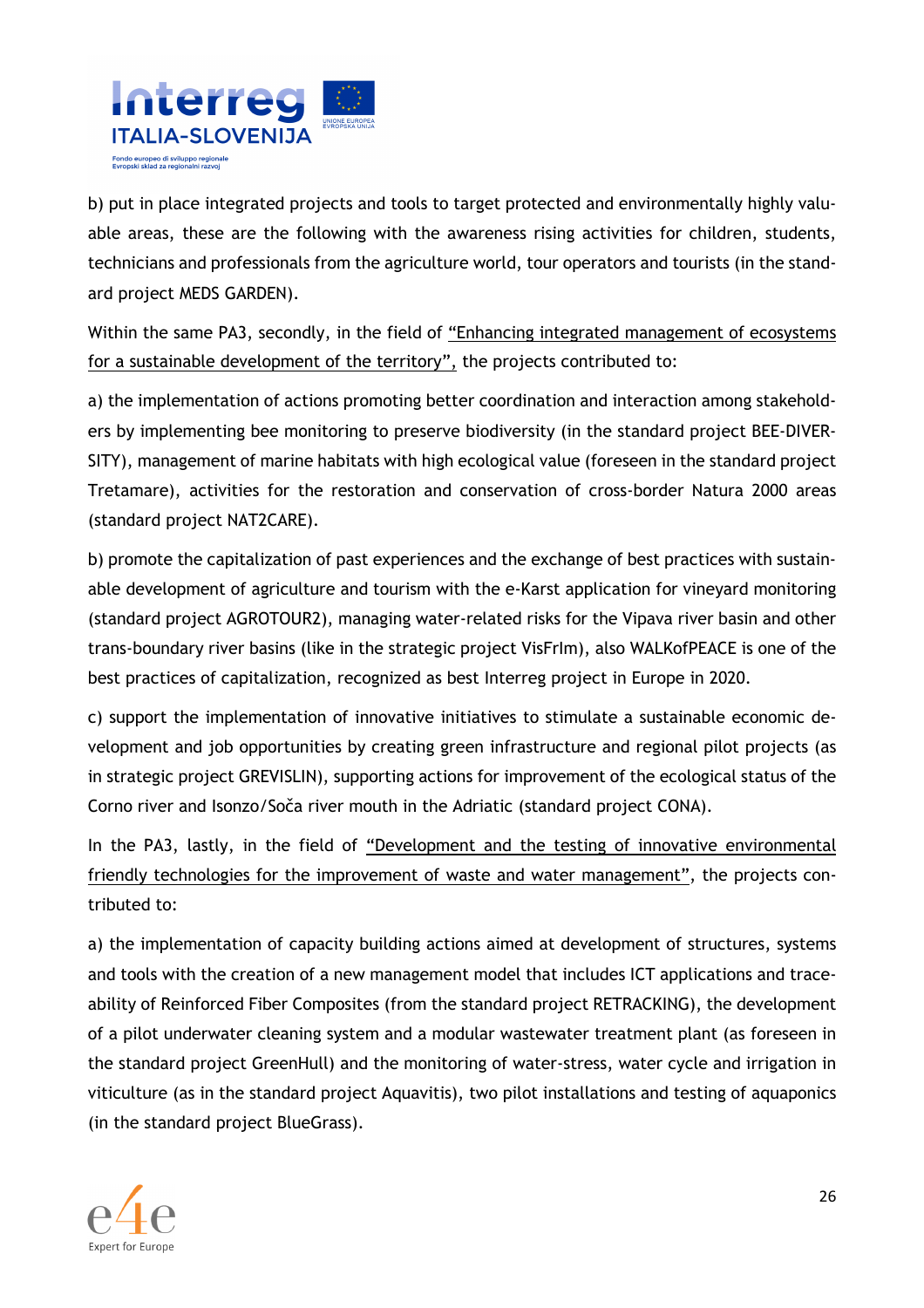

b) have shared processes concerning regulatory frameworks, functional networks, common structures, coordination of policies and investments, governance models been developed with the ITI projects and the CROSSITSAFER project. More information on the latter is presented in the table in the Annex 2.

For the implementation of capacity building actions addressing the human potential and its training please see the comment on projects focusing on trainings and education.

**Table 8: Relevant results, in line with policy areas of the EGD, from Priority Axes 3 of the Programme** 

| PA <sub>3</sub>                                                                                                   |                                                                                                                                                                                                                                                                                                                                                               |  |
|-------------------------------------------------------------------------------------------------------------------|---------------------------------------------------------------------------------------------------------------------------------------------------------------------------------------------------------------------------------------------------------------------------------------------------------------------------------------------------------------|--|
| Project                                                                                                           | <b>Topic</b>                                                                                                                                                                                                                                                                                                                                                  |  |
| 3.1 Field of "Conserving, protecting, restoring and developing natural and cultural heritage"                     |                                                                                                                                                                                                                                                                                                                                                               |  |
| <b>MERLINCV</b>                                                                                                   | Support the adoption of shared strategies, plans<br>and tools related to conservation and protection of<br>natural resources and habitats with the following<br>dealing with investments for innovative marketing<br>products, developing technical-specialist content<br>for the enhancement of cultural heritage and first<br>systematic marketing actions. |  |
| <b>WALKofPEACE</b>                                                                                                | Valorizing historic and cultural sites of World War I.<br>Developing heritage via digitalization and trainings<br>as well as common branding and marketing actions.                                                                                                                                                                                           |  |
| <b>MEDS GARDEN</b>                                                                                                | Put in place integrated projects and tools to target<br>protected and environmentally highly valuable ar-<br>eas, these are the following with the awareness ris-<br>ing activities for children, students, technicians and<br>professionals from the agriculture world, tour oper-<br>ators and tourists.                                                    |  |
| 3.2 Field of "Enhancing integrated management of ecosystems for a sustainable development of the ter-<br>ritory", |                                                                                                                                                                                                                                                                                                                                                               |  |
| <b>BEE-DIVERSITY</b>                                                                                              | Implementation of actions promoting better coor-<br>dination and interaction among stakeholders by im-<br>plementing bee monitoring to preserve biodiver-<br>sity.                                                                                                                                                                                            |  |
| <b>TRETAMARE</b>                                                                                                  | Management of marine habitats with high ecologi-<br>cal value.                                                                                                                                                                                                                                                                                                |  |
| NAT2CARE                                                                                                          | Activities for the restoration and conservation of<br>cross-border Natura 2000 areas.                                                                                                                                                                                                                                                                         |  |

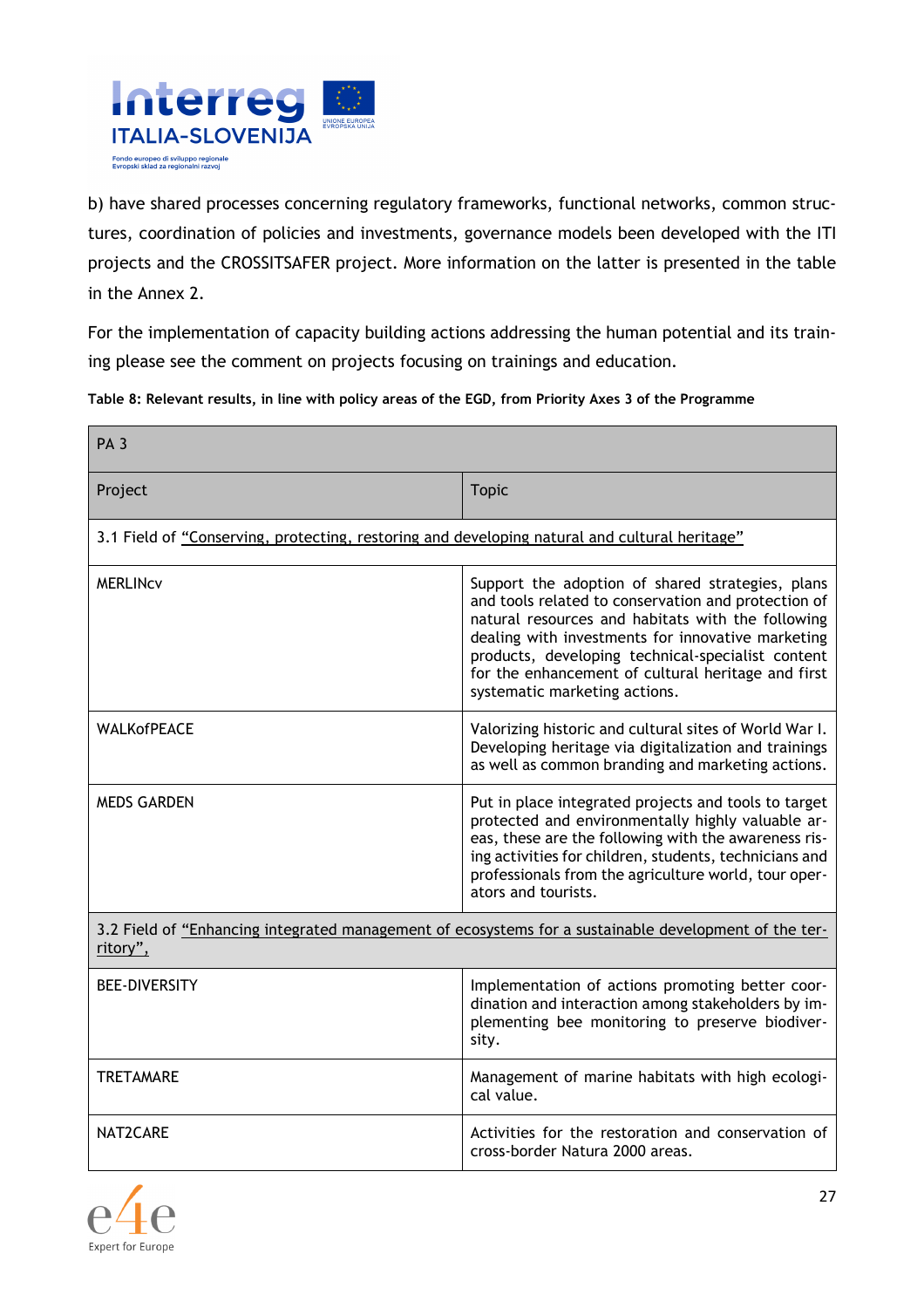

| <b>AGROTOUR2</b>                                                                                                                                    | Promote the capitalization of past experiences and<br>the exchange of best practices with sustainable de-<br>velopment of agriculture and tourism with the e-<br>Karst application for vineyard monitoring.                                                                  |
|-----------------------------------------------------------------------------------------------------------------------------------------------------|------------------------------------------------------------------------------------------------------------------------------------------------------------------------------------------------------------------------------------------------------------------------------|
| VisFrlm                                                                                                                                             | Managing water-related risks for the Vipava river<br>basin and other trans-boundary river basins.                                                                                                                                                                            |
| Grevislin                                                                                                                                           | Support the implementation of innovative initia-<br>tives to stimulate a sustainable economic develop-<br>ment and job opportunities by creating green infra-<br>structure and regional pilot projects.                                                                      |
| <b>CONA</b>                                                                                                                                         | Supporting actions for improvement of the ecologi-<br>cal status of the Corno river and Isonzo/Soča river<br>mouth in the Adriatic.                                                                                                                                          |
| 3.3 Field of "Development and the testing of innovative environmental friendly technologies for the im-<br>provement of waste and water management" |                                                                                                                                                                                                                                                                              |
| <b>RETRACKING</b>                                                                                                                                   | The implementation of capacity building actions<br>aimed at development of structures, systems and<br>tools with the creation of a new management model<br>that includes ICT applications and traceability of<br>Reinforced Fiber Composites (from the standard<br>project). |
| GreenHull                                                                                                                                           | The development of a pilot underwater cleaning<br>system and a modular wastewater treatment plant.                                                                                                                                                                           |
| Aquavitis                                                                                                                                           | The monitoring of water-stress, water cycle and ir-<br>rigation in viticulture.                                                                                                                                                                                              |
| <b>BlueGrass</b>                                                                                                                                    | Two pilot installations and testing of aquaponics                                                                                                                                                                                                                            |
| ITI project Isonzo-Soča                                                                                                                             | Have shared processes concerning regulatory<br>frameworks, functional networks, common struc-<br>tures, coordination of policies and investments,                                                                                                                            |

Going back to the main question related to this PA in the introductory part of this Thematic report we will subdivide the conclusions in the different fields.

Concerning the field 3.1, the CP supported the adoption of shared strategies, plans and tools related to conservation and protection of natural resources and habitats with three projects mentioned in the above table that were focusing on integrated shared strategies, plans and tools with

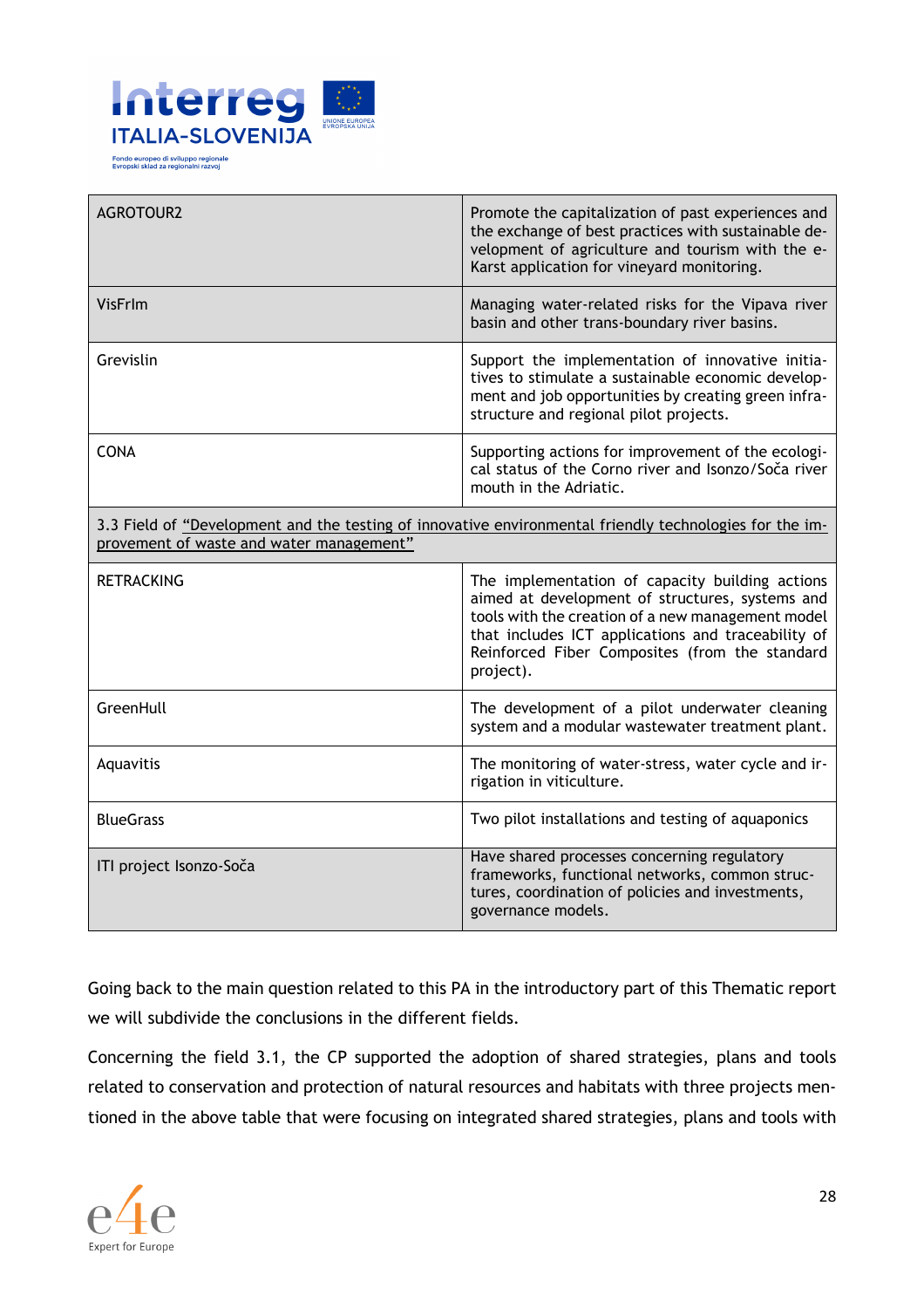

a large public (target groups include, for all 3 projects: children, students, technicians and professionals, tour operators, tourists and local inhabitants).

Concerning the field 3.2, progress was made towards the implementation of actions promoting better coordination and interaction among stakeholders with all seven projects in this field. The capitalization of past experiences and the exchange of best practices was taking place in the project AgroTour2, the other six projects can be considered innovative initiatives to stimulate a sustainable economic development and job opportunities.

Lastly, concerning the field 3.3, the CP supported the adoption of shared strategies for the improvement of common resources management with the six projects listed in the above table. The projects also strengthened the promotion of sustainable and responsible awareness and behaviors with their communication activities.

#### Interreg Italy-Slovenia PA4

With the regard to PA4, the Interreg Italy-Slovenia projects contributed to:

a) the implementation of capacity building actions aimed at development of structures, systems and tools supporting the creation of a Geopark in the Karst area (standard project GeoKarst).

b) have shared processes concerning regulatory frameworks, functional networks, common structures, coordination of policies and investments, governance models been developed with in institutional cooperation for environmental sustainability and energy efficiency (foreseen in the standard project CLEAN BERTH). and in institutional cooperation through innovative solutions in public transport and civil motorization procedures (foreseen in the standard project FORTIS)

c) the implementation of capacity building actions addressing the human potential and its training, as mentioned already above under capacity building and structures, here as well by supporting the creation of a Geopark in the Karst area (standard project GeoKarst) and with the training actions also the project WALKofPEACE.For the implementation of capacity building actions addressing the human potential and its training please see the comment on projects focusing on trainings and education.

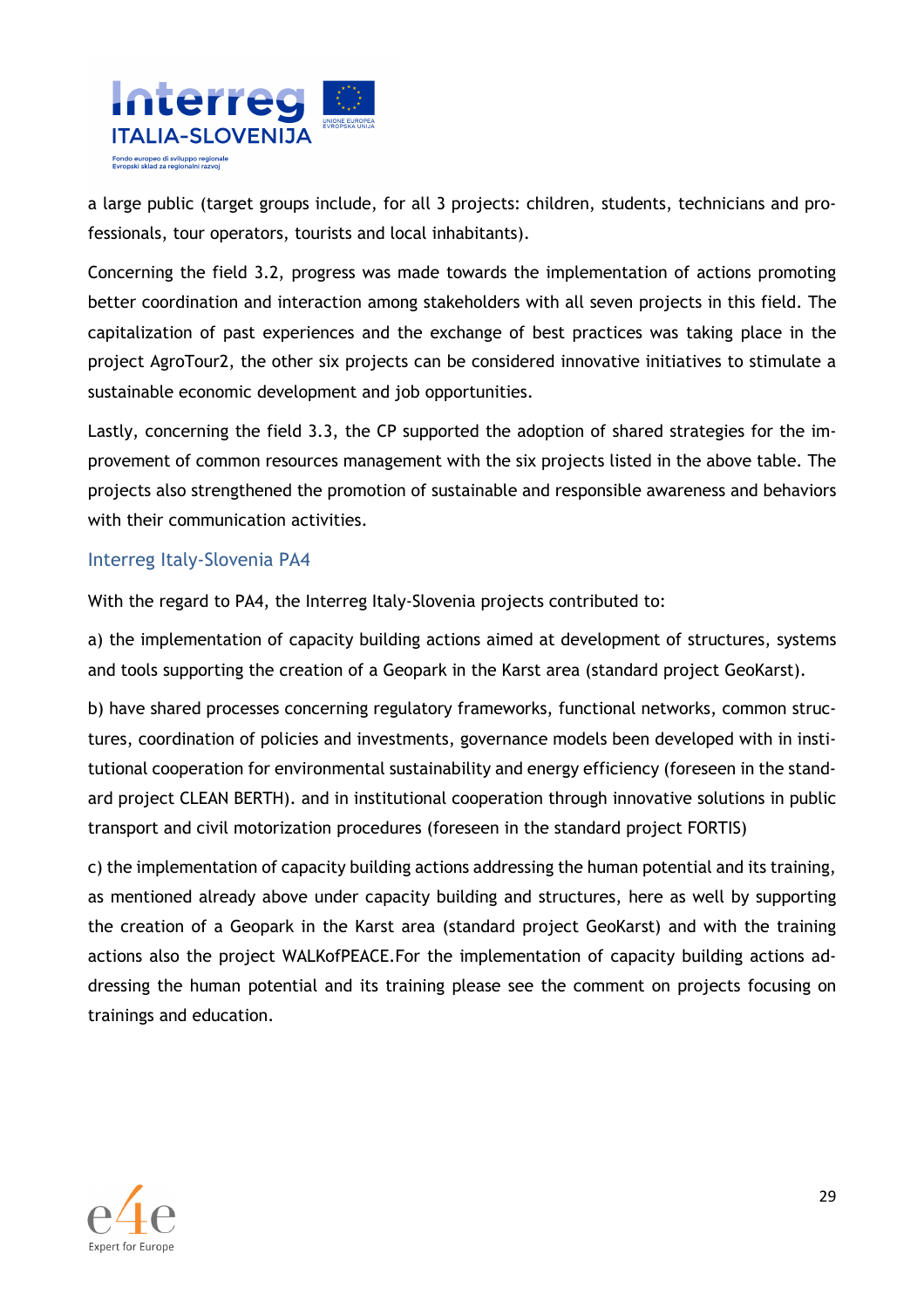

#### **Table 9: Relevant results, in line with policy areas of the EGD, from Priority Axes 4 of the Programme**

| PA <sub>4</sub>      |                                                                                                                                                                                                                                                                                          |
|----------------------|------------------------------------------------------------------------------------------------------------------------------------------------------------------------------------------------------------------------------------------------------------------------------------------|
| Project              | <b>Topic</b>                                                                                                                                                                                                                                                                             |
| GeoKarst             | The implementation of capacity building actions<br>aimed at development of structures, systems and<br>tools supporting the creation of a Geopark in the<br>Karst area.<br>The implementation of capacity building actions<br>addressing the human potential and its training.            |
| <b>WALKofPEACE</b>   | Apart from other actions, here relevant again, for<br>the implementation of capacity building actions ad-<br>dressing the human potential and its training.                                                                                                                              |
| <b>CLEAN BERTH</b>   | Shared processes concerning regulatory frame-<br>works, functional networks, common structures,<br>coordination of policies and investments, govern-<br>ance models developed through institutional coop-<br>eration for environmental sustainability and energy<br>efficiency of ports. |
| <b>FORTIS</b>        | Institutional cooperation through innovative solu-<br>tions in public transport and civil motorization pro-<br>cedures.                                                                                                                                                                  |
| <b>CROSSIT SAFER</b> | Institutional cooperation in the field of civil protec-<br>tion.                                                                                                                                                                                                                         |

Going back to the main questions related to this PA in the introductory part of this Thematic report, the CP supported the implementation of capacity building actions aimed at development of structures, systems and tools with the five projects mentioned in the above table. The GeoKarst and WALKofPEACE projects are those mainly focusing on capacity building whereas CLEAN BERTH is focusing on shared processes. Other projects, mainly those that developed cross-border agreements and protocols, were focusing on: regulatory frameworks, functional networks, common structures, coordination of policies and investments and governance models. One of those is also the project CROSSIT SAFER. Capacity building actions addressing the human potential and its training were mainly tackled in the WALKofPEACE and GeoKarst projects.

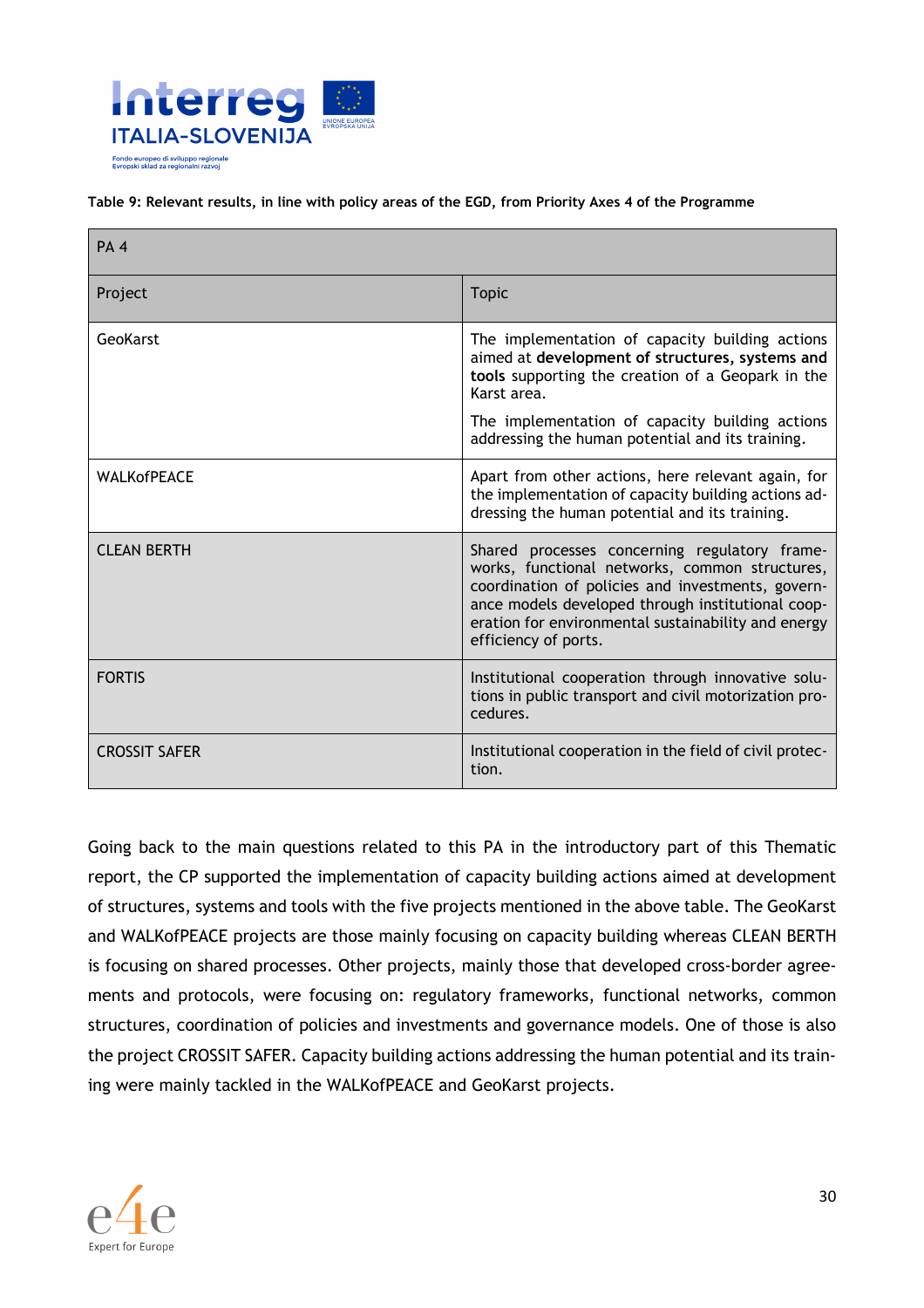

#### Resume on all Interreg Italy-Slovenia PA

The main structures, systems and tools referring to EGD targets are pedestrian, biking trails, bike storage facilities and systems to support e-biking and public transport, land-sea-river public or public/private transport solutions, energy saving tools and procedures, pilot applications in energy saving-usage of renewable energy sources-saving energy in public buildings and lighting, ICT tools, R&D applications, several maps, Apps and platforms.

The most developed regulatory frameworks, functional networks, common structures referring to EGD targets are those created by the ITI project Isonzo-Soča and the main policies and investments and governance models are those created by the ITI project Isonzo-Soča, but according to the recent ESPON study on Quality of life in the urban area of Gorizia/Nova Gorica and Šempeter, there is a lack of currently available statistics and environmental accounting frameworks.<sup>20</sup>

The main capacity building actions referring to EGD targets are those related to protection of the environment and enhancement of cultural heritage through cultural paths, digitalization, trainings, sustainable agriculture, sustainable tourism, actions to preserve and promote Natura 2000 areas, marine and terrestrial habitats, green infrastructures, water management (river management, rainfall monitoring, use of water in agriculture).

Another topic were measures to tackle natural emergencies. These are also in line with EGD objectives because of the increased risks for extreme weather and natural events due to climate change. In this sense, under the PA4, the project CROSSIT SAFER was implemented to plan joint solutions through coordinated measures of prevention, preparedness and response to natural emergencies. The result was a shared protocol and several coordinated actions with the civil protection representatives. More details about this project are presented in the table in the Annex 2.

The actions focusing on the training were very wide and not necessarily only focusing on EGD topics.GREVISLIN project, in the perspective of supporting long-term pilot implementation of strategic planning and development as well as protection of green infrastructure and ecosystem services and the introduction of cross-border monitoring of water status, had a strong focus on awareness-raising and training target groups.

<sup>&</sup>lt;sup>20</sup> ESPON QoL – Quality of Life Measurements and Methodology, Applied Research, Final Report, 30/10/2020, ESPON Programme publication.



 $\overline{a}$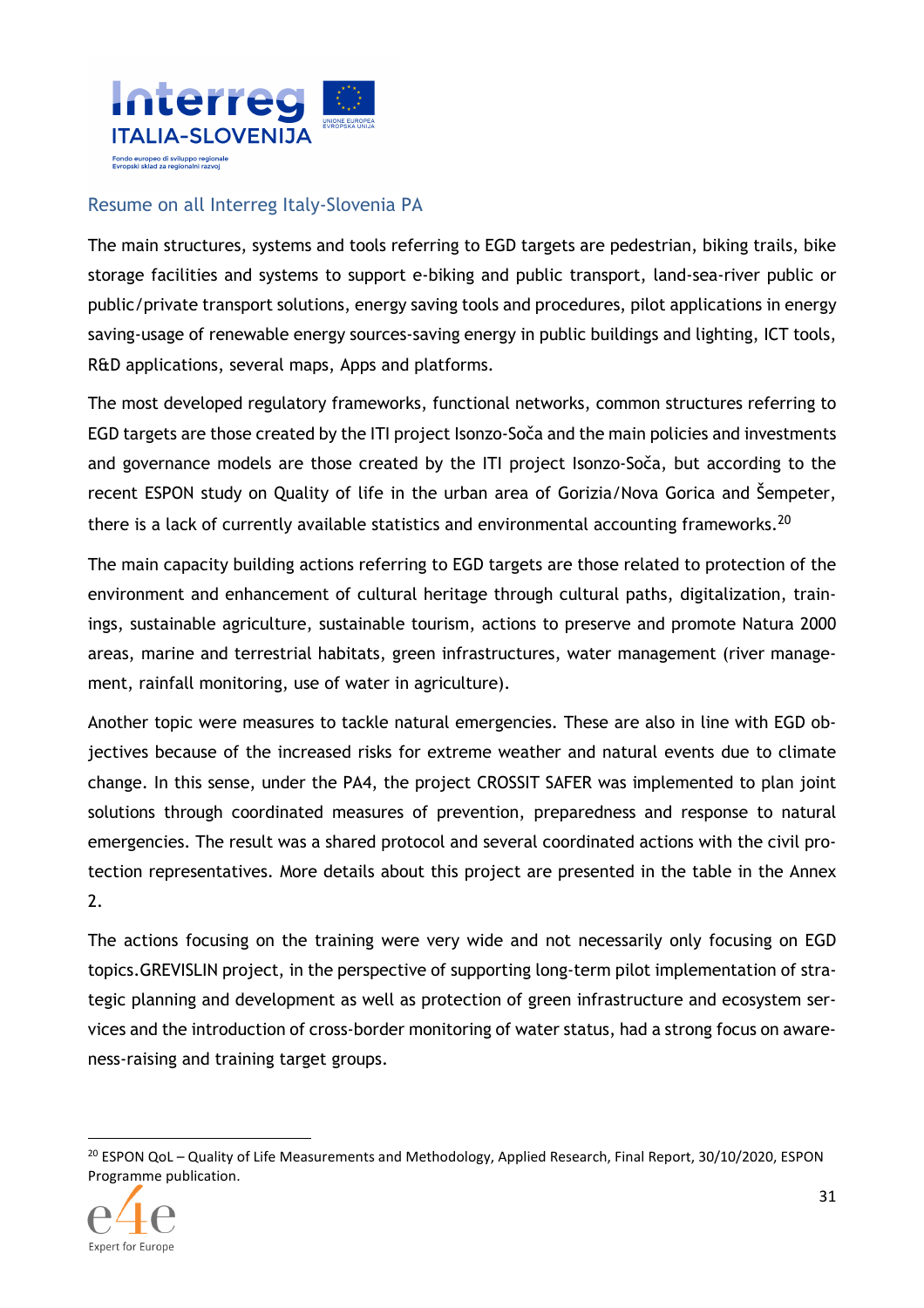

It is worth mentioning other two specific projects: CB-WBL (concentrating more on vocational training) and EDUKA2 (focusing on schools and universities and cross-border governance of education). This is why it was easier to find examples on governance and concrete applications but more difficult to find examples on EGD related trainings in Programme projects from the 2014-20 programming period.

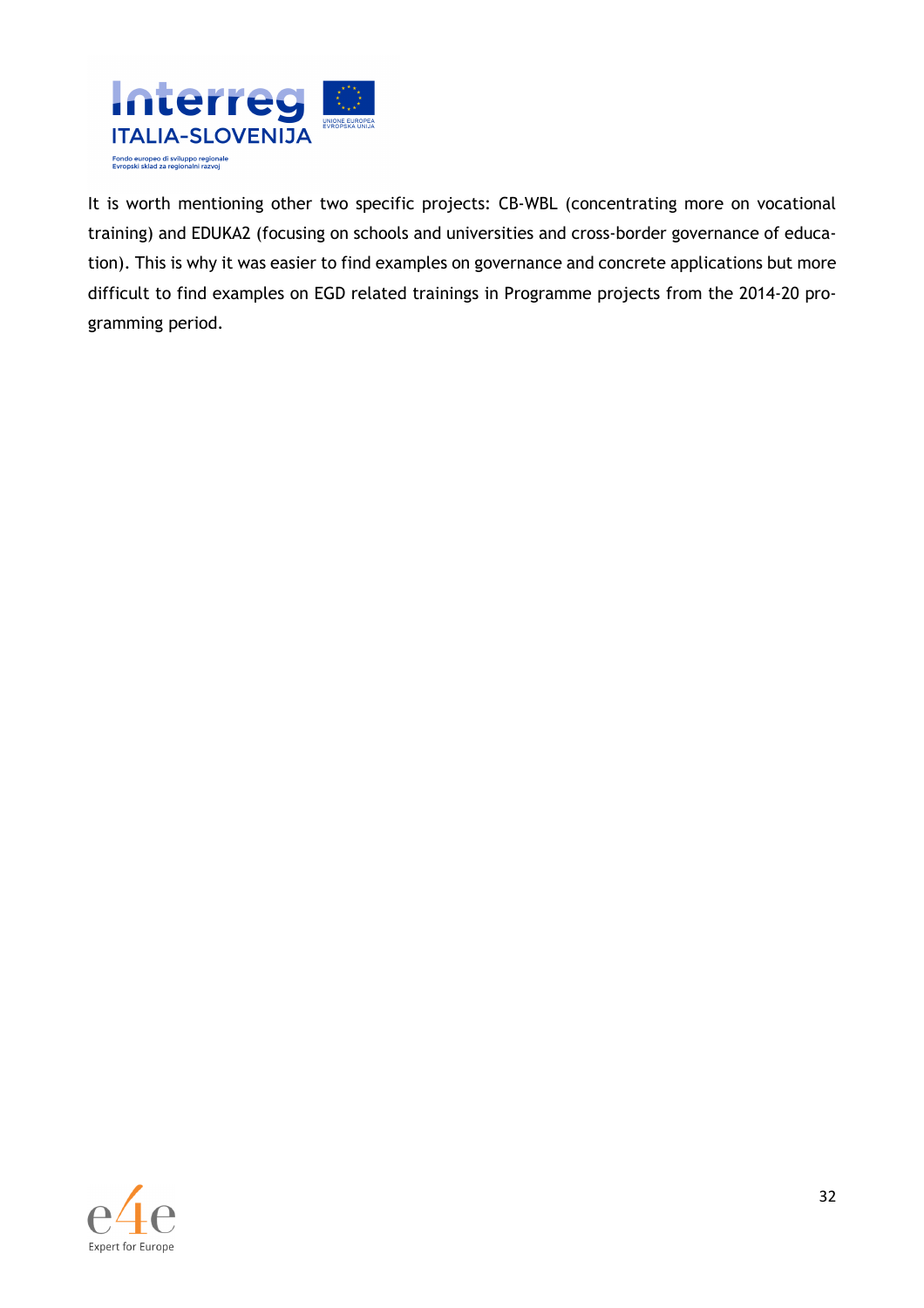

# 5. Analysis of examples from other Transnational cooperation programmes, MRS, projects funded by ESI funds in order to propose potential synergies

## 5.1 European Green Deal in the Interreg Europe Programme

Interreg Europe prepared an analysis on the EGD and, in autumn 2020, published also specific guidance for Green Deal projects.<sup>21</sup>Their approach is rather wide because of the desired link between the application of EGD objectives in regional development policies and in particular in smart specialization strategies, although there is no obligation to link the smart specialization strategies and EGD. This will automatically reflect in the new generation of Interreg Europe projects. Apart from the general guidance, there is an interesting example of the reflection on Innovation and Research after the Covid sanitary crisis<sup>22</sup> and many projects addressing the EGD targets implemented in the 2014-20 programming period.

# 5.2 Relevant Examples from EUSAIR macro-regional strategy and Interreg Adrion

More details about 2014-20 Adrion Programme projects, related to the EGD target to "Accelerate Change towards Interconnected and Soft Mobility" are presented here below.

The Adrion Programme SUPAIR23 project supported port authorities in the implementation of lowcarbon and multimodal transport and mobility solutions within a macro-regional context. The partnership comprised 7 ports of the Adriatic-Ionian region (namely Trieste, Venice, Koper, Bar, Durres, Thessaloniki and Piraeus). SUPAIR established a network of ADRION low-carbon ports committed to exchange on good practices regarding soft and hard environment-friendly solutions for a greener, safer and more efficient transport system.

Additionally, in the Adrion Programme the projects from the period 2014-20 were grouped in thematic clusters. The reasons were manifold and presented on the dedicated programme website page.<sup>24</sup> This was done, in short, to:

<sup>24</sup>Source : https://www.adrioninterreg.eu/index.php/adrion-thematic-clusters-2/



 $\overline{a}$ 

<sup>&</sup>lt;sup>21</sup>Source: https://www.interregeurope.eu/policylearning/news/7333/european-green-deal-the-essentials/ <sup>22</sup> https://www.interregeurope.eu/policylearning/news/8381/the-european-green-deal-and-covid-19-implicationsfor-research-and-innovation/

<sup>23</sup> https://supair.adrioninterreg.eu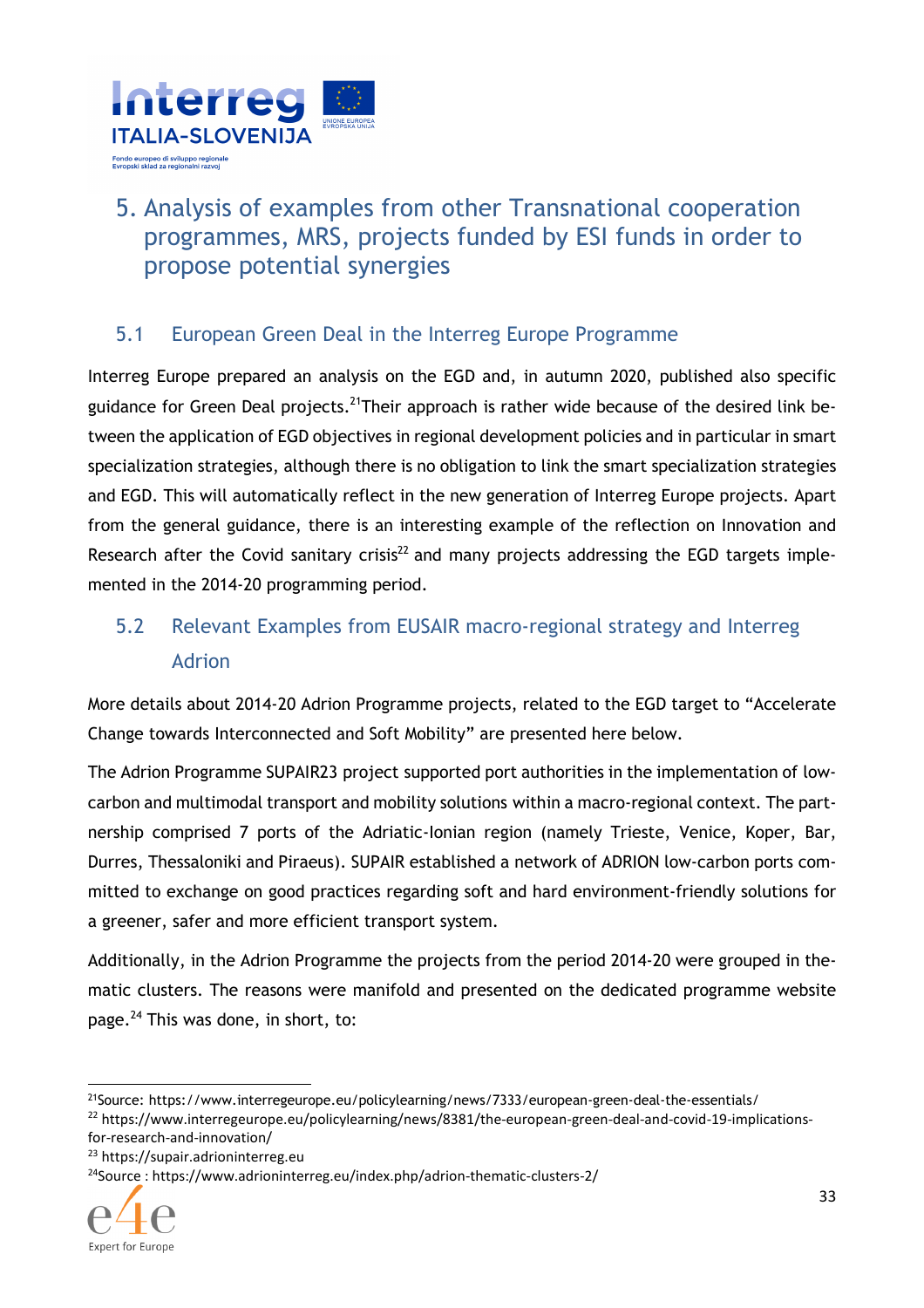

Support the creation of added value for the projects and the Programme by increasing synergies between projects;

- Help the development of **thematic analysis** in the Adrion Programme;
- Help increase the **promotion of the projects** in a more strategic way in the Adrion Programme.

Five thematic clusters (TC) were created:

1) TC on Blue Growth and Related Smart Growth,

2) TC towards sustainability in cultural and natural tourism destinations,

3) TC on Coastal and Marine Environment management,

4) TC on Urban and Interurban Low Carbon Intermodal Mobility for Passengers,

5) TC on Integrated Multimodal Sustainable Water and Land Transport.

From the above, the theme covered by the first thematic cluster, on **Blue Growth and Related Smart Growth** is the one least tackled in the Interreg Italy-Slovenia Programme and there could be potentials for synergies.

Since the process of embedding has been developed quite a lot in the EUSAIR macro-regional strategy and the flagship projects have been prepared, these are good examples to be considered in relation with the targets of the EGD and the identification of any areas of potential synergies. Below, the list of the EUSAIR Flagship projects, as comparison with the previously mentioned Interreg Italy-Slovenia projects.

| <b>EUSAIR PILLAR</b>                          | <b>FLAGSHIP PROJECTS</b>                                                                                                                                                                                                                                                                                                                                                                                                                                                                                       |
|-----------------------------------------------|----------------------------------------------------------------------------------------------------------------------------------------------------------------------------------------------------------------------------------------------------------------------------------------------------------------------------------------------------------------------------------------------------------------------------------------------------------------------------------------------------------------|
| Pillar 1- Blue Growth                         | a) Fostering quadruple helix ties in the fields of marine technologies and blue-<br>bio technologies for advancing innovation, business development and business<br>adaptation in blue bio-economy<br>b) Promoting sustainability, diversification and competitiveness in the fisher-<br>ies and aquaculture sectors ()<br>c) Bolstering capacity building and efficient coordination of planning and local<br>development activities for improving marine and maritime governance and<br>blue growth services |
| Pillar<br>Subgroup<br>Transport               | The Adriatic Ionian multi-modal corridors                                                                                                                                                                                                                                                                                                                                                                                                                                                                      |
| Pillar 2 - Subgroup Energy<br><b>Networks</b> | a) Power networks and market for a green Adriatic-lonian region<br>Integrated natural gas corridors and market for a green Adriatic-Ionian<br>b)<br>region<br>c) Development and operation of logistics for direct LNG use as a clean fuel<br>for the Adriatic-Ionian region                                                                                                                                                                                                                                   |

**Table 10: EUSAIR Flagship projects, elaboration based on EUSAIR website** 

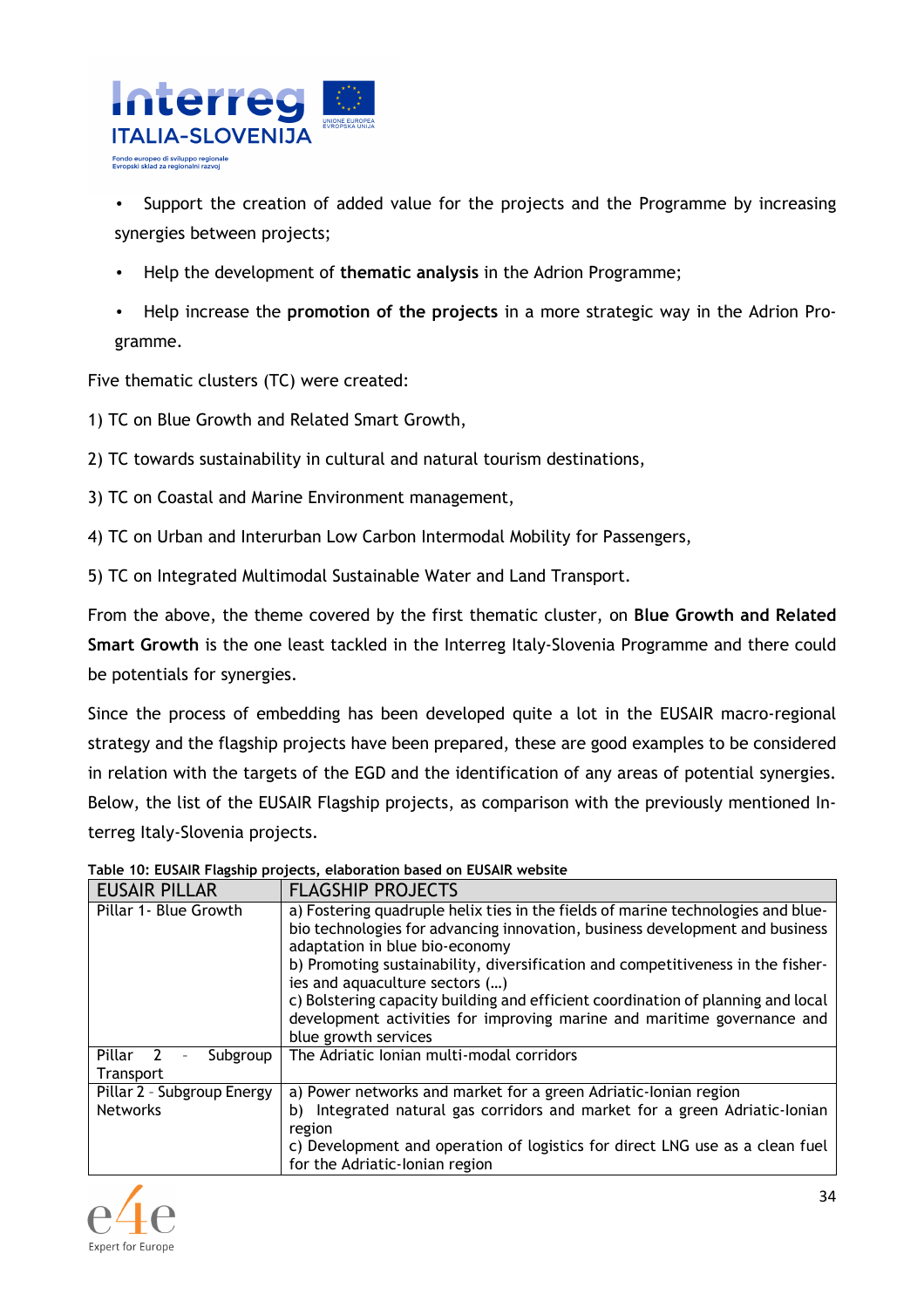

Pillar 3 – Environmental quality a) Development and implementation of Adriatic-Ionian region sub/regional oil-spill contingency plan b) Protection and enhancement of natural terrestrial habitats and ecosystems c) Promotion of sustainable growth of the Adriatic-Ionian region by implementing Integrated Coastal Zone Management and Maritime Spatial Planning Pillar 4 – Sustainable Tourism a) Development of the network of sustainable tourism businesses and clusters & Green mapping for the Adriatic-Ionian region to support micro and small enterprises b) R&D for improvement of SME performance and growth differentiation c) Training and skills in the field of tourism businesses (vocational and entrepreneurial skills) d) Expanding the tourism season to all year e) Development of sustainable and thematic cultural routes/ connecting cultural routes in EUSAIR

There were already examples of collaboration: the Interreg Italy-Slovenia **project CrossMoby was labelled by EUSAIR**. There could be more in the next years. Given the fact that there were many projects in the Interreg Italy-Slovenia 2014-20 programming period focusing on the topics comparable to Pillar 2 and 3 of the EUSAIR macro-regional strategy, the possibility is to create synergies with the Flagship projects for those two Pillars. Another possibility is to better explore synergies with the Pillar 1 and Pillar 4 Flagship project topics on Blue Growth and Sustainable Tourism. Especially the latter is interesting in the scope of **new sustainable tourism projects in the 2021- 27 programming period in the Interreg Italy-Slovenia programme.** 

## 5.3 Relevant Examples from EUSALP and Interreg Alpine Space Programme

There are links to projects related to EGD policy areas of "Building and Restructuring" and "Sustainable Mobility".

To be more precise, partners from the Italy Slovenia Programme area participated in the 2014-20 Alpine Space Programme projects on Building and Restructuring:

The Alpine Space project CESBA-ALPS<sup>25</sup> had Regione Veneto and E-Zavod from Slovenia as project partners, the CESBA association from Voralberg in Austria developed the project CESBA Alps and disseminated the results via its international network. The goal of CESBA was to facilitate the diffusion and adoption of sustainable built environment principles among all the stakeholders through the use of harmonized assessment systems in the whole life cycle of the built environment. This project was a capitalization of three previous

25https://www.alpine-space.eu/projects/cesba-alps/en/cesba

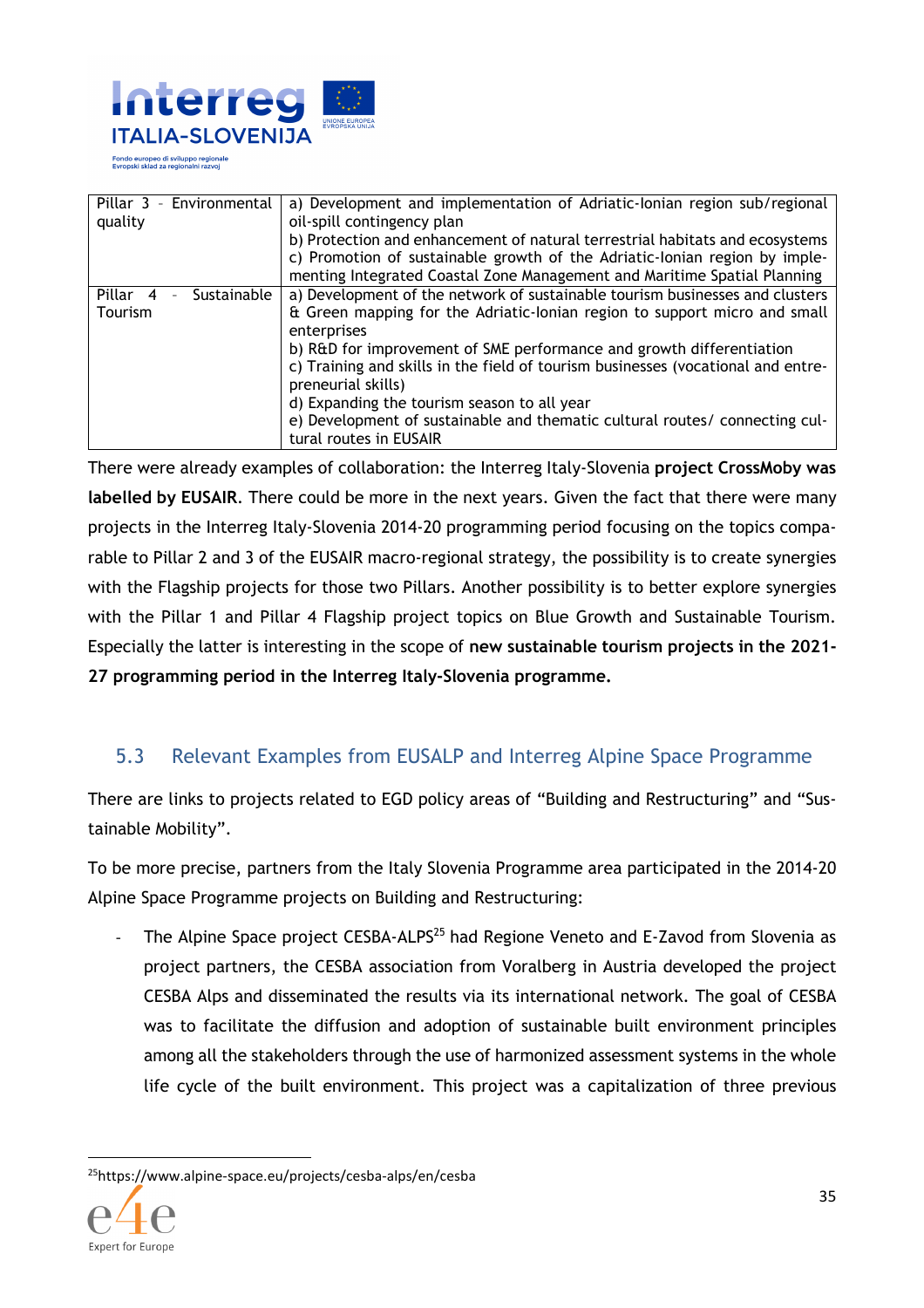

projects on passive (public and private) buildings that were implemented in the 2007-13 programming period (in which the Soča Valley Development centre was participating).

The Alpine Space project the  $4BEES<sup>26</sup>$  is partly related to energy efficiency and partly to buildings, partners from Eastern Slovenia were involved, THE4BEES focused on the behavioral changes of users in public buildings needed to achieve reduction of energy consumption. Such changes should be originated by the use of innovative ICT applications developed by the project partnership. Those applications were used by the target groups in the demonstration sites (schools, houses, factories) to encourage behavioral changes for energy efficiency and carbon footprint reduction.

Partners from the Italy-Slovenia Programme area participated in the 2014-20 Alpine Space Programme projects on the target to "Accellerate Change towards Interconnected and Soft Mobility":

- The Alpine Space project eMOTICON<sup>27</sup> had partners from Veneto (namely Veneto Strade) and Slovenia (Soča Valley Development centre and BSC business support centre) and several relevant national and local public authorities from Italy and Slovenia involved as observers, the objective of the project was to develop an e-Mobility Transnational strategy and to foresee the possibility to have as many charging stations for e-vehicles as possible.
- The Alpine Space project e-SMART<sup>28</sup> had partners from Veneto (Veneto Strade) and Slovenia (BSC business support center and the Slovenian Automotive Cluster), the objective of the project was to establish an e-Mobility Smart Grid for passengers and last mile freight transport.

In the Alpine Space Programme a review on projects relating to the EGD was carried out between the end of year 2020 and beginning of year 2021, at the moment of preparation of this thematic report four projects have already been selected, two on Topic 1 and two on Topic 2.<sup>29</sup> The details are presented here below.

From Topic 1 "Decarbonising the alpine region (energy transition and cleaner mobility)" the project **ASTUS** (focusing on low carbon action plan in terms of spatial planning and sustainable mobility) and **LINKINGAlps** (that produced a journey planner as a result of its activities, to achieve the harmonization of travel services and make it more attractive for passengers to switch to public

 $29$ Source : Exchanges on Alpine Space Green Deal projects with the Joint Secretariat, April 2021



<sup>26</sup>https://www.alpine-space.eu/projects/thefourbees/en/home

<sup>27</sup>https://www.alpine-space.eu/projects/e-moticon/en/home

<sup>28</sup>https://www.alpine-space.eu/projects/e-smart/en/home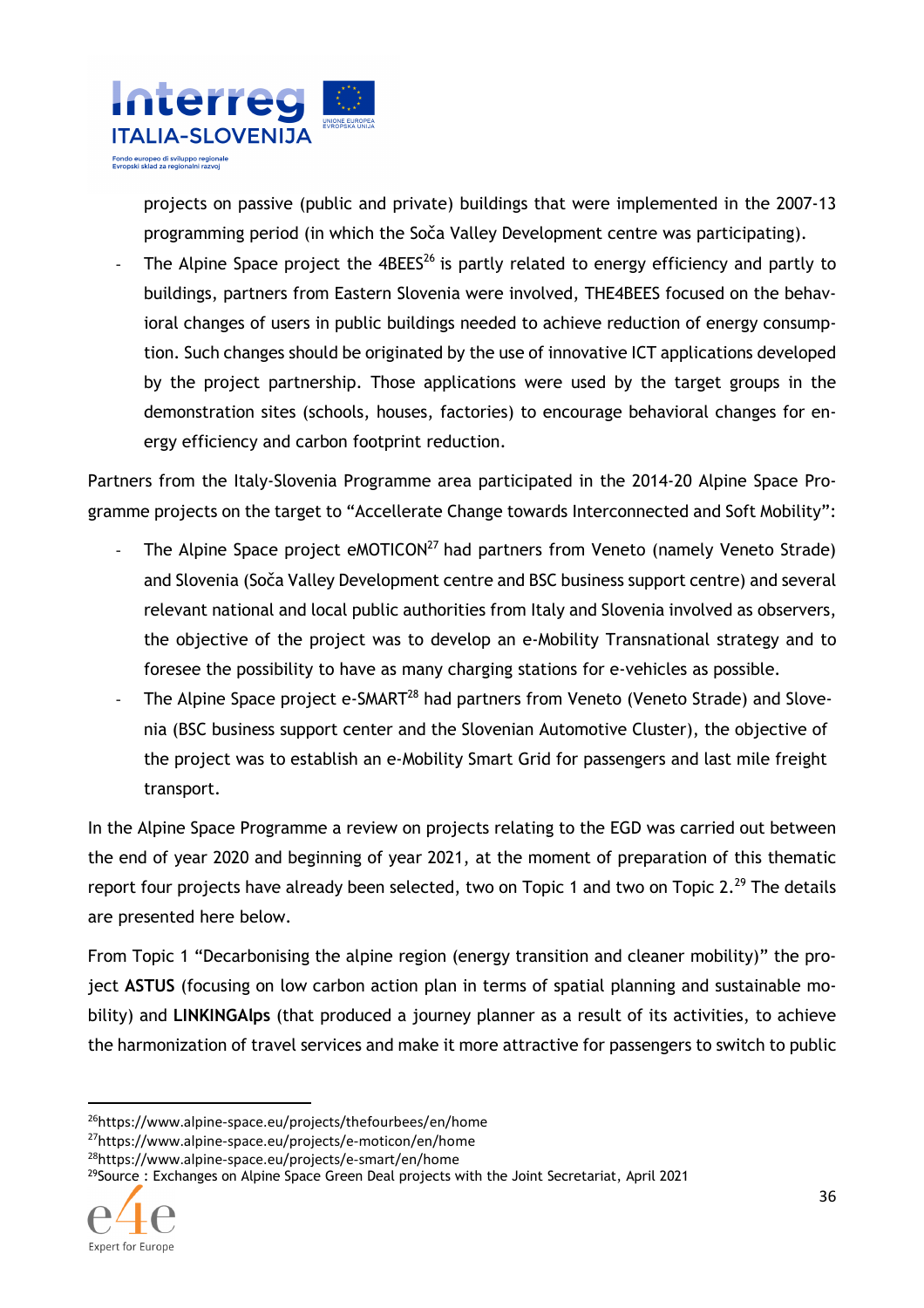

transport).On Topic 2 "Preserving biodiversity and improving risk management", **AlpBioNet2030** (with its output: jecami.eu) is in line with the EGD objectives, as well as **Rock the Alps** project (that produced an interesting toolbox and map).

The information available since the end of 2020 on the Programme website is adding some more examples<sup>30</sup>.

Concerning sustainable mobility, the projects **SaMBa and MELINDA** are representative too, because of their focus on the passengers' behavior by examining how people can be motivated to switch to sustainable means of transport. SaMBa focused on doing so through "soft measures". With the help of a tracking app (similar to fitness apps), reward and pricing principles motivated the users to change mobility habits. Also with the help of an app, MELINDA aimed to promote lowcarbon mobility behaviors. By suggesting alternative modes of transport, people got encouraged to make greater use of sustainable mobility options.

Two Alpine Space projects already contributed directly to also to the topic of circular economy: **GREENCYCLE and CYRCULAR 4.0**. The first one developed a circular economy system for partner cities in the Alpine Space intending to harmonize their existing low-carbon strategies whereas the second one focused on advancing the digitalization process in small and medium enterprises facilitating their transition to a circular economy.

Also in the field of clean energy solutions, two projects have been put forward: **AlpGrid and BBclean**. The first one aimed to improve the sustainability and resilience of the Alpine energy supply, which is fragile due to natural hazards by implementing micro-grids. The second one aimed to improve energy efficiency, focusing on the efficient use of local and affordable biomass in domestic heating systems.

From the above, it seems that similar topics have been dealt with. In the previous sections of this report other solutions related to **sustainable electric mobility** and sustainable **renovations of public and private buildings** have been mentioned. Those could perhaps be better examples for potential synergies, related to the targets of the EGD.

<sup>30</sup>Source: https://interreg.eu/interreg-highlights/regions/the-european-green-deal-going-local-in-the-alpine-space/

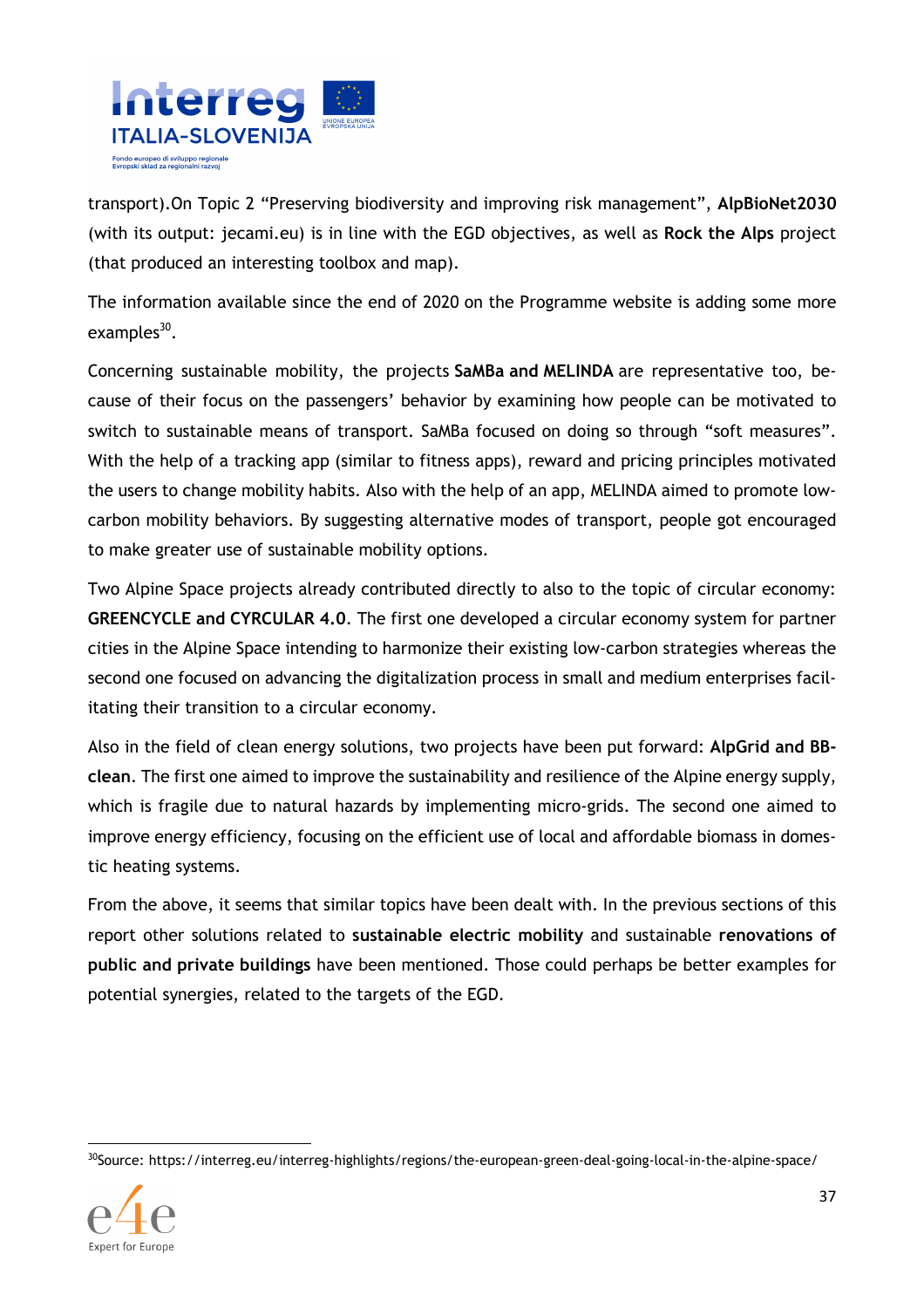

### 5.4 Relevant Examples from EUSDR macro regional strategy

Related to the EU Strategy for the Danube Region, to which only the Slovenian territory of the cross-border programme pertains, two projects can be cited:

- **Integrated Drought Management Programme in Central and Eastern Europe**<sup>31</sup>: it supported the governments of Bulgaria, the Czech Republic, Hungary, Lithuania, Moldova, Poland, Romania, Slovakia, Slovenia and Ukraine in the development of drought management policies and plans. The objective of the project was to build capacity of stakeholders at different levels for proactive integrated drought management approach and tests innovative approaches for future drought management plans.
- **DAREnet Danube river region Resilience Exchange network**<sup>32</sup>**: The project** built a multidisciplinary community of practitioners, operating in a network of civil protection organizations, and supported by a broad range of stakeholders to foster synergies, innovation and its uptake.

Considering the above, it is interesting to observe that the **topic of "drought" and lack of water resources has been put forward**. It is quite an important topic touching various economic sectors from industry to agriculture and certainly affecting also daily life of the households. Measures for more efficient use and availability of water resources should be considered in future Interreg Italy-Slovenia projects.

To complement the info on valorization of cultural heritage and accessibility, we would like to mention also that the Soča Valley Development center from Tolmin (Slovenia) implemented an interesting project co-funded by the Interreg Danube transnational Programme related to cultural trails (NETWORLD).<sup>33</sup>

## 5.5 Other Relevant Examples (ESI projects and others)

The other relevant examples and potentials will stem also from the regional smart specialization strategies and from the innovative projects funded under thematic programmes of the EU. An

https://public.wmo.int/en/resources/bulletin/integrated-drought-management-central-and-eastern-europe <sup>32</sup> https://danube-region.eu/projects-and-funding/projects-and-initiatives/ and http://darenetproject.eu

<sup>33</sup> https://www.prc.si/mednarodni-projekti/networld



<sup>31</sup> https://danube-region.eu/projects-and-funding/projects-and-initiatives/ and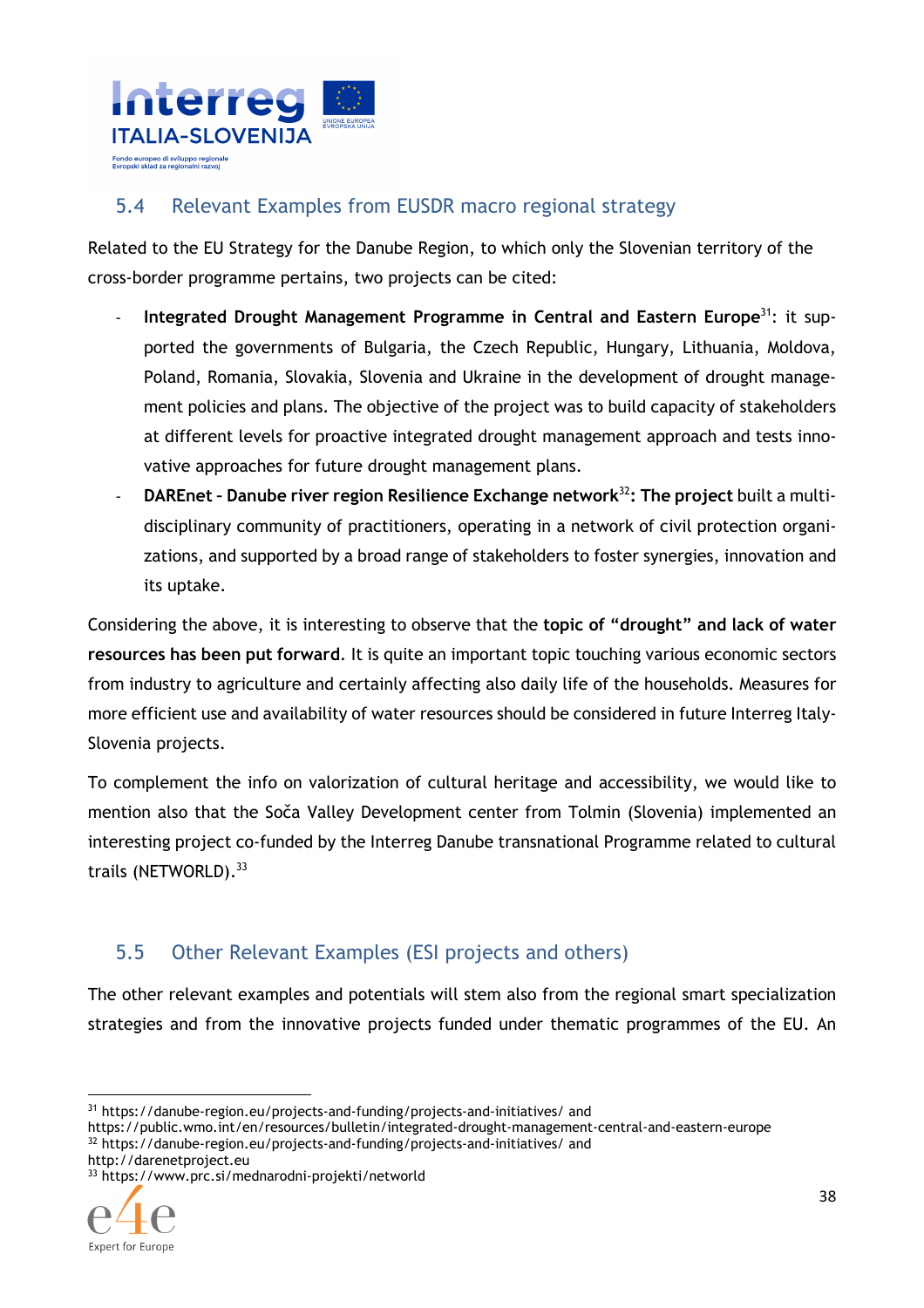

interesting potential stems from the specialization strategies of Friuli Venezia Giulia, Veneto Region and Slovenia. They are currently under revision for the programming period 2021-2027 but being close to the topics of the EGD (agri-food, ICT, Creative industries, Logistics, Health, Sustainable Tourism), they are an interesting example of common topics of interest that could spark shared projects focusing on the EGD targets.

An interesting project to mention is the project CAB that analyzed the three smart specialization strategies of the territories covered by the Programme area and its results could be an input for further development of harmonized topics and implementation of EGD objectives.

# 6. Conclusions

The issue that will certainly need to be considered is the **possibility to implement fully the EGD in the period after the COVID sanitary crisis**. All cooperation programmes will be affected. A first analysis was made in Interreg Europe, especially considering the effects in the field of innovation.<sup>34</sup>In the media, questions appear about prioritization of the EGD compared to other issues that will have to be solved in the economy after the end of the COVID sanitary crisis. It is unclear if the EGD will manage to remain the number one priority of the European Commission. The fight against the health and economic ravages of the Covid-19 epidemic might supplant the priority of the EGD and rather orient funds towards recovery and greater resilience measures.<sup>35</sup>

In programming terms the EGD priorities will certainly be inserted in the new generation of 2021- 27 funding instruments, including the cross-border cooperation. **The prevention of negative climate change effects and climate change adaptation measures are one of the two mega-trends (with the digitalization) that apply to the new 2021-27 programming period**. It is already clear that the EGD impact will not come out of the exercise of launching a new programming period and dealing with the post-COVIDperiod unscathed.

From the point of view of the gap analysis for the Interreg Italy-Slovenia programme, there are several potentials of application of the EGD targets in the new programming period.

<sup>&</sup>lt;sup>35</sup>Le Monde: « Le coronavirus met le Green Deal européen à l'épreuve" https://www.lemonde.fr/international/article/2020/04/16/le-green-deal-europeen-a-l-epreuve-du-coronavirus\_6036728\_3210.html



 $\overline{a}$ 

<sup>34</sup>Source : https://www.interregeurope.eu/policylearning/news/8381/the-european-green-deal-and-covid-19-implications-for-research-and-innovation/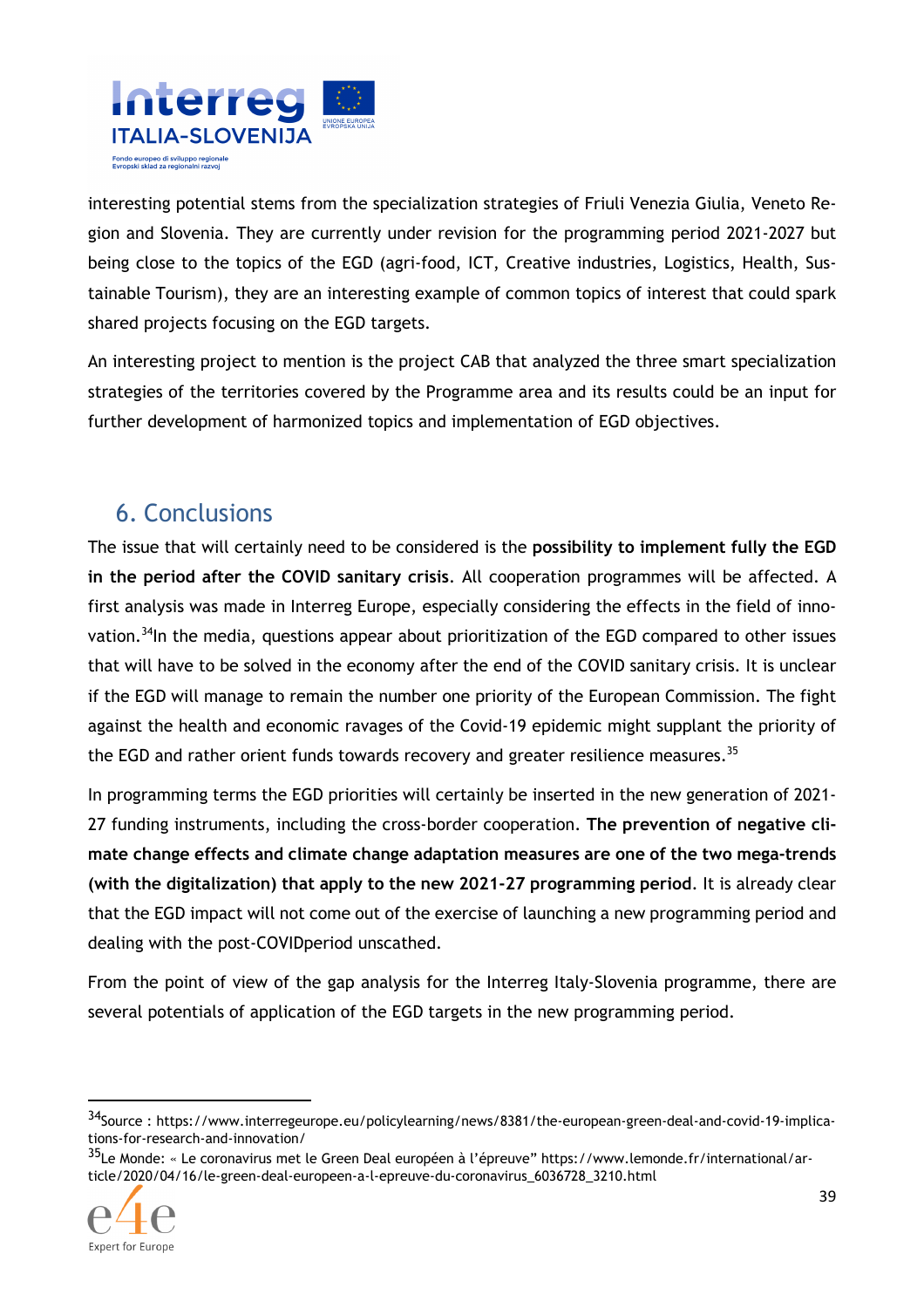

Apart from the examples that were already mentioned under the single topics, in particular those under the target of "Building and restructuring" and "Accelerating change towards interconnected and soft mobility", there are relevant examples in transnational cooperation programmes, macroregional strategies and ESI projects. These show a potential for future synergies and capitalization.

From the point of view of the Programme projects, a lot has been done in the previous programming periods in various standard and strategic projects. From the point of view of the policy cycle approach (applied mainly in transnational Interreg Programmes like Interreg Europe, MED and Alpine Space)<sup>36</sup>, all policy cycle activities have been tackled. Going back concretely to the three typologies of the projects in the policy cycle, as presented in the Alpine Space Programme Handbook,<sup>37</sup>we can talk about:

a) projects with a focus on **strategic policy development** (these focus on rather general analytical and research activities, awareness rising; results expected from this type of projects relate to policy analysis, agenda setting and strategy development);

b) projects with a focus on **explorative and piloting activities** (these work in a defined thematic strategy and have a focus on the development of new tools or methodologies; results expected from this type of projects are very specific to the thematic field and still represent an important input towards a mature policy);

c) projects with a focus on **policy implementation** (these aim to improve and develop existing policies with instruments ready for implementation; results expected from these projects are very concrete and also support future policy development).

Taking into account the long-term cooperation within the Interreg Italy-Slovenia Programme, it would be important, in the new programming period 2021-27, **to have more projects focusing on policy implementation**, especially in those topics that have already been tackled in previous programming periods by projects working on policy development and on piloting activities (to have more projects from the above mentioned group(c) and less from group(a)and (b)).<sup>38</sup> The territo**ries would benefit from concrete application of valuable solutions that have been developed** 

 $38$  Please note that the letters correspond to the three categories of projects from the POLICY CYCLE (as previously explained in this page: a) policy development, b) piloting activities, c) policy implementation.



<sup>36</sup> https://www.yumpu.com/en/document/view/32250248/policy-cycle-alpine-space-programme

<sup>37</sup>https://www.alpine-space.eu/project-management/project-implementation-handbook/0.0\_factsheet\_quality\_requirements\_and\_contents\_v2.pdf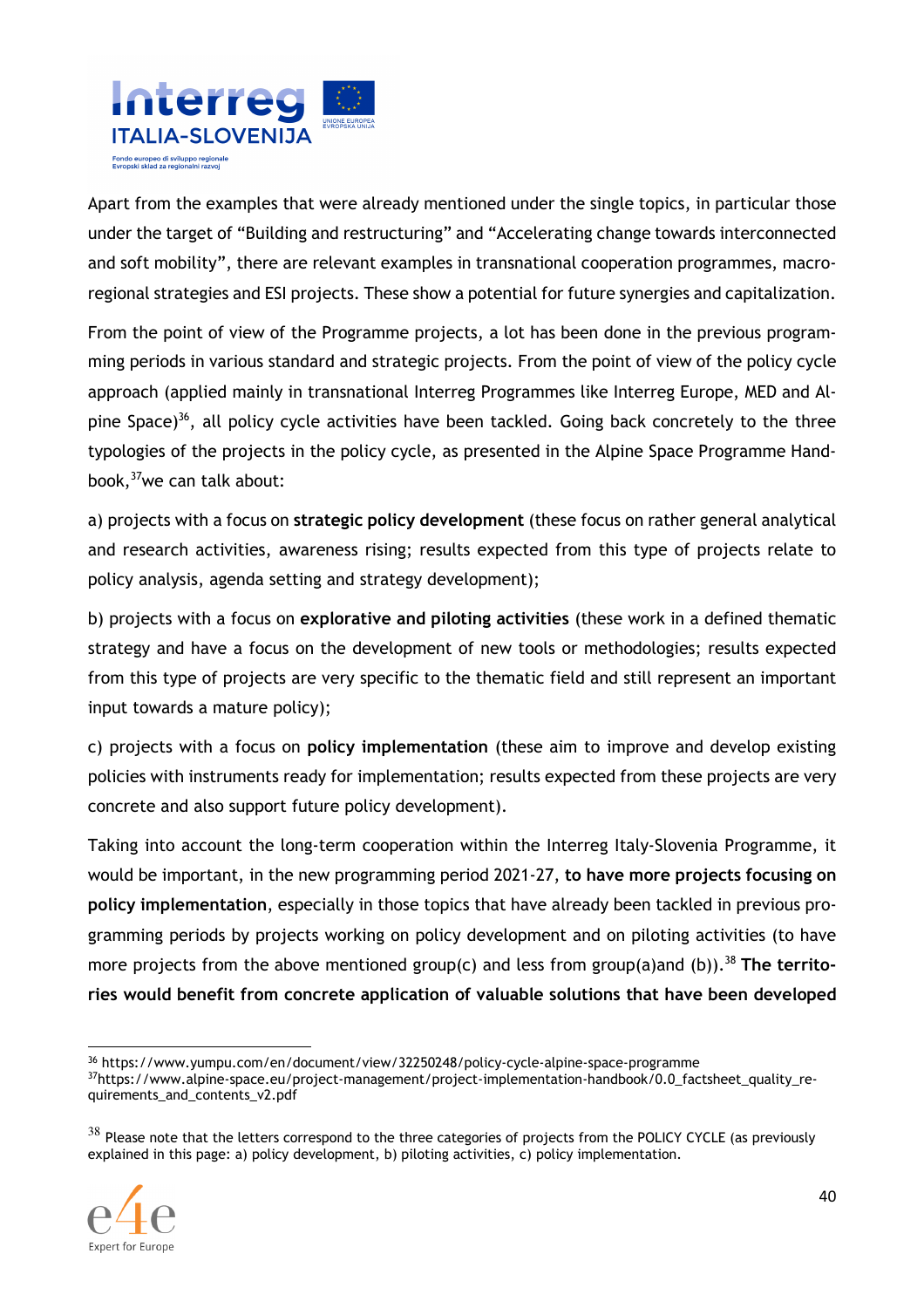

**in the projects in the past programming periods.** In these sense the different competent authorities have been involved either in the Interreg Italy-Slovenia project partnerships or as associated partners and **any upscaling in the future should strive to overcome any barrier to concrete implementation of previously tested solutions.** 

Among Programme indicators, specifically those related to governance, some EGD governance agreements are mentioned, like the solutions provided by SECNET, HARMO-DATA, GEOKARST, FOR-TIS, CLEAN BERTH and ITI PROJECTS towards indicator 4.1.1 and SECNET, HARMO-DATA, GEO-KARST, FORTIS, CLEAN BERTH, CROSSIT SAFER and ITI projects towards indicator 4.1.2.<sup>39</sup>

#### **Table 11: Table of recommendations**

| Project topics                         |                                                                                                                                                                                                                                                                                                                                                                                                                                                                                    |  |  |
|----------------------------------------|------------------------------------------------------------------------------------------------------------------------------------------------------------------------------------------------------------------------------------------------------------------------------------------------------------------------------------------------------------------------------------------------------------------------------------------------------------------------------------|--|--|
| POLICY AREA CLIMATE CHANGE             | Further solutions based on the already existing projects<br>or new ones.                                                                                                                                                                                                                                                                                                                                                                                                           |  |  |
| POLICY AREA CLEAN ENERGY               | Comparing the topics tackled to those foreseen by the<br>EGD, we can see that the topic of renewable energies,<br>in particular the one of renewable sources of energy<br>is not yet covered, as well as the topic of energy stor-<br>age or hydrogen applications.                                                                                                                                                                                                                |  |  |
| POLICY AREA SUSTAINABLE INDUSTRY       | Compared to other topics that can be tackled under this<br>theme within the EGD targets, there still seems to be a<br>lot of space to deal with the recycling of raw materi-<br>als, digital transformation (AI, 5G, cloud, edge com-<br>puting, internet) and support to transport, natural re-<br>sources and energy management. There is also poten-<br>tial to tackle green public procurement that was not<br>particularly explored in the 2014-2020 programming pe-<br>riod. |  |  |
| POLICY AREA BUILDING AND RESTRUCTURING | It needs to be mentioned that actors from the Pro-<br>gramme area have strongly participated in Alpine Space<br>Programme projects that were tackling the two topics<br>on Building and Restructuring. These could nevertheless                                                                                                                                                                                                                                                    |  |  |

<sup>39</sup> Please note that only the 34 projects corresponding to EGD directly were taken into account, the indicators contain data also on other projects.

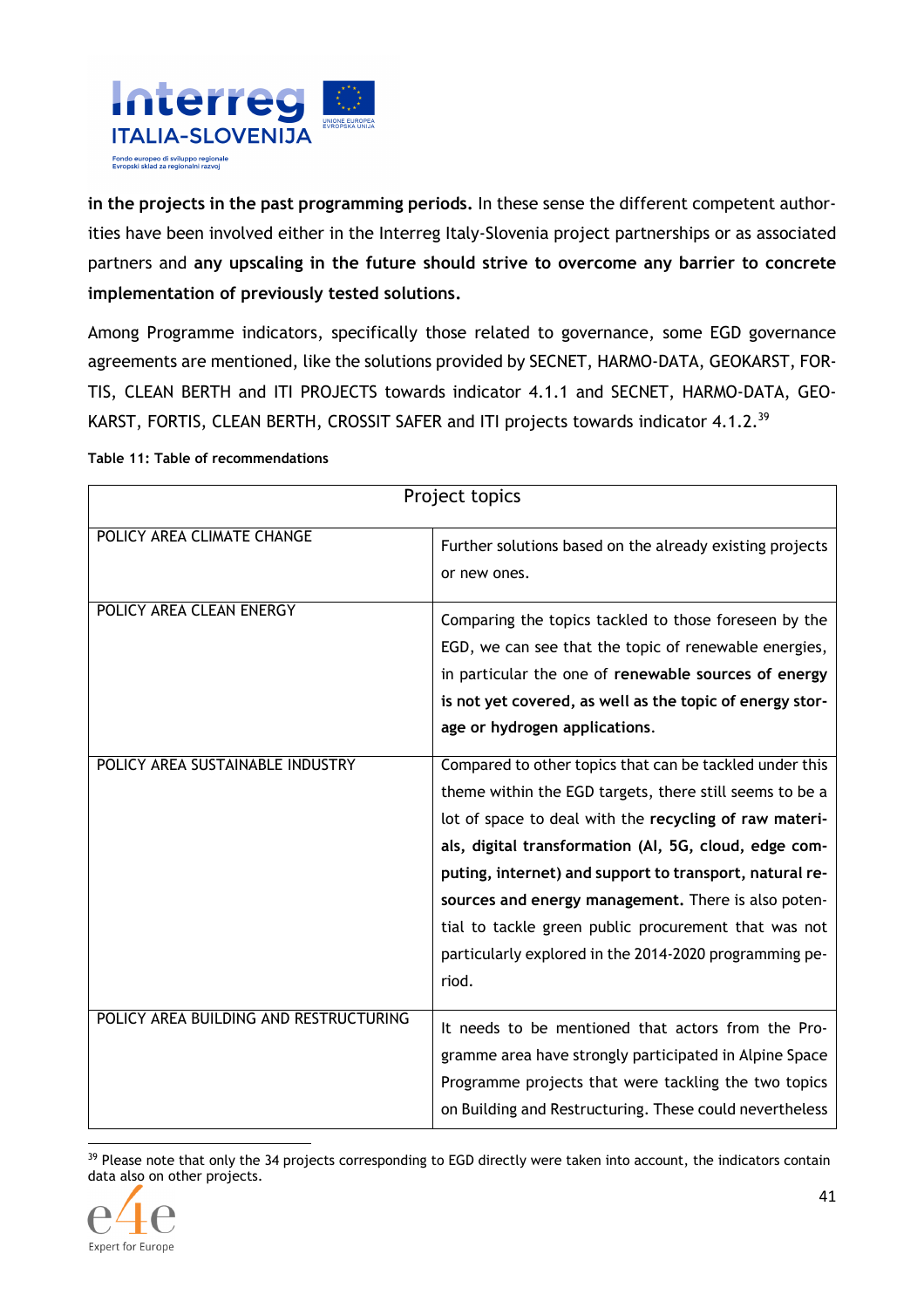

|                                          | be a potential for future synergies and capitalizations.   |
|------------------------------------------|------------------------------------------------------------|
|                                          | More information is available under the section dedi-      |
|                                          | cated to the Alpine Space Programme and the EUSALP         |
|                                          | macro-regional strategy.                                   |
| POLICY AREA SUSTAINABLE MOBILITY         | Comparing the topics tackled to targets foreseen by the    |
|                                          | EGD, there were no specific projects dedicated to pub-     |
|                                          | lic charging and refueling points and none dedicated       |
|                                          | to air transport but it needs to be mentioned that those   |
|                                          | topics were extensively tackled respectively in the Al-    |
|                                          | pine Space Programme projects and in AdrionPro-            |
|                                          | gramme projects, hence there are perhaps potentials        |
|                                          | for synergies and capitalization. More information is      |
|                                          | provided in the sections dedicated to the two Pro-         |
|                                          | grammes towards the end of this report.                    |
| POLICY AREA FARM TO FORK AND SUSTAINABLE |                                                            |
| <b>AGRICULTURE</b>                       | Compared to the targets mentioned in the EGD, there        |
|                                          | are still opportunities for the players in the food value  |
|                                          | chain because new technologies and scientific break-       |
|                                          | throughs, combined with increased public awareness         |
|                                          | and demand for sustainable food, will benefit all stake-   |
|                                          | holders. Efforts to tackle climate change and protect      |
|                                          | the environment should also be encouraged. In line         |
|                                          | with strategic national plans, the Programme should        |
|                                          | strive to increase the use of sustainable practices such   |
|                                          | as preserving farming, precision farming, organic farm-    |
|                                          | ing, agroecology, agro-forestry etc. even though this      |
|                                          | will be tackled also on regional and national level in the |
|                                          | agriculture sector.                                        |
| POLICY AREA BIODIVERSITY                 |                                                            |
|                                          | Compared to the list of themes under the targets in bi-    |
|                                          | odiversity in the EGD, there still seems to be space to    |
|                                          | tackle two wide topics: forestation and sustainable        |
|                                          | blue economy.                                              |
| POLICY AREA POLLUTION REDUCTION          |                                                            |
|                                          | Further solutions based on the already existing projects   |
|                                          | or new ones.                                               |

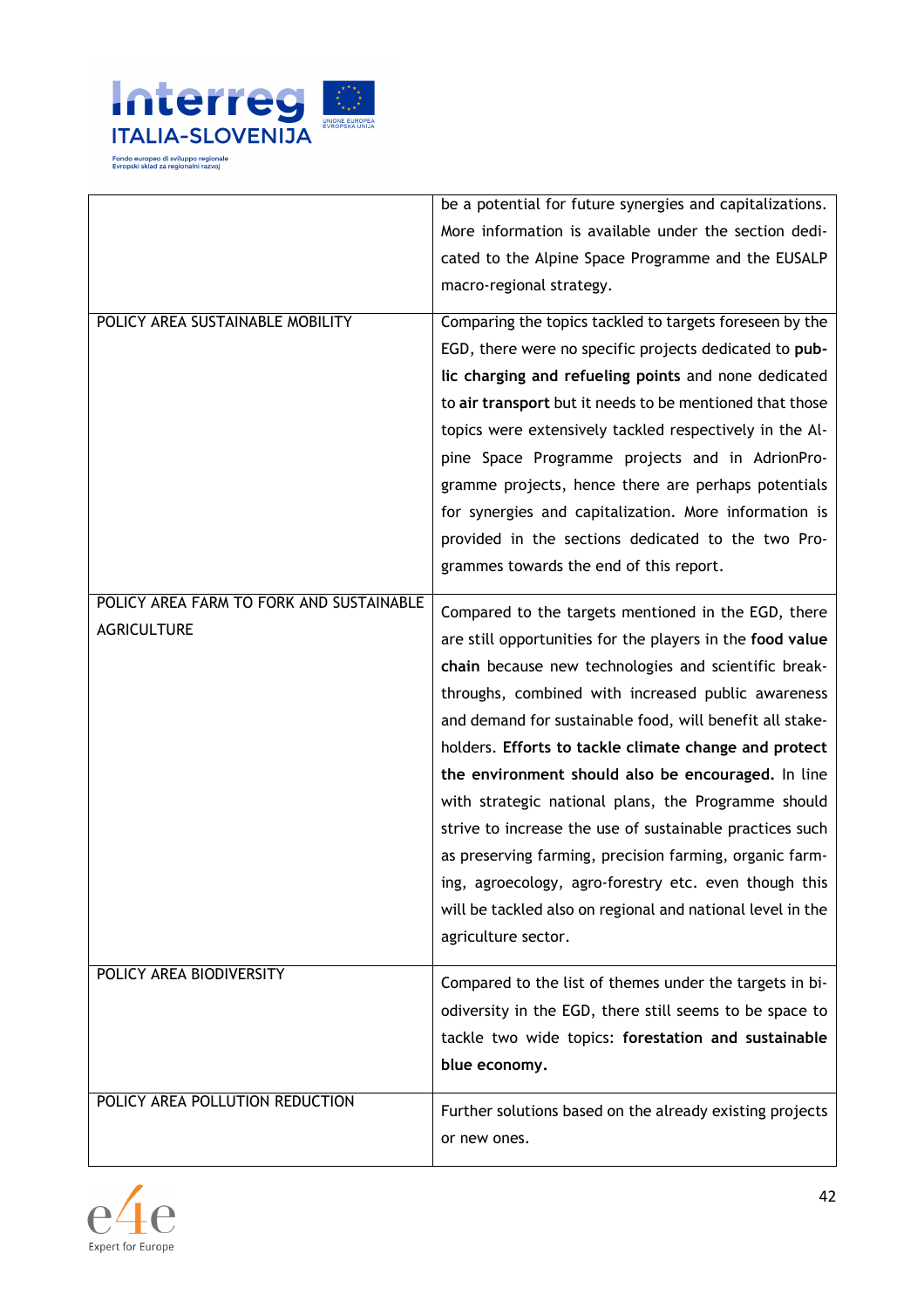

|         | Project focus and size                                                                           |
|---------|--------------------------------------------------------------------------------------------------|
|         | Preference for the new programming period   Projects focusing on policy implementation with con- |
| 2021-27 |                                                                                                  |
|         | crete application on the territory and positive impact                                           |
|         | on the quality of life of the inhabitants.                                                       |
|         |                                                                                                  |

The above issues on the policy cycle approach can also be combined with the foreseen change in size of the projects for the new programming period. There could be the possibility to modulate also the size of the projects depending on their focus, giving for example more funds to those **projects focusing on policy implementation,** in line with solutions adopted in transnational programmes.

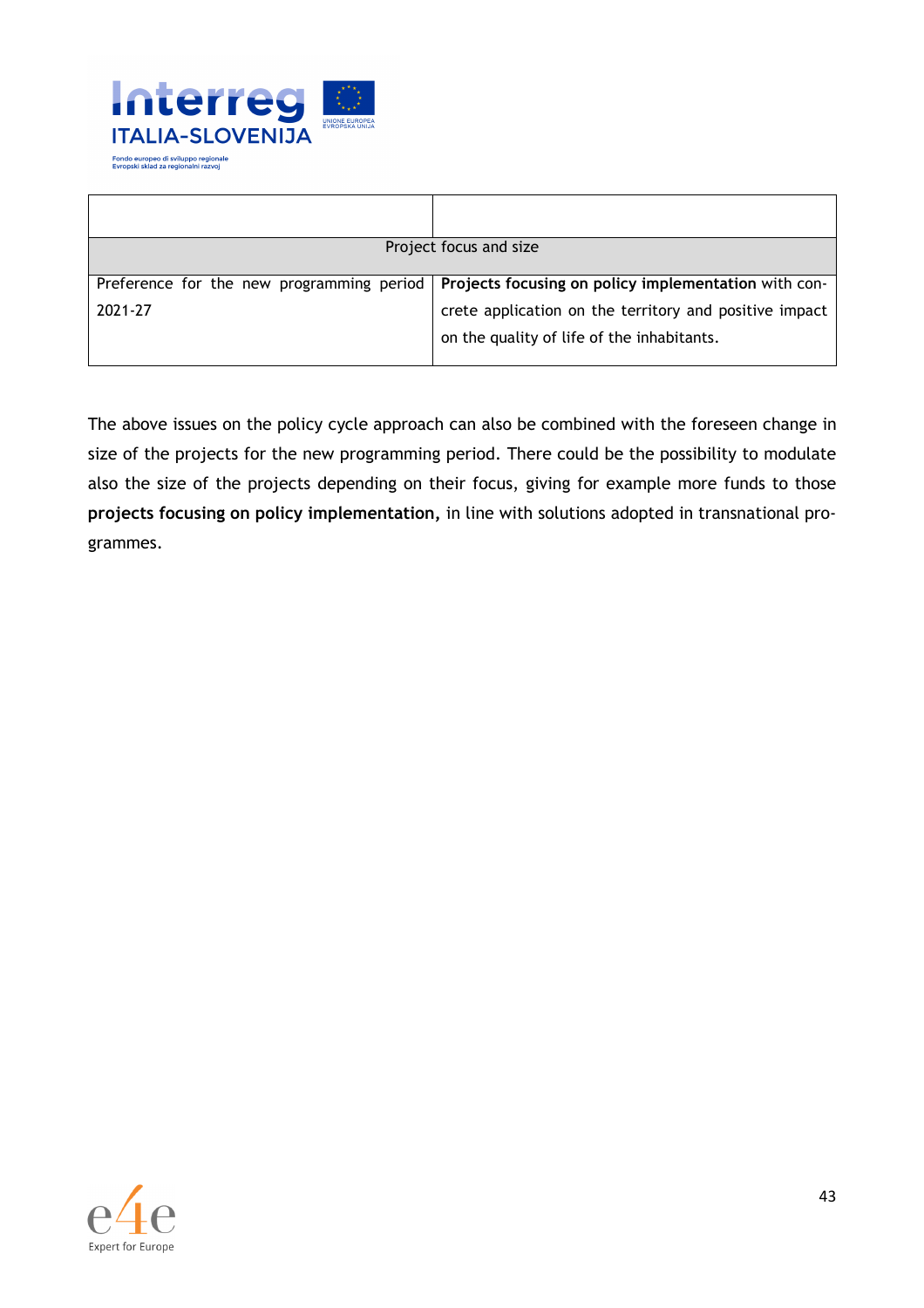

#### **SOURCES**

Analysis 0 - Crossing Interreg Italy-Slovenia 2014-2020 Evidences into 2021-2027 Perspective, MA and JS, 2020

Analysis 1 (Annex 1 mainly) – Towards Context Analysis 2021-2027: first Impact Assessment of Projects financed by Interreg Italy-Slovenia 2014-2020 , version 4/2020, MA and JS, 2020

Stato dell'arte dei progetti finanziati dal Programma di Cooperazione Interreg V-A Italia Slovenia 2014-2020, Dicembre 2020, MA and JS, 2021

OECD Sustainable development report: https://dashboards.sdgindex.org/rankings https://dashboards.sdgindex.org/profiles/SVN https://dashboards.sdgindex.org/profiles/ITA

Climate change, https://ec.europa.eu/info/energy-climate-change-environment/implementation-eu-countries/energy-and-climate-governance-and-reporting/national-energy-and-climateplans\_en

ARPA FVG, 2018, Studio conoscitivo dei cambiamenti climatici e di alcuni loro impatti in Friuli Venezia Giulia, https://www.meteo.fvg.it/clima/clima\_fvg/03\_cambiamenti\_climatici/01\_RE-PORT\_cambiamenti\_climatici\_e\_impatti\_per\_il\_FVG/impattiCCinFVG\_marzo2018.pdf.

ARSO data, https://meteo.arso.gov.si/uploads/probase/www/climate/text/sl/publications/OPS21\_Porocilo.pdf Covenant of mayors https://www.covenantofmayors.eu/about/covenant-community/signatories.html

Circular economy in Slovenia, https://www.greencycle.si/wp-content/uploads/2018/01/opzg\_akcijski\_nacrt\_in\_nacrt\_aktivnosti.pdf

Border Orientation Paper Italy-Slovenia, EU DG REGIO 2019

OECD Italy Economic Snapshot, Economic Forecast Summary

OECD Slovenia Economic Snapshot, Economic Forecast Summary and

Economic forecast for Slovenia, https://www.umar.gov.si/napovedi/vmesne-napovedi/napoved/news/zimska-napoved-gospodarskih-gibanj-2020/?tx\_news\_pi1%5Bcontroller%5D=News&tx\_news\_pi1%5Baction%5D=detail&cHash=75ecd4358ad4adc85080ae59b3ac9f1f

POLICY CYCLE IN THE Alpine Space Programme: https://www.alpine-space.eu/project-management/project-implementation-handbook/0.0 factsheet quality requirements and contents\_v2.pdf

https://www.interregeurope.eu/policylearning/news/7333/european-green-deal-the-essentials/

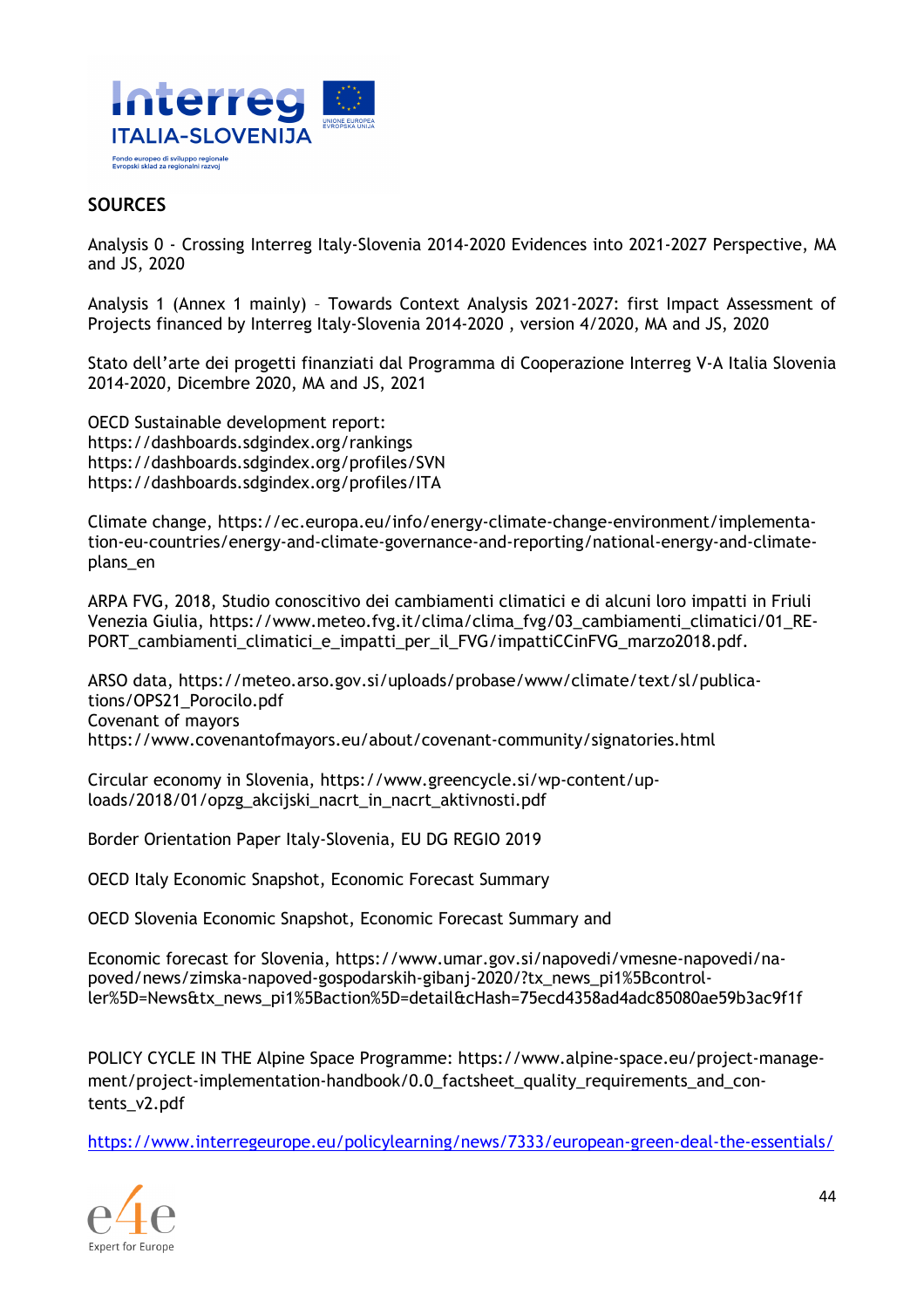

https://www.interregeurope.eu/policylearning/news/8381/the-european-green-deal-and-covid-19-implications-for-research-and-innovation/

https://www.interregeurope.eu/policylearning/news/8381/the-european-green-deal-and-covid-19-implications-for-research-and-innovation/

https://interreg.eu/interreg-highlights/regions/the-european-green-deal-going-local-in-the-alpine-space/

Exchanges on Alpine Space Green Deal projects with the Joint Secretariat, April 2021

EUSALP macro-regional strategy - https://www.alpine-region.eu

EUSAIR macro-regional strategy - https://www.adriatic-ionian.eu

https://interreg-med.eu/fr/

https://www.adrioninterreg.eu

https://www.alpine-space.eu

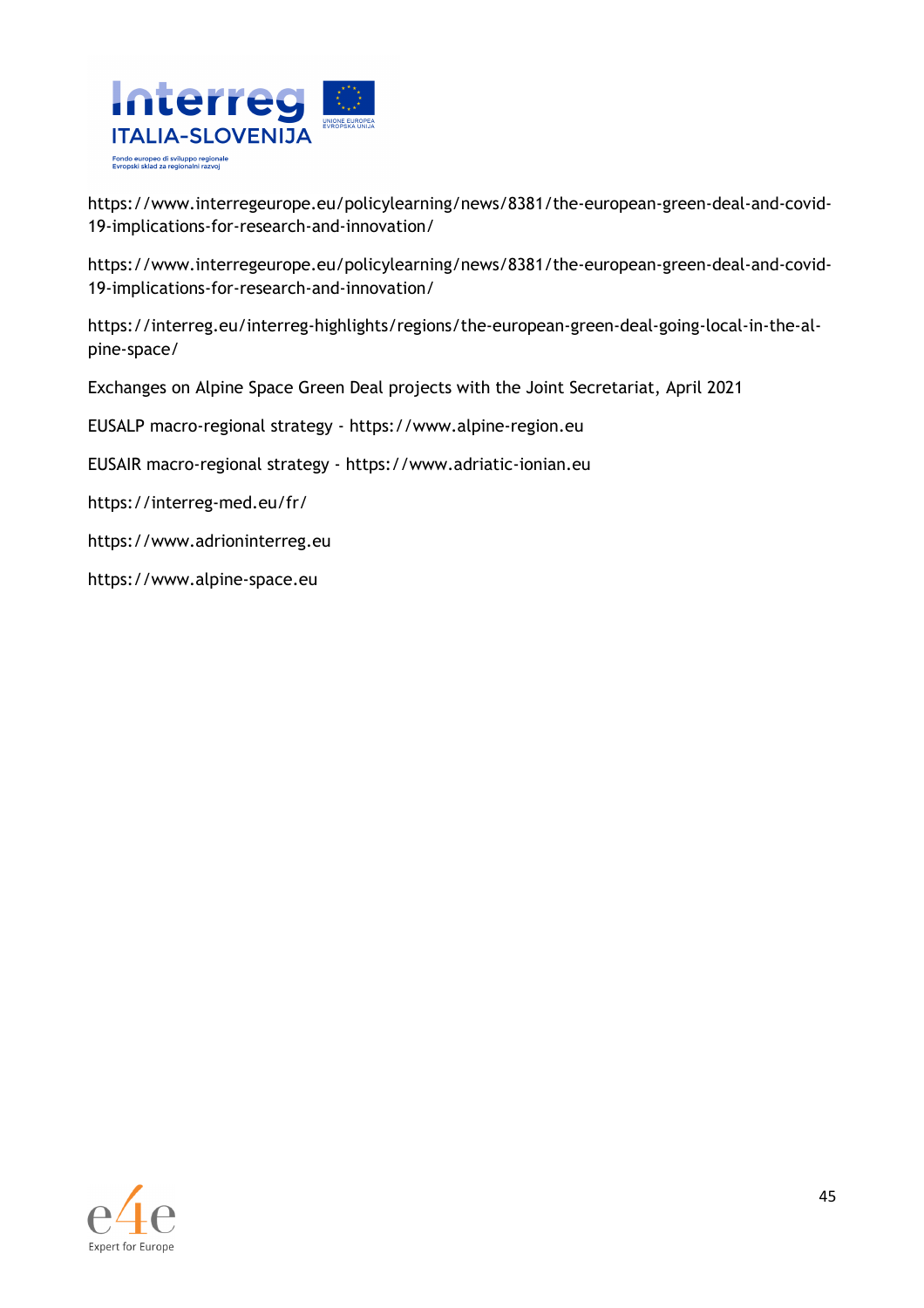

# ANNEX 1

### **Table: EGD Policy objective targets,**

### **separated by category to be used for the gap analysis**

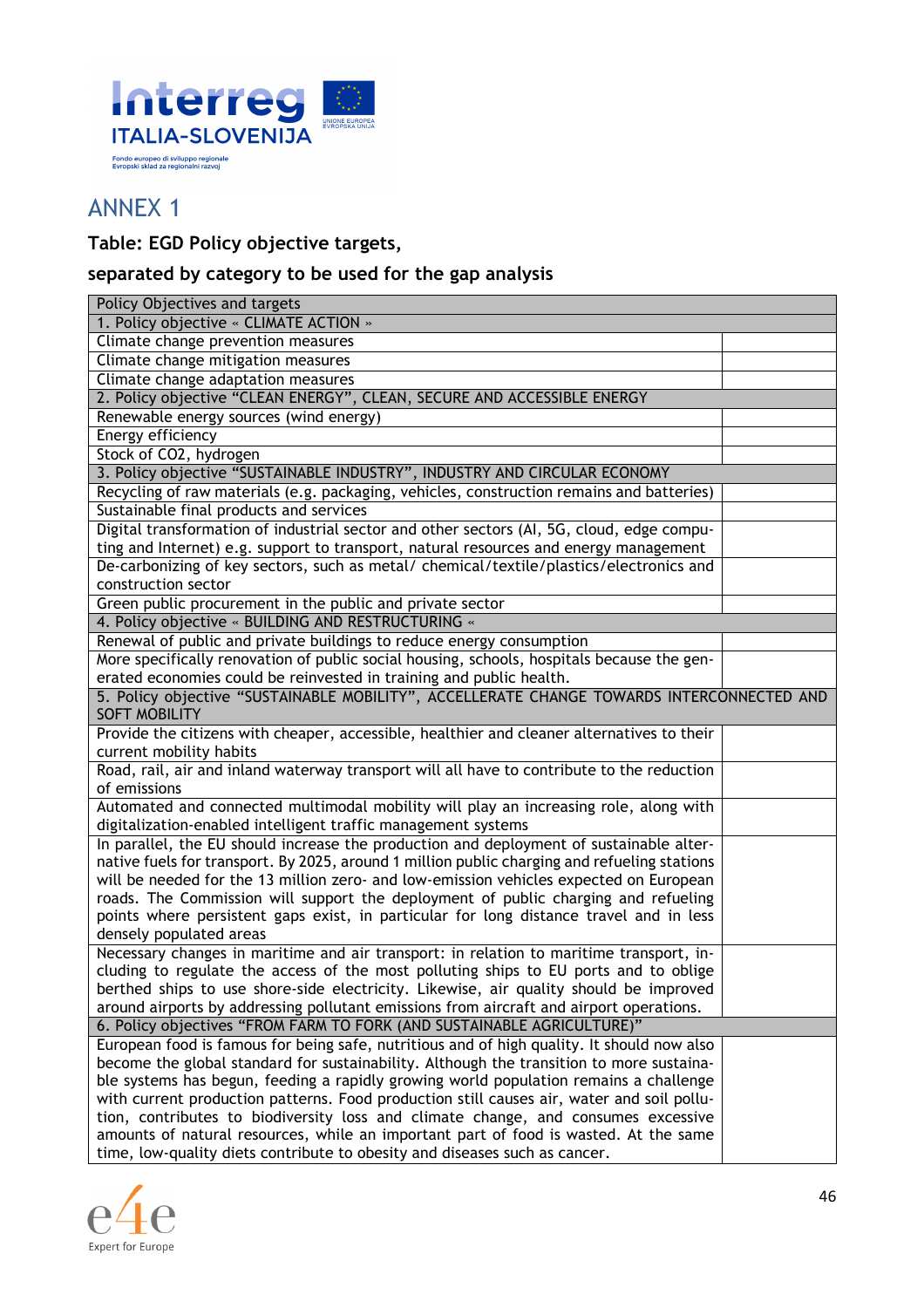

| There are new opportunities for all players in the food value chain. New technologies and    |                    |
|----------------------------------------------------------------------------------------------|--------------------|
| scientific breakthroughs, combined with increased public awareness and demand for sus-       |                    |
| tainable food, will benefit all stakeholders.                                                |                    |
| European farmers and fishermen are key to managing the transition. The strategy will         |                    |
| strengthen their efforts to tackle climate change, protect the environment and preserve      |                    |
| biodiversity.                                                                                |                    |
| The Commission will ensure that the strategic national plans are assessed against sound      |                    |
| climate and environmental criteria. These plans should lead to the use of sustainable        |                    |
| practices, such as precision farming, organic farming, agroecology, agro-forestry, and       |                    |
| stricter standards for animal welfare.                                                       |                    |
| Strategic plans will need to reflect an increased level of ambition to significantly reduce  |                    |
| the use and risk of chemical pesticides, as well as the use of fertilizers and antibiotics.  |                    |
| The Farm to Fork strategy will also contribute to achieving a circular economy. It will      |                    |
| aim to reduce the environmental impact of the food processing and retail sectors by          |                    |
| intervening on transport, storage, packaging and food waste.                                 |                    |
| 7. Policy objective « BIODIVERSITY », PRESERVING BIODIVERSITY                                |                    |
| Ecosystems provide essential services such as food, fresh water, clean air and shelter.      | Correspond-        |
| They mitigate the natural disasters, pests and diseases and help regulate the climate.       | ing to             |
|                                                                                              | Climate            |
|                                                                                              | change miti-       |
|                                                                                              | gation             |
| Ecosystem services                                                                           |                    |
| Objectives: increased area coverage                                                          |                    |
| (terrestrial and marine) rich in protected biodiversity built on the Natura 2000 network.    |                    |
| Member States should also strengthen cross-border cooperation to protect and restore in      |                    |
| areas covered by the Natura 2000 network more effectively. The strategy on biodiversity      |                    |
| will also include proposals to green European cities and increase biodiversity in urban      |                    |
| spaces.                                                                                      |                    |
| Preserve and restore the natural capital of Europe. The "From farm to fork" strategy,        |                    |
| outlined above, will address the use of pesticides and fertilizers in agriculture. Moreover, |                    |
| the Commission will also support more connected and well-managed marine protected            |                    |
| areas.                                                                                       |                    |
| The EU forest area needs to improve, both in terms of quality and quantity. The new EU       | Correspon-         |
| forest strategy will have effective afforestation as key objectives,                         | ding to            |
| forest conservation and restoration in Europe, to help increase the absorption of CO2,       | Green Growth       |
| reduce the incidence and extent of forest fires and promote the bio-economy, in full         |                    |
| respect for ecological principles favorable to biodiversity.                                 |                    |
| A sustainable "blue economy" will have to play a central role in relieving the               | Correspon-         |
| multiple demands on the resources of the EU territory and addressing change climatic.        | ding to            |
| The role of the oceans in mitigation and adaptation to change climate is increasingly        | <b>Blue Growth</b> |
| recognized. The sector can contribute by improving the use of aquatic and marine re-         |                    |
| sources and, for example, promoting the production and use of new ones sources of pro-       |                    |
| tein that can relieve pressure on farmland.                                                  |                    |
|                                                                                              |                    |
| 8. Policy objective "ELIMINATING POLLUTION",                                                 |                    |
| A ZERO POLLUTION AMBITION FOR A TOXIC-FREE ENVIRONMENT                                       |                    |
| Creating a toxic-free environment requires multiple actions to prevent generation of pol-    |                    |
| lution, as well as measures to clean and remedy it. To protect European citizens and         |                    |
| ecosystems, the EU must monitor, report, prevent and pose remedy pollution from air,         |                    |
| water, soil and consumer products in a better way.                                           |                    |
| The natural functions of ground and surface waters must be restored. This it is essential    |                    |
| to preserve and restore biodiversity in lakes, rivers, wetlands and estuaries and to pre-    |                    |
| vent and limit damage caused by floods.                                                      |                    |

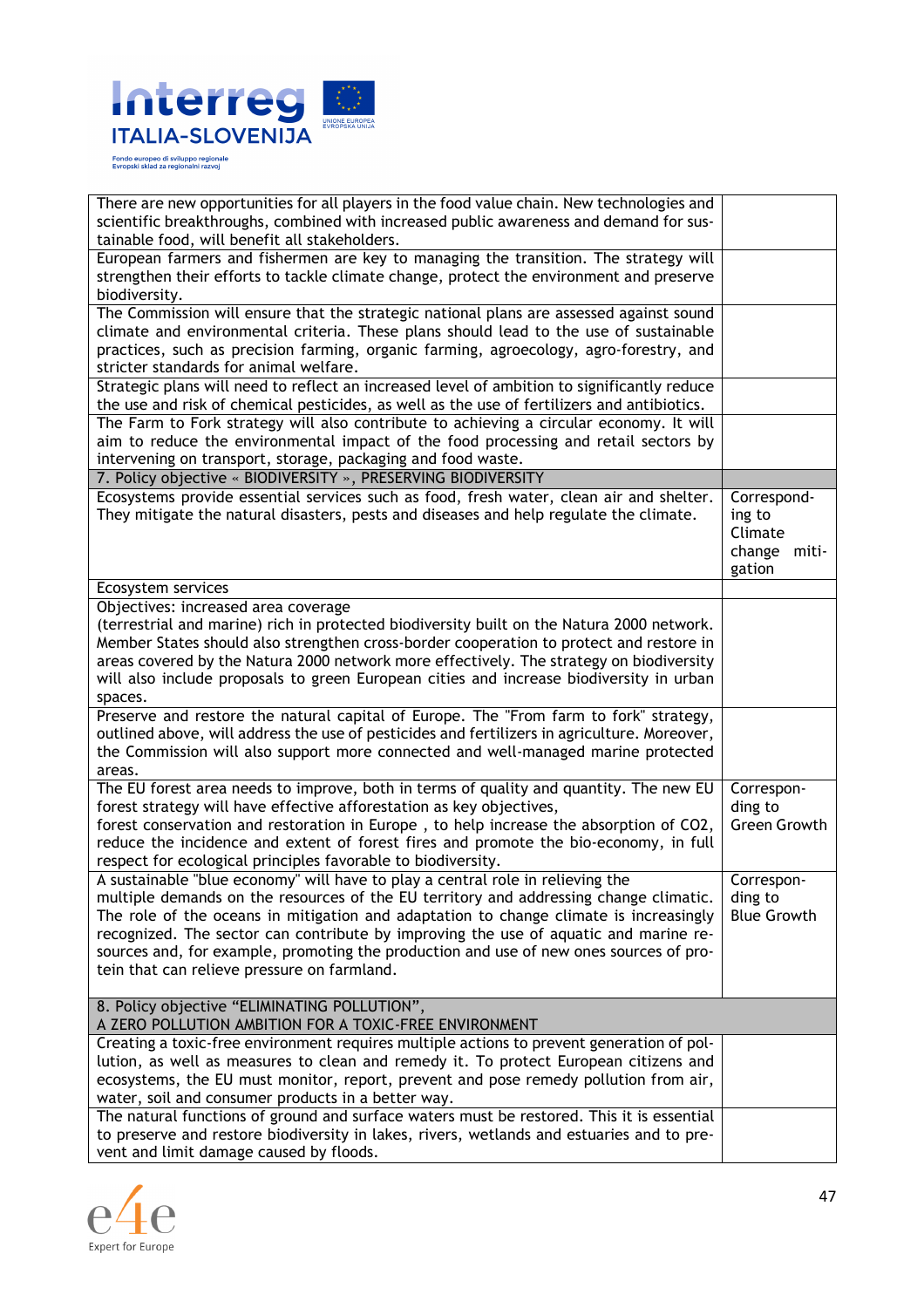

# ANNEX 2

### **Table of correspondence between EGD targets and Interreg Italy-Slovenia 2014-21 projects**

The 34 selected projects (only a part of all projects approved and funded in the Programme) were subdivided, according to the previously cited EU Green Deal main targets, into eight groups. The guiding principles are detailed in the Table in Annex 1. The main source of information on the project is the Analysis 1 (Annex 1 mainly) – Towards Context Analysis 2021-2027: first Impact Assessment of Projects financed by Interreg Italy-Slovenia 2014-2020.

55 projects were approved in the 2014-20 programming period in the Italy-Slovenia Interreg cross-border cooperation programme. Only those projects that are directly linked with the EGD policy areas were considered in this thematic report, hence 34 projects are going to be analyzed more in detail in the chapters of this report and in the annexes. The projects that are not going to be analyzed in detail were in line with the objectives of the 2014-20 programme but were more related to healthcare, social and governance issues that are not that much covered by the EGD policy areas. Many of those were already analyzed in the Thematic Report on ITI projects that was submitted in the year 2020. This year, for the thematic report on the Green Deal, a choice had to be made, to allow more focused analysis and present details on capitalization potentials.

Some projects have been mentioned more then once, if they are relevant for more policy areas.

| EGD                                  | <b>Relation</b>                      | <b>Project</b>                                                                                      | <b>Activities</b>                                                                                                                                                              | Some relevant results                                                                                                                                                                                                                                                                 |
|--------------------------------------|--------------------------------------|-----------------------------------------------------------------------------------------------------|--------------------------------------------------------------------------------------------------------------------------------------------------------------------------------|---------------------------------------------------------------------------------------------------------------------------------------------------------------------------------------------------------------------------------------------------------------------------------------|
| <b>1. CLIMATE AC-</b><br><b>TION</b> | Directly connected<br>with the topic | PA2 - <b>SECAP</b> : Supporting en-<br>ergy and climate adaptation<br>policies<br>STRATEGIC PROJECT | Support for energy and climate<br>adaptation policies (transition of<br>several SEAPs (Sustainable Energy<br>Action Plan) to APSECs (Action<br>Plan for Sustainable Energy and | Data collection and elaboration of the scenarios envisaged by the<br>project<br>First public event held in Trieste in May2019 with attendance of<br>the EC's Joint Research Centre and of the Covenant of Mayors<br>Approval of a shared methodology for the selection of the Italian |

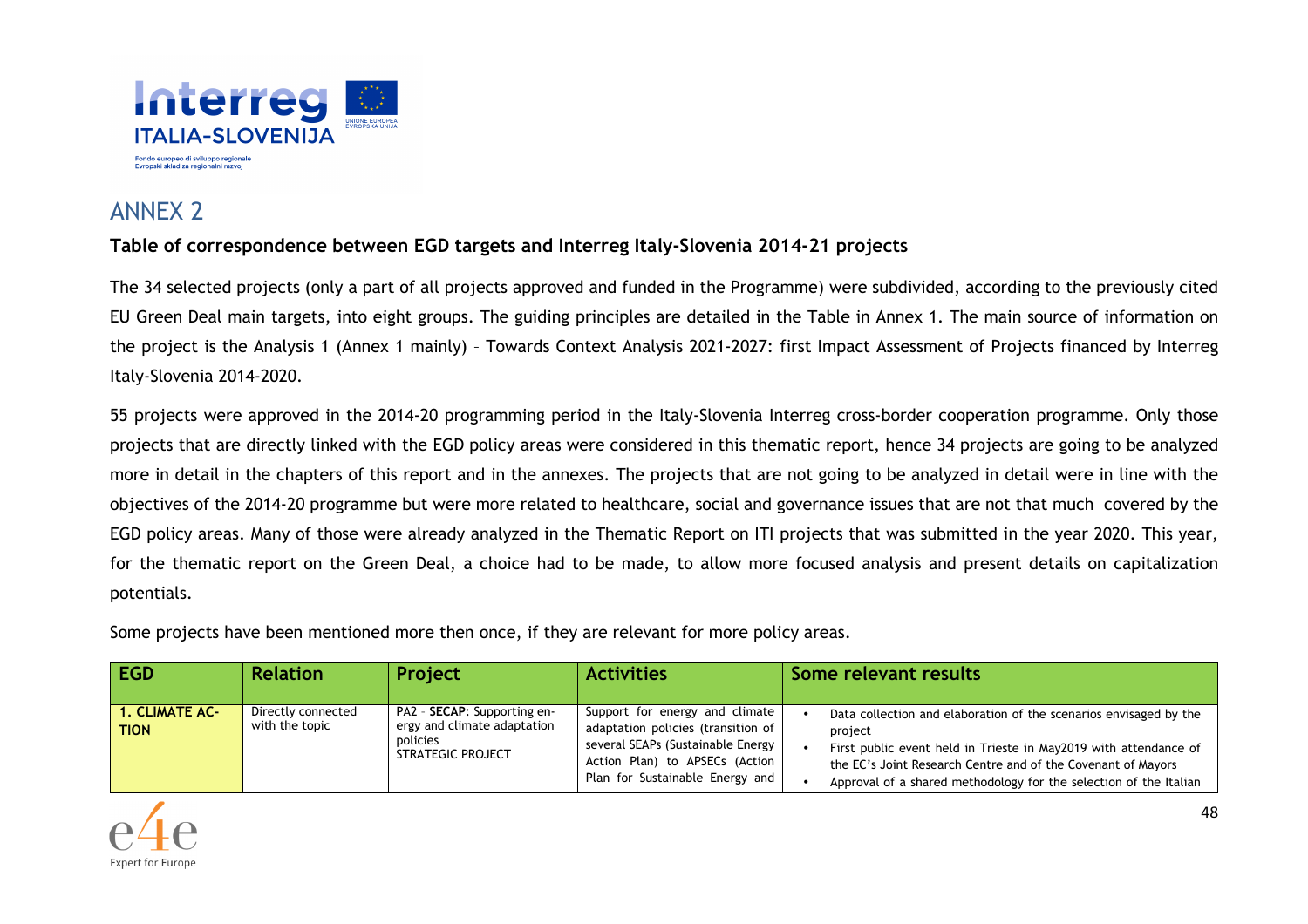

|                                                                |                                                            |                                                                                                                                           | Climate); pilot actions for a<br>APSECs adapted to local needs,<br>small infrastructure investments<br>to monitor emissions into the at-<br>mosphere and energy consump-<br>tion)                                                                                                                                                                                                                                                                | and Slovenian pilot Municipalities with which to collaborate for the<br>adoption of the respective SECAPs<br>Preparatory work and operational support measures started for the<br>elaboration of the SECAPs to the Municipalities for mitigation ac-<br>tions (Help desk, workshop, coaching)                                                                                                                                                                                                                                                                 |
|----------------------------------------------------------------|------------------------------------------------------------|-------------------------------------------------------------------------------------------------------------------------------------------|--------------------------------------------------------------------------------------------------------------------------------------------------------------------------------------------------------------------------------------------------------------------------------------------------------------------------------------------------------------------------------------------------------------------------------------------------|---------------------------------------------------------------------------------------------------------------------------------------------------------------------------------------------------------------------------------------------------------------------------------------------------------------------------------------------------------------------------------------------------------------------------------------------------------------------------------------------------------------------------------------------------------------|
|                                                                | More related to Cli-<br>mate change adapta-<br>tion        | PA1 - SUSGRAPE: Promoting<br>sustainable viticulture through<br>ICT in the Ita-Slo cross-border<br>areas<br><b>STANDARD PROJECT</b>       | See below (Farm to Fork)                                                                                                                                                                                                                                                                                                                                                                                                                         | See below                                                                                                                                                                                                                                                                                                                                                                                                                                                                                                                                                     |
|                                                                | Directly connected<br>with the topic                       | PA4 - CROSSIT SAFER: Cross-<br>border cooperation between<br>Slovenia and Italy for a safer<br>region<br><b>STATEGIC PROJECT</b>          | To strengthen institutional coop-<br>eration in the field of civil pro-<br>tection, a cross-border protocol<br>is planned to be signed for the<br>harmonisation of measures in the<br>event of natural emergencies,<br>the coordination of interventions<br>according to cross-border stand-<br>ard operational joint rescue and<br>risk management procedures,<br>and better coordination in joint<br>civil protection training pro-<br>grammes | Meeting on cross-border protocols<br>$\bullet$<br>Meeting focused on the guidelines for emergency mapping<br>2 Meetings on unmanned aircraft<br>All partners performed all the necessary activities with the aim of<br>creating a common cross-border protocol<br>In order to strengthen cross-border collaboration, data exchanged<br>for the assessment of seismic risk and fire risk<br>In progress the creation of common cartographic layers<br>$\bullet$<br>Organisation of exercises for Civil Protection Units<br>Public awareness raising activities |
| 2. CLEAN, SE-<br><b>CURE AND AC-</b><br><b>CESSIBLE ENERGY</b> | Directly connected<br>with the topic                       | PA2 - SECAP: Supporting en-<br>ergy and climate adaptation<br>policies<br>STRATEGIC PROJECT                                               | See above, first line of this table                                                                                                                                                                                                                                                                                                                                                                                                              | See above                                                                                                                                                                                                                                                                                                                                                                                                                                                                                                                                                     |
|                                                                | More related to the<br>sub-topic of Energy Ef-<br>ficiency | PA2 - LightingSolutions: Inno-<br>vative solutions for the energy<br>efficient lighting of public<br>buildings<br><b>STANDARD PROJECT</b> | Innovative solutions for energy<br>efficient lighting of public build-<br>ings                                                                                                                                                                                                                                                                                                                                                                   | Investment management for the pilot activities<br>$\bullet$<br>Implementation of additional activities and CAP & COM pilot ac-<br>tions involvement<br>Partners aware on completing remaining activities to complete the<br>project. (two have already completed planned activities to reduce<br>annual primary energy consumption in public buildings, two are                                                                                                                                                                                               |

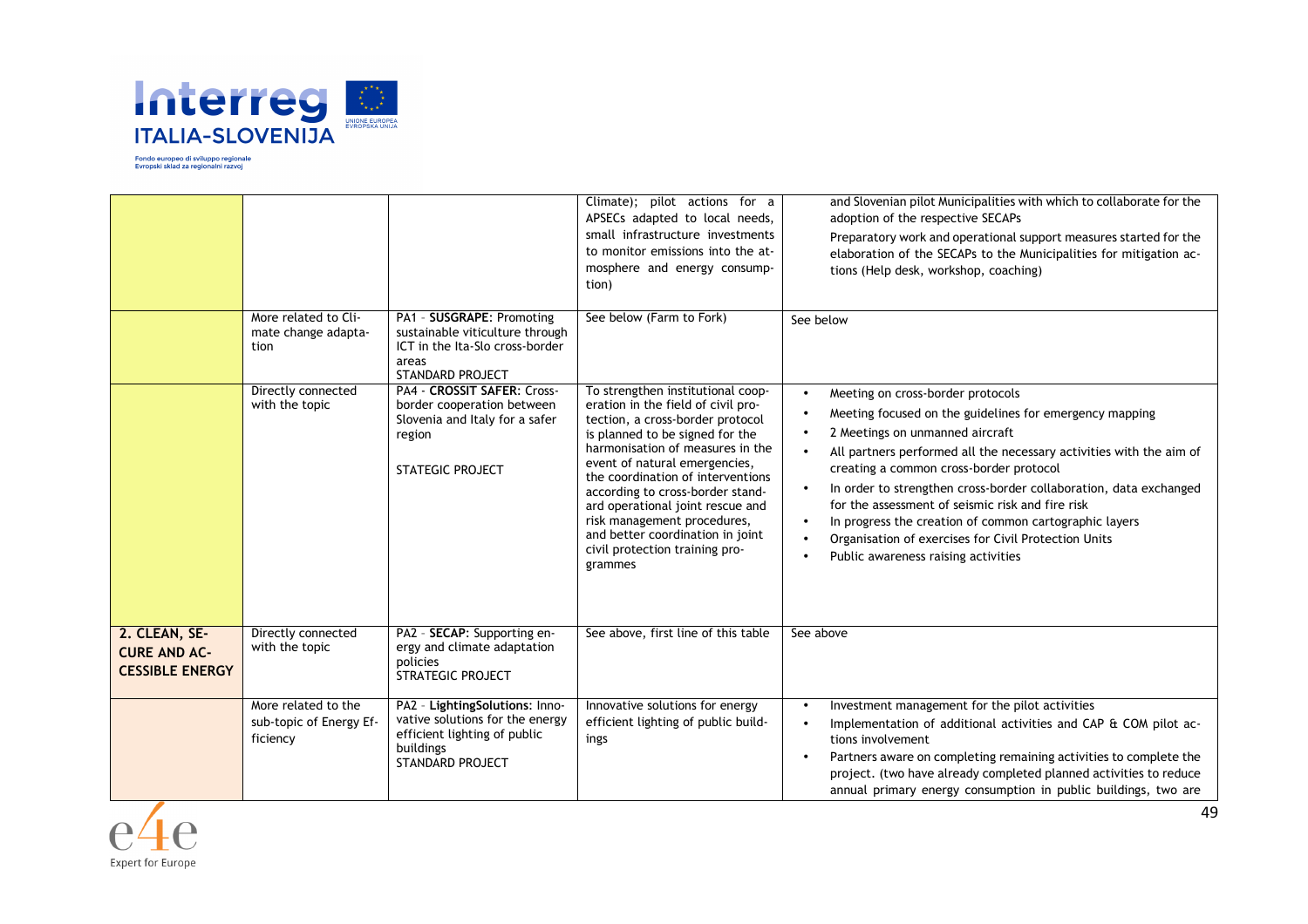

|                                                             |                                                            |                                                                                                                                                                                              |                                                                                                                                                                                                                                                                                                                                                                                                                                           | still finalizing their activities).                                                                                                                                                                                                                                                                                                                                                                                                                                                                                                                                  |
|-------------------------------------------------------------|------------------------------------------------------------|----------------------------------------------------------------------------------------------------------------------------------------------------------------------------------------------|-------------------------------------------------------------------------------------------------------------------------------------------------------------------------------------------------------------------------------------------------------------------------------------------------------------------------------------------------------------------------------------------------------------------------------------------|----------------------------------------------------------------------------------------------------------------------------------------------------------------------------------------------------------------------------------------------------------------------------------------------------------------------------------------------------------------------------------------------------------------------------------------------------------------------------------------------------------------------------------------------------------------------|
|                                                             | More related to the<br>sub-topic of Energy Ef-<br>ficiency | PA2-Energy Care: Energy effi-<br>ciency of public buildings and<br>sustainable mobility with com-<br>munity engagement<br>STANDARD PROJECT                                                   | Energy efficiency of public resi-<br>dential and school buildings and<br>sustainable mobility with commu-<br>nity involvement (promotion of<br>sustainable mobility in urban and<br>peripheral areas, innovative par-<br>ticipatory actions in the territo-<br>ries of Trieste, San Donà di Piave<br>and Koper, energy saving to con-<br>trast energy poverty in the Pro-<br>gramme area, construction of a<br>new cycle/pedestrian path) | In the 3 pilot areas, participative activities involving the residents<br>have been concluded<br>Definition of the project for the cycle path (San Donà di Piave) and<br>$\bullet$<br>for the pedibus line (Koper)<br>In Trieste the PonzianaLAB is active as an Infopoint dedicated to<br>the project open to the public<br>Environmental awareness-raising meetings with citizens<br>Infrastructural interventions in Koper, Trieste and San Donà have<br>been concluded<br>CAP & COM pilot actions involvement and project communication<br>activity were intense |
| <b>3. INDUSTRY AND</b><br><b>CIRCULAR</b><br><b>ECONOMY</b> | Directly connected<br>with the topic                       | PA3 - RETRACKING: Towards<br>the circular economy: tracea-<br>bility of manufactured prod-<br>ucts made from Fibre-Rein-<br>forced Composites (FRC)<br><b>STANDARD PROJECT</b>               | The project intended to de-<br>velop an innovative manage-<br>ment strategy for the recovery<br>of FRC waste, based on the<br>analysis and registration of ma-<br>terials and traceability of "sec-<br>ondary raw material", as well as<br>testing of innovative technolo-<br>gies for waste management,<br>creating the conditions for mov-<br>ing from a linear economy to<br>the circular economy.                                     | Creation of a new management model for the recovery, treatment and<br>transformation of Reinforced Fiber Composites, thanks (1) to a pilot plant<br>capable of recycling production waste and scraps, and to produce new<br>100% recyclable products from secondary raw materials, and (2) to an ICT<br>platform for process management enabling the traceability of new prod-<br>ucts marked with RFID and the management of the life cycle of new prod-<br>ucts                                                                                                    |
|                                                             | Related to Sustainable<br>final products and ser-<br>vices | PA1 - DuraSoft: Innovative<br>technologies to improve the<br>durability of traditional<br>wooden structures in socio-<br>ecologically sensitive environ-<br>ments<br><b>STANDARD PROJECT</b> | Innovative technologies to im-<br>prove the durability of traditional<br>wooden structures in sensitive en-<br>vironment                                                                                                                                                                                                                                                                                                                  | The project is in the initial implementation phase, the project started in<br>March 2020, during the first wave of the COVID-19 pandemic period.<br>Details on the types and quantities of materials to be tested and to be an-<br>alyzed have been agreed. The production of finished materials is subject<br>to the availability of some raw materials and products which has presently                                                                                                                                                                            |

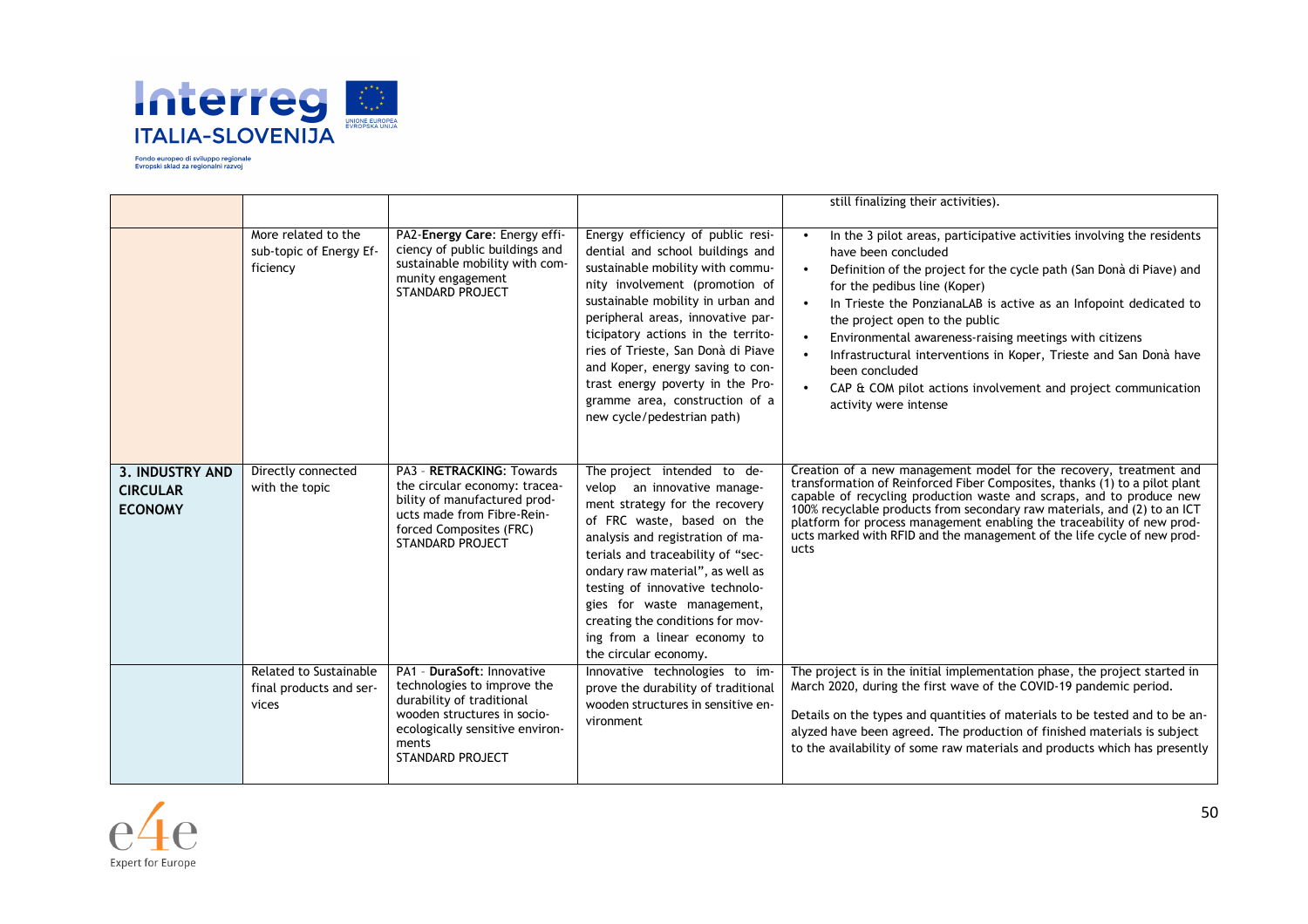

|                                                            |                                                                                                                                                                             |                                                                                                                                                                                                                                                                                                                                                                                           | been greatly reduced. The Kick-off meeting has been adapted to the<br>online mode.                                                                                                                                                                                                                                                                                                                                                                                                                                                                                                                                                                                                    |
|------------------------------------------------------------|-----------------------------------------------------------------------------------------------------------------------------------------------------------------------------|-------------------------------------------------------------------------------------------------------------------------------------------------------------------------------------------------------------------------------------------------------------------------------------------------------------------------------------------------------------------------------------------|---------------------------------------------------------------------------------------------------------------------------------------------------------------------------------------------------------------------------------------------------------------------------------------------------------------------------------------------------------------------------------------------------------------------------------------------------------------------------------------------------------------------------------------------------------------------------------------------------------------------------------------------------------------------------------------|
| Related to Digital<br>transformation                       | PA3 - MERLINCV: Multisensorial<br>experiences linked to the cas-<br>tles and villas of the cross-<br>border region for excellence<br>in tourism<br><b>STRATEGIC PROJECT</b> | Multisensorial experiences linked<br>to the castles and villas of the<br>cross-border area (increasing<br>recognition of the cross-border<br>tourist region, enhancing the<br>value of its cultural, natural and<br>gastronomic heritage, develop-<br>ment of innovative thematic tour-<br>ism products, creation of a web<br>and mobile application database<br>for tourist itineraries) | Investments for innovative marketing products<br>technical-specialist content based on scientific conference and<br>$\bullet$<br>content to be developed for the enhancement of cultural heritage<br>The first systematic marketing actions were carried out (on social<br>networks, important portals such as that of the broadcaster RTV<br>SLO and print media - the project was presented in the Platinum<br>magazine, attached every week to the newspaper Il Sole 24 Ore)<br>Preparation of the reports as basis for investments<br>Harmonization of criteria for creating a virtual platform for excel-<br>lence in tourism for promotion and dissemination of project results |
| Related to Sustainable<br>final products and ser-<br>vices | PA1 - BioApp : Trans-regional<br>platform for the transfer of<br>technological biopolymers<br>from research to the market<br><b>STANDARD PROJECT</b>                        | Trans-regional platform for the<br>transfer of technological biopoly-<br>mers from research to the mar-<br>ket (cooperation research organi-<br>sations / economic stakeholders,<br>development of pilot technolo-<br>gies and commercial initiatives<br>for innovative biopolymers)                                                                                                      | Various biopolymer materials have been developed and their use<br>$\bullet$<br>in food, cosmetic and biomedical industries have been reported.<br>The online BioApp platform has brought many stakeholders into ef-<br>ficient communication by carrying out the technology transfer from<br>the laboratory to the market.<br>The cooperation will be active after the end of the project, also<br>with new start-ups, to facilitate the transfer of pilot technologies<br>on advanced biopolymers developed by BioApp project to various<br>sectors.                                                                                                                                 |
| Related to Digital<br>transformation                       | PA3 WALK of PEACE: First<br>World War heritage<br><b>STRATEGIC PROJECT</b>                                                                                                  | The sustainable development of<br>First World War heritage be-<br>tween the Alps and the Adriatic                                                                                                                                                                                                                                                                                         | Creation of the "Walk of Peace" brand,<br>$\bullet$<br>Extension of the "Walk of Peace" path - which now includes 400 km<br>from the Alps to the Adriatic and which will be suitably signposted<br>within the start of the tourist season<br>Restoration of the Church of the Holy Spirit in Javorca completed<br>Creation of a new interactive web page www.thewalkofpeace.com<br>Implementation of researches and investments on the heritage of<br>the World War I                                                                                                                                                                                                                 |

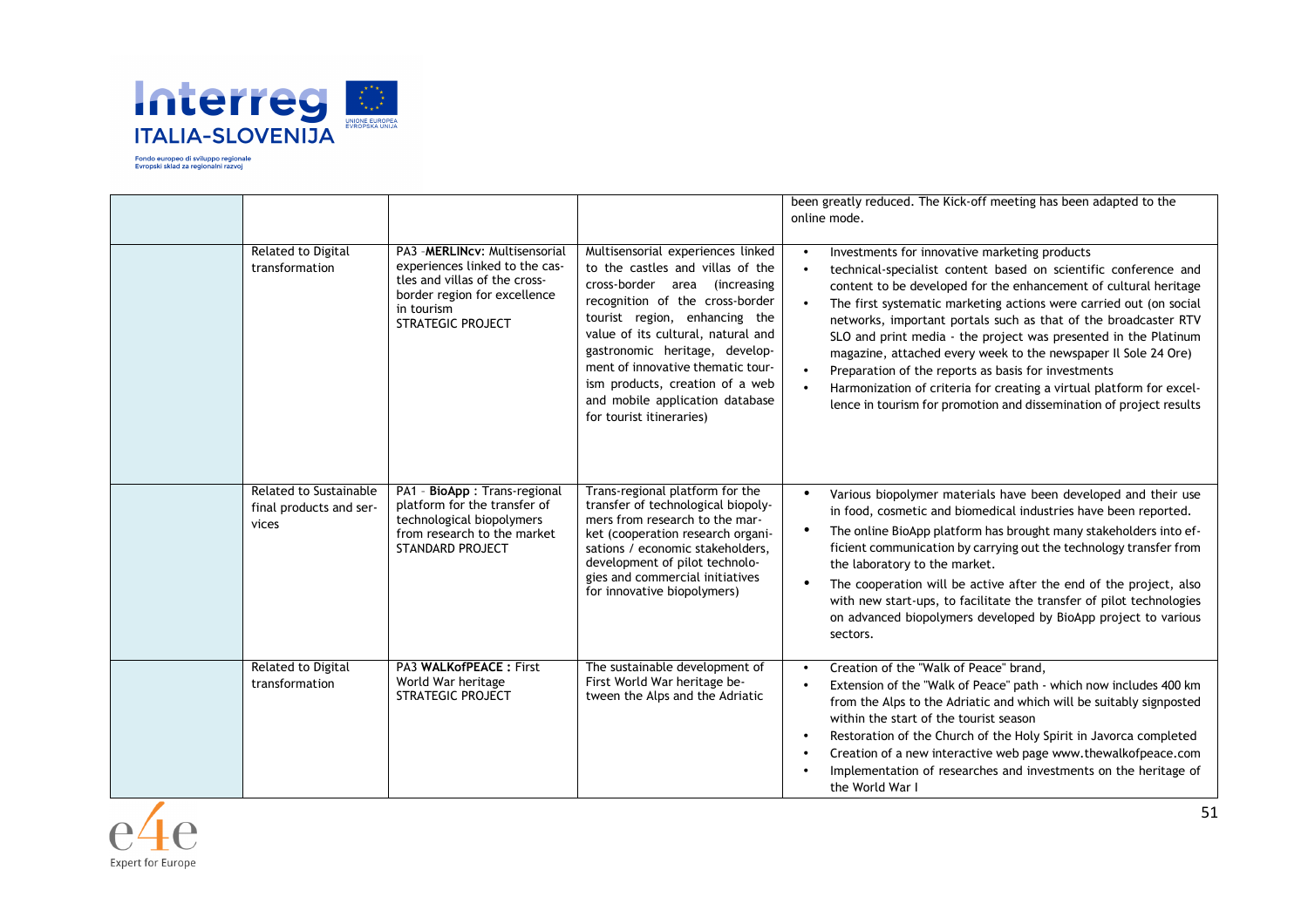

|                                       |                                                                                                                                                               |                                                                                                                                                                                                                                                                                                                                                                                                                                     | Organization of events that attracted people from the entire Pro-<br>gram area (concert for peace, held in Kobarid in August 2019 ded-<br>icated to the memory of all the victims of WWI and for the value<br>of peace for modern generations; cross-border conference "Why<br>the path of peace" held in Nova Gorica late November 2019)                                                                                                                                                                                                                                    |
|---------------------------------------|---------------------------------------------------------------------------------------------------------------------------------------------------------------|-------------------------------------------------------------------------------------------------------------------------------------------------------------------------------------------------------------------------------------------------------------------------------------------------------------------------------------------------------------------------------------------------------------------------------------|------------------------------------------------------------------------------------------------------------------------------------------------------------------------------------------------------------------------------------------------------------------------------------------------------------------------------------------------------------------------------------------------------------------------------------------------------------------------------------------------------------------------------------------------------------------------------|
| Related to Digital<br>transformation  | PA1 TRAIN: Big Data and dis-<br>ease models: a cross-border<br>platform of validated kits for<br>the biotech industry<br><b>STANDARD PROJECT</b>              | Big data and disease models:<br>cross- border platform of kits val-<br>idated for industry (cooperation<br>among research institutes/univer-<br>sities/companies for innovation in<br>biomedical research sector in cell<br>biology and large-volume data<br>analysis, for cardiological and in-<br>flammatory diseases)                                                                                                            | Thanks to the project, 'high-throughput screening' with 'machine<br>learning' and 'big data' processing were combined to improve the<br>diagnosis and therapy of various pathologies;<br>Essays have been developed to be used in kits for the detection of<br>any contaminants in foods and in the study of in vitro disease mod-<br>els;<br>Numerous collaborations have been activated with companies<br>$\bullet$<br>aimed at the transfer of knowledge;<br>A virtual reality experience has been developed to represent what<br>has been achieved by the TRAIN project. |
| <b>Related to Green</b><br>Technology | PA3- GREENHULL: Green<br>technologies for ecological<br>cleaning of biological incrusta-<br>tion on hulls in the Upper<br>Adriatic<br><b>STANDARD PROJECT</b> | Green technologies for ecological<br>cleaning of biological incrustation<br>on hulls in the Upper Adriatic (im-<br>prove environmental protection<br>by developing solutions for effec-<br>tive cross-border management of<br>marine waste water and hazard-<br>ous waste generated; 2 pilot will<br>be developed, tested and applied<br>to control, monitor and manage<br>the waste for conservation of the<br>marine environment) | The project is in the initial implementation phase, the project started in<br>March 2020, during the first wave of the COVID-19 pandemic period.<br>Initial activities relate to the analysis of European and national<br>Italian and Slovenian legislation for the sector.<br>A pilot underwater cleaning system and a modular wastewater<br>treatment plant are foreseen. Activities on the field are also<br>planned.                                                                                                                                                     |
|                                       | PA1-NUVOLAK2: Innovative<br>marketing tools<br><b>STANDARD PROJECT</b>                                                                                        | Innovative marketing tools for<br>the global competitiveness of the<br>SMEs in the cross-border area                                                                                                                                                                                                                                                                                                                                | The Mikrobiz.net platform has been updated and enhanced with<br>new tools: new approach for brand development, a benchmarcking<br>tool, a database of institutions and mentors. 50 innovative SME<br>practices and 2 SME- friendly-contexts were examined<br>Most of the morning coffees (INNOtalk) and blog posts have been<br>completed, exceeding 3000 likes                                                                                                                                                                                                              |

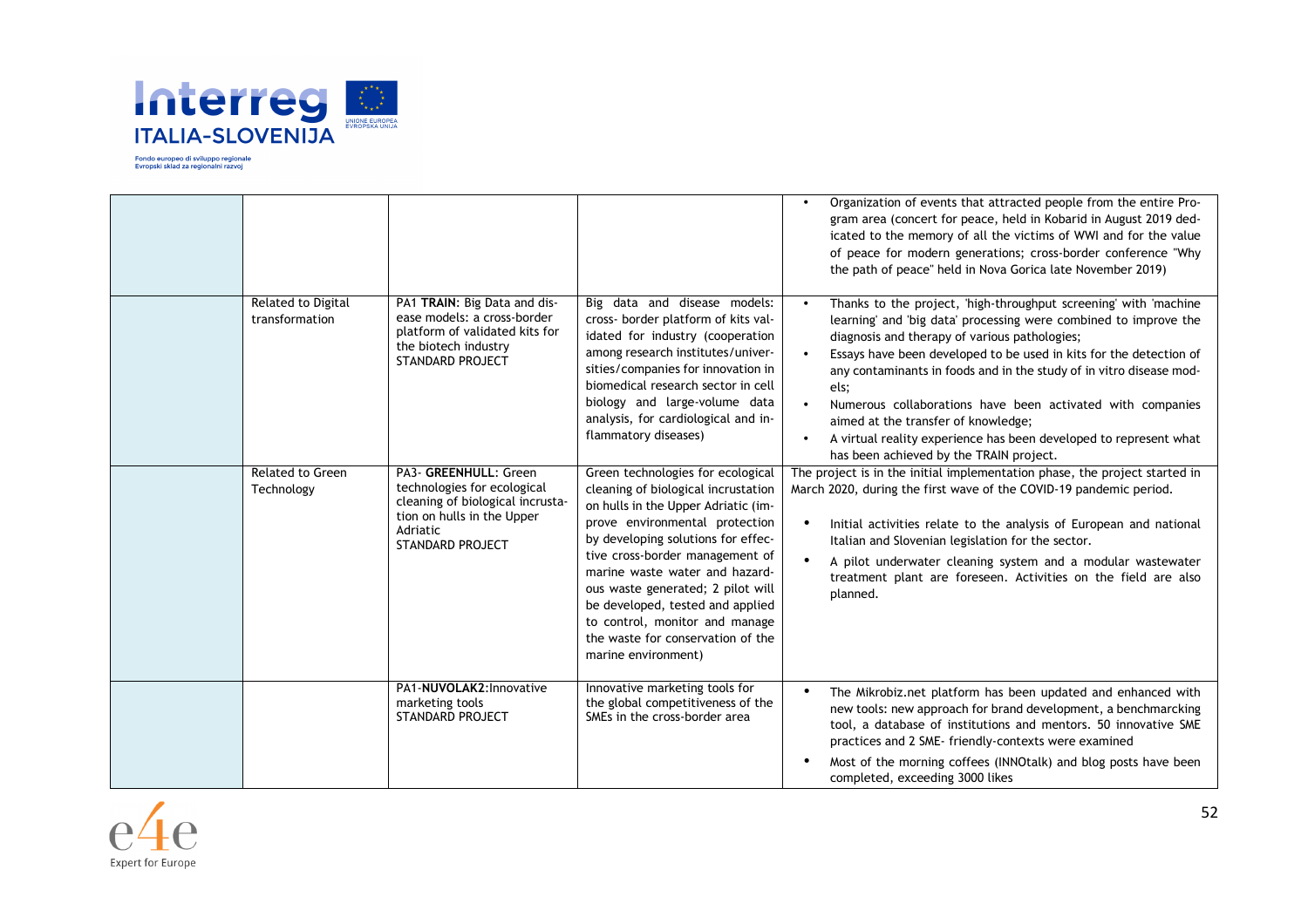

|                                                                                                                   |                                                            |                                                                                                                                                                    |                                                                                                                                                                                                                                             | The FestINNO event was held, the third edition of which, as well<br>$\bullet$<br>as the remaining events and workshops, will be held online in 2020<br>(http://www.inno.si).                                                                                                                                                                                                                                                                                                                                                                                                                                                                                                            |
|-------------------------------------------------------------------------------------------------------------------|------------------------------------------------------------|--------------------------------------------------------------------------------------------------------------------------------------------------------------------|---------------------------------------------------------------------------------------------------------------------------------------------------------------------------------------------------------------------------------------------|-----------------------------------------------------------------------------------------------------------------------------------------------------------------------------------------------------------------------------------------------------------------------------------------------------------------------------------------------------------------------------------------------------------------------------------------------------------------------------------------------------------------------------------------------------------------------------------------------------------------------------------------------------------------------------------------|
|                                                                                                                   |                                                            | PA1 - CAB: Cross-border busi-<br>ness accelerator for intelligent<br>specialization strategies<br><b>STANDARD PROJECT</b>                                          | Cross-border business accelerator<br>for intelligent specialization<br>strategies (promotion of invest-<br>ments in the development of new<br>products and innovative services<br>and transfer of technologies from<br>R&D centers to SMEs) | Based on the acceleration model developed by the CAB project,<br>$\bullet$<br>project partners successfully implemented the "Crossborder<br>acceleration programme" (pilot action)<br>Thanks to the two calls promoted by the 3 "CAB Points", 20 compa-<br>nies (15 start-ups and 5 SMEs) were given access to the combined<br>cross-border package - online and on site for a value of € 200,000<br>Over 40 mentor-team combinations in Slovenia and Italy, activated<br>for the development and "Go to market" of the selected projects<br>Published 1 Compendium with the results of research on business<br>acceleration.<br>The final "CAB-EXPO" event was held in 2019, in Venice |
| <b>4. BUILDING AND</b><br><b>RESTRUCTURING</b>                                                                    | More related to the<br>sub-topic of Energy Ef-<br>ficiency | PA2 - LightingSolutions: Inno-<br>vative solutions for the energy<br>efficient lighting of public<br>buildings<br>STANDARD PROJECT                                 | See above, in this table                                                                                                                                                                                                                    | See above, in this table                                                                                                                                                                                                                                                                                                                                                                                                                                                                                                                                                                                                                                                                |
| <b>5. ACCELLERATE</b><br><b>CHANGE TO-</b><br><b>WARDS INTER-</b><br><b>CONNECTED AND</b><br><b>SOFT MOBILITY</b> | Directly connected<br>with the topic                       | PA4 - CLEAN BERTH: Cross-<br>border institutional coopera-<br>tion for ports environmental<br>sustainability and energy effi-<br>ciency<br><b>STANDARD PROJECT</b> | Cross-border institutional cooper-<br>ation for environmental sustaina-<br>bility and energy efficiency of<br>ports                                                                                                                         | The project is in the initial implementation phase, the project started in<br>March 2020, during the first wave of the COVID-19 pandemic period.                                                                                                                                                                                                                                                                                                                                                                                                                                                                                                                                        |
|                                                                                                                   | Related to Alternative<br>to current mobility<br>habits    | PA2 - MUSE: Cross-border col-<br>laboration for Energetically<br>efficient Sustainable Univer-<br>sity Mobility                                                    | Cross-border collaboration for<br>energy efficient sustainable uni-<br>versity mobility                                                                                                                                                     | Guidelines for Public Administrations and the Cross-border Action<br>$\bullet$<br>Plan drawn up<br>The "MUSE Winter School" organized by the LP in Bohinj (January<br>2020) with participation of mobility experts, university students                                                                                                                                                                                                                                                                                                                                                                                                                                                 |

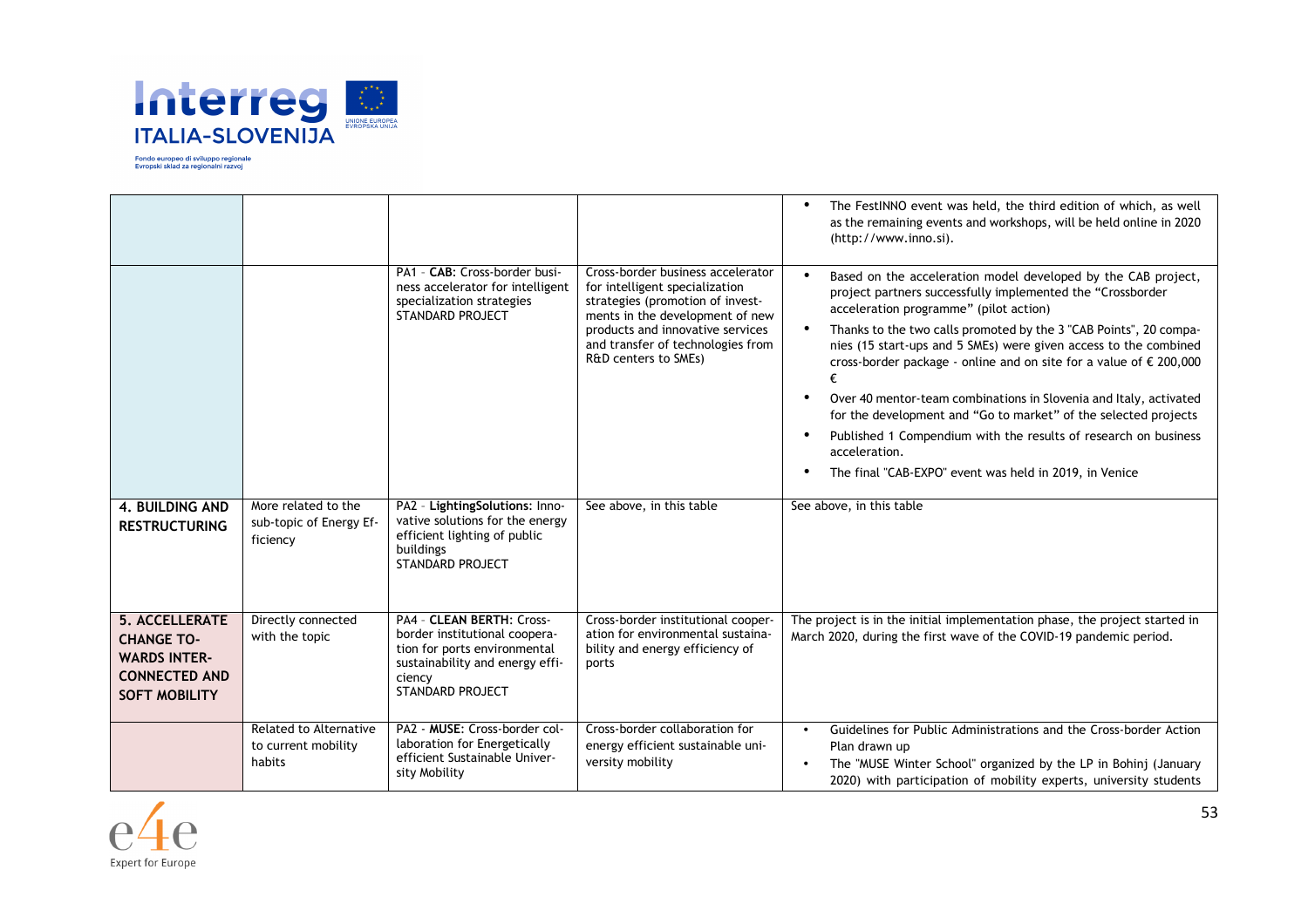

| Related to Alternative<br>to current mobility<br>habits | <b>STANDARD PROJECT</b><br>PA2 - MOBITour: Sustainable<br>mobility of cross-border<br>coastal and hinterland tourist<br>area                | Sustainable mobility of coastal<br>tourist areas and the cross-border<br>hinterland (definition of 3 UPSM -                                                                                                                                                                                                                                                                                                | and stakeholders<br>Pilot projects under way: a secure solar- panelled e-bike deposit<br>inaugurated in Grosuplje in June 2019; two photovoltaic stations<br>for charging electric vehicles (Trieste, December 2019 and Rov-<br>eredo in Piano, February 2020)<br>The project, which envisages the creation of 5 "park and drive"<br>pilot systems to promote sustainable mobility, has reached the fi-<br>nal stage.                                                                                                                                                                                      |
|---------------------------------------------------------|---------------------------------------------------------------------------------------------------------------------------------------------|------------------------------------------------------------------------------------------------------------------------------------------------------------------------------------------------------------------------------------------------------------------------------------------------------------------------------------------------------------------------------------------------------------|------------------------------------------------------------------------------------------------------------------------------------------------------------------------------------------------------------------------------------------------------------------------------------------------------------------------------------------------------------------------------------------------------------------------------------------------------------------------------------------------------------------------------------------------------------------------------------------------------------|
|                                                         | STANDARD PROJECT                                                                                                                            | urban plans for sustainable mobil-<br>ity (Lignano, Caorle, Piran); im-<br>plementation of 5 'park & drive'<br>pilot systems (electric vehicles,<br>electrical pillars) and 2 sustaina-<br>ble mobility plans (Park Škocjans-<br>kejame and Kobilarna Lipica)                                                                                                                                              | 19 vehicle charging stations were positioned and 6 electric cars, 1<br>minivan and 366 bicycles were purchased<br>a digital platform was created for sharing information on tourist<br>routes/itineraries, public transport and sustainable mobility ser-<br>vices(www.crossmobility.eu)<br>CAP & COM pilot actions involvement                                                                                                                                                                                                                                                                            |
| Related to multimodal<br>mobility                       | PA2 - InterBike II: Develop-<br>ment of multimodal connec-<br>tions along the Adriabike cy-<br>cling path<br><b>STANDARD PROJECT</b>        | Development of multimodal con-<br>nections along the Adriabike cycle<br>path from Kranjska Gora to Ra-<br>venna (promotion of cycling for<br>sustainable daily mobility and for<br>tourist, creation of 4 multimodal<br>transport service points for bikes,<br>buses and boats)                                                                                                                            | During summer 2018 and 2019, the bus service with bike transport<br>between Koper/ Capodistria, Grado and Cormons was tested<br>Boat and bicycle service was introduced along the Lemene river<br>The maritime service between Bibione and Caorle was active<br>A new cycling route platform developed in western Slovenia<br>A new section of the cycle path planned in Hrvatini<br>In the Eastern Veneto, electric charging stations planned and set<br>up                                                                                                                                               |
| Related to multimodal<br>mobility                       | PA2 - CrossMoby: Crossborder<br>integrated transport planning<br>and intermodal passenger<br>transport services<br><b>STRATEGIC PROJECT</b> | Mobility planning and sustainable,<br>cross-border<br>and<br>passenger<br>transport services, in the pursuit<br>of intermodality (coordinated<br>planning of sustainable mobility,<br>experimentation of cross-border<br>rail services for passengers of<br>public transport along the Venice-<br>Trieste-Ljubljana axis, a cross-<br>border strategic action plan on<br>sustainable mobility based on the | After the reactivation of the Udine-Trieste-Ljubljana cross-border railway<br>link, the CROSSMOBY project also launched the following PILOT ACTIONS:<br>an analysis for a cross-border strategic reference framework,<br>$\bullet$<br>the creation of a stakeholders platform for dialogue and cross-bor-<br>$\bullet$<br>der planning,<br>a study on sustainable urban mobility,<br>$\bullet$<br>a project on traffic monitoring.<br>$\bullet$<br>Furthermore, a call for a bike sharing service was published at the railway<br>stations between the Municipalities of Divača, Hrpelje-Kozina, Komen and |

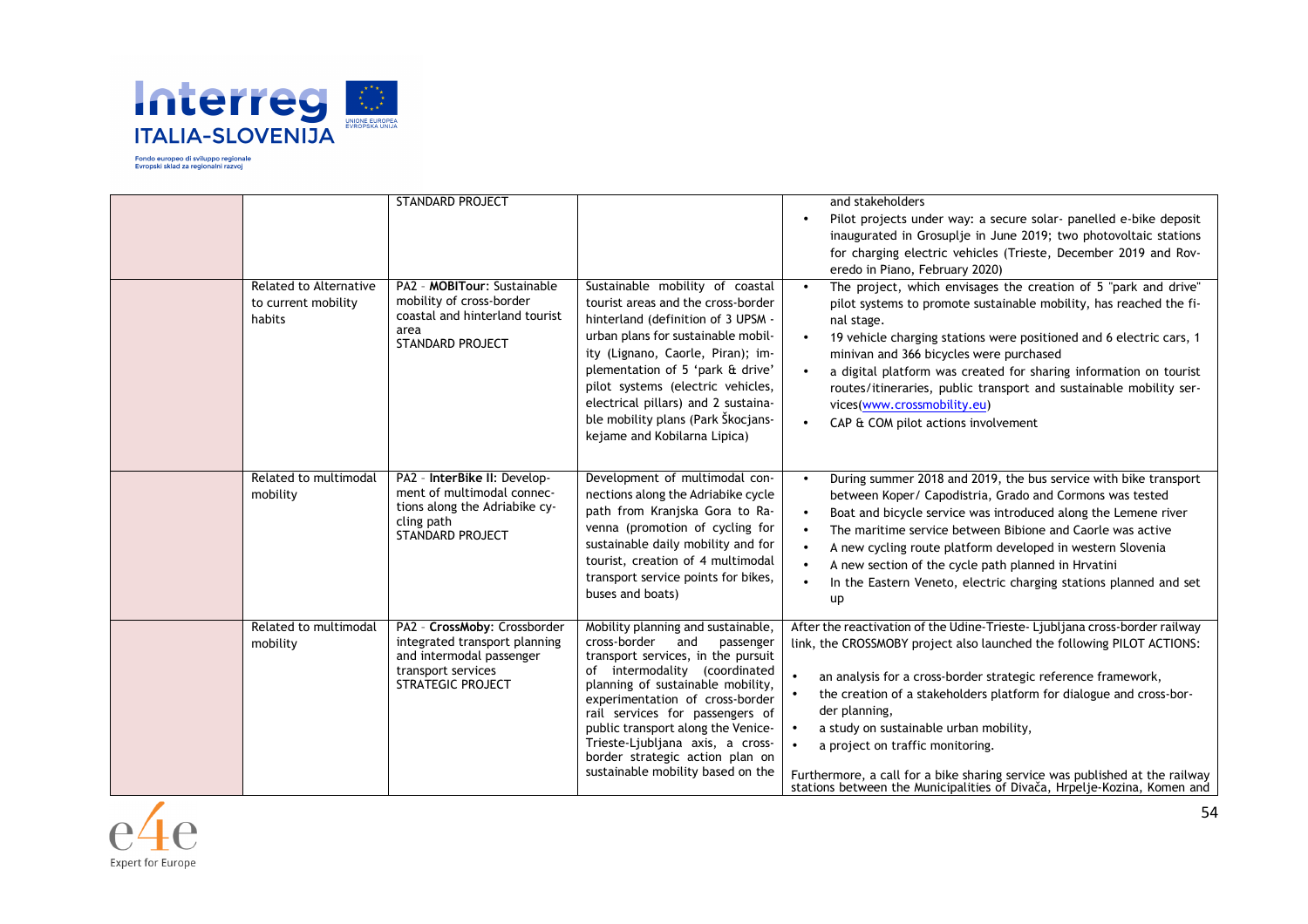

|                                                                                         | Related to multimodal<br>mobility    | PA4 - FORTIS: Strengthening<br>institutional cooperation in<br>the cross-border area through<br>innovative solutions in public<br>transport and civil motoriza-<br>tion procedures<br>STANDARD PROJECT | already existing SUMP (Sustaina-<br>ble Urban Mobility Plans) method-<br>ology applied to a limited number<br>of pilot<br>projects)<br>Strengthening institutional coop-<br>eration in the cross-border area<br>through innovative solutions in<br>public transport and civil motori-<br>zation procedures (the project in-<br>tends to promote institutional co-<br>operation for improving cross-bor-<br>der public transport services in fa-<br>vor of sustainable and efficient<br>mobility and promoting the har-<br>monization of the civil motoriza-<br>tion procedures). | Sežana and a call for a maritime passenger service on the Ankaran-Koper-<br>Izola-Piran line.<br>The new Bovec-Kranjska Gora bus line was established for months of July<br>and August and a shuttle service on the Julian Alps path on the occasion of<br>the European Mobility Week.<br>The project is in the initial implementation phase, the project started in<br>March 2020, during the first wave of the COVID-19 pandemic period.<br>The partnership defined a roadmap and the ways to dialogue with<br>$\bullet$<br>stakeholders.<br>Technical activities will start with the assessment of the needs for<br>$\bullet$<br>cross-border public transport connections.<br>$\bullet$<br>The results of this analysis will serve to correctly target pilot activi-<br>ties aimed at improving existing connections and proposing new<br>ones.<br>Partners also discussed about which actors to be involved in the<br>$\bullet$<br>round table on civil motorization |
|-----------------------------------------------------------------------------------------|--------------------------------------|--------------------------------------------------------------------------------------------------------------------------------------------------------------------------------------------------------|----------------------------------------------------------------------------------------------------------------------------------------------------------------------------------------------------------------------------------------------------------------------------------------------------------------------------------------------------------------------------------------------------------------------------------------------------------------------------------------------------------------------------------------------------------------------------------|---------------------------------------------------------------------------------------------------------------------------------------------------------------------------------------------------------------------------------------------------------------------------------------------------------------------------------------------------------------------------------------------------------------------------------------------------------------------------------------------------------------------------------------------------------------------------------------------------------------------------------------------------------------------------------------------------------------------------------------------------------------------------------------------------------------------------------------------------------------------------------------------------------------------------------------------------------------------------|
| <b>6. FROM FARM</b><br><b>TO FORK AND</b><br><b>SUSTAINABLE AG-</b><br><b>RICULTURE</b> | Directly connected<br>with the topic | PA3 - MEDS GARDEN: An indig-<br>enous Mediterranean Garden<br>and culinary art for the<br>preservation of the typical re-<br>gional identity<br><b>STANDARD PROJECT</b>                                | The project aims at the develop-<br>ment, conservation and attrac-<br>tiveness of the cultural land-<br>scape, also through an innovative<br>educational tourism related to<br>native plants, local cuisine and<br>products of the northern Adriatic.                                                                                                                                                                                                                                                                                                                            | Five Mediterranean Gardens have been opened to the public, three in Slo-<br>venia (Purissima - Škofije, Boršt and Bertoki) and two in Italy (Orto del<br>Brenta - Mira and Friûli- Pordenone);<br>Gardens - open to the public upon notification of the visit - offer training,<br>teaching, courses, cooking workshops and guided tours for visitors of vari-<br>ous target groups: children, students, technicians and professionals from<br>the agricultural world, tour operators and tourists.                                                                                                                                                                                                                                                                                                                                                                                                                                                                       |
|                                                                                         | Related to Green Agri-<br>Food       | PA3 - BlueGrass: To promote<br>the development of a green<br>agri-food industry through the<br>introduction of the aquaponics<br><b>STANDARD PROJECT</b>                                               | The project aims at launching a<br>market analysis to assess territo-<br>rial interest/needs of aquaponics<br>products, testing 2 pilot installa-<br>tions; involving farmers, breeders<br>and researchers; increasing con-<br>sumer awareness)                                                                                                                                                                                                                                                                                                                                  | Consumer demand for aquaponics products were evaluated<br>Two working groups established for collecting recommendations<br>for implementation of two pilot plants<br>Two pilot plants started in Koper and in Porcia (inaugurated in De-<br>cember 2018) and used throughout 2019 to define production man-<br>agement and monitoring models and to study their sustainability<br>The systems hosted training and distribution activities targeting<br>breeders, farmers, schools and purchasing groups<br>An intense social activity was conducted on FB and Instagram and<br>the results were presented at the international aquaculture and<br>vertical farming fair aquafarm / novel farm 2020.                                                                                                                                                                                                                                                                       |

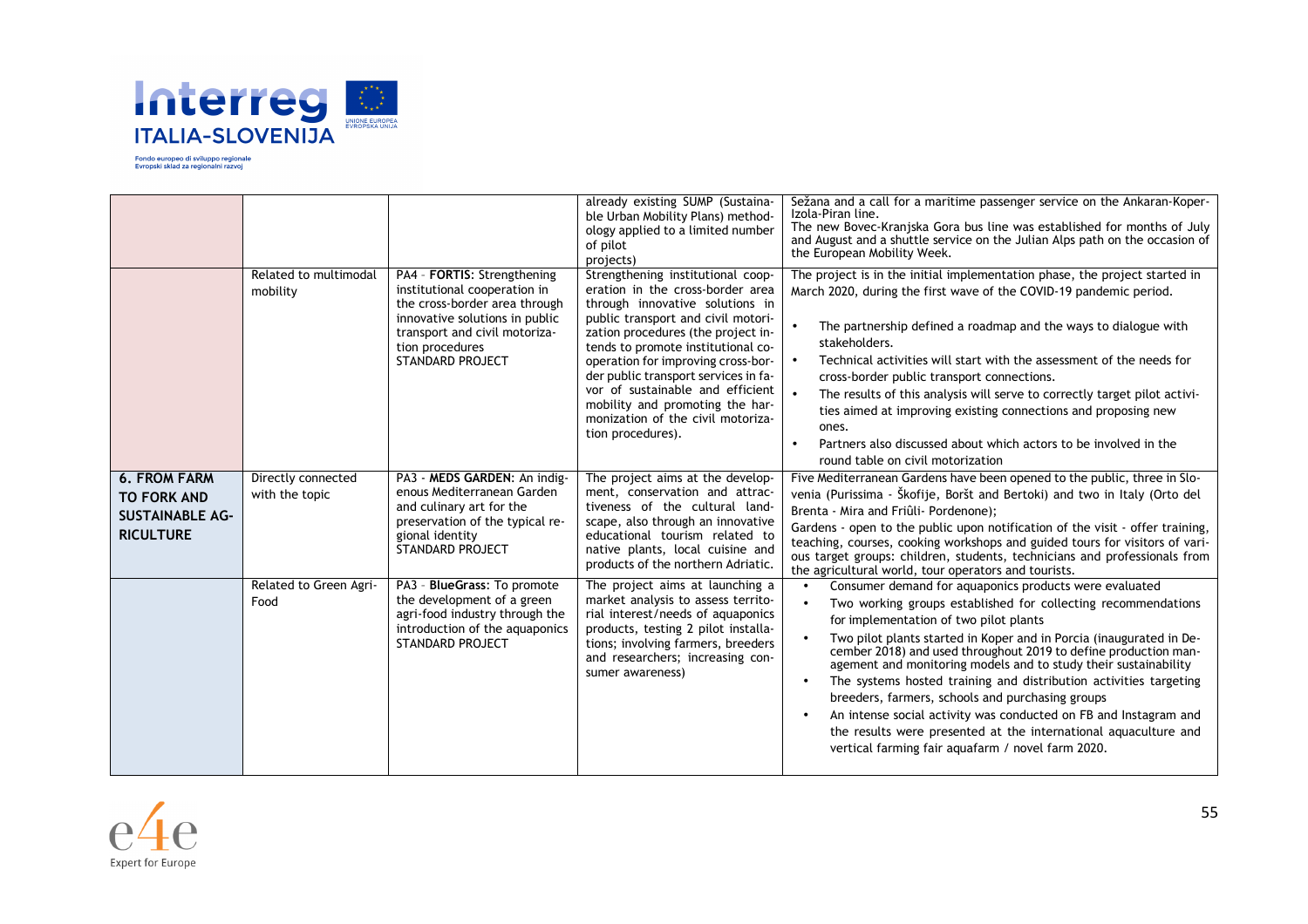

| <b>Related to Protection</b><br>and preservation of<br>biodiversity                     | PA3 - BEE-DIVERSITY: Biodi-<br>versity improvement through<br>innovative ecosystem manage-<br>ment and bee monitoring<br><b>STANDARD PROJECT</b> | Biodiversity improvement through<br>innovative ecosystem manage-<br>ment and bee monitoring (for an<br>innovative cross-border system<br>for the improvement and monitor-<br>ing of biodiversity)                                                                                                                             | The project is in the initial implementation phase, the project started in<br>February 2020, during the first wave of the COVID-19 pandemic period.<br>The project is in the initial phase: the operating protocols are being de-<br>fined aimed at identifying the different study areas and within them the<br>identification of the objectives. An evaluation on which is the best tech-<br>nological solution for the detection of data supplied by beekeeping sta-<br>tions is underway (one proposal is to use the Melixa system already in use<br>at Veneto Agricoltura, which guarantees a high quality of data). The pro-<br>ject kick-off event took place in March 2020 online.                                                                                                                                                                                                                                                             |
|-----------------------------------------------------------------------------------------|--------------------------------------------------------------------------------------------------------------------------------------------------|-------------------------------------------------------------------------------------------------------------------------------------------------------------------------------------------------------------------------------------------------------------------------------------------------------------------------------|--------------------------------------------------------------------------------------------------------------------------------------------------------------------------------------------------------------------------------------------------------------------------------------------------------------------------------------------------------------------------------------------------------------------------------------------------------------------------------------------------------------------------------------------------------------------------------------------------------------------------------------------------------------------------------------------------------------------------------------------------------------------------------------------------------------------------------------------------------------------------------------------------------------------------------------------------------|
| <b>Related to Protection</b><br>and preservation of<br>biodiversity and inno-<br>vation | PA1 - FishAgroTech: Agricul-<br>ture/Fisheries: Cross-border<br>investment and innovation<br><b>STANDARD PROJECT</b>                             | Fishing - agriculture: cross border<br>participation and innovation                                                                                                                                                                                                                                                           | Concluded the mapping of needs for innovation expressed by fish-<br>eries - aquaculture and agriculture sectors companies and identi-<br>fied possible practical technological innovative solutions<br>Companies, organizations, institutions, promoters and developers<br>of innovation have been involved at cross-border level through<br>seminars, B2B - R2B events and individual meetings<br>Cross-border pilot actions implemented                                                                                                                                                                                                                                                                                                                                                                                                                                                                                                              |
| Related to Sustainable<br>farming practices and<br>ICT                                  | PA3- AGROTOUR2: Biodiver-<br>sity improvement through in-<br>novative ecosystem manage-<br>ment and bee monitoring<br><b>STANDARD PROJECT</b>    | Sustainable development of agri-<br>culture and tourism in the cross-<br>border karst region (implementa-<br>tion of the e-Karst application<br>for monitoring the condition of<br>vineyards, optimization of wine<br>and ham production processes,<br>creation of new itineraries along<br>with promotion of local products) | The final phase of the project involved the setting up of the Center<br>for the promotion of typical local products with a wine cellar of<br>regional wines in the Stanjel Castle<br>Irrigation tests were conducted in two vineyards to assess the cost-<br>benefit ratio<br>Updates to the e-Karst application (https://e-karst.eu) were de-<br>veloped to monitor agro-meteorological parameters and wine-<br>growing technologies as well as to optimize and standardize tech-<br>nologies in the production of Terrano wine on the cross- border<br>karst territory<br>Monitoring of the quality of the Karst raw ham ("Kraškipršut"), pro-<br>duced from exemplary indigenous-bred-pigs<br>Electronic mapping of thematic itineraries and drafting of two bro-<br>chures highlighting project results in relation to the improvement<br>of the quality of Terrano wine and of Karst raw ham ("Kraškipršut")<br>and tourist activity on the Karst |

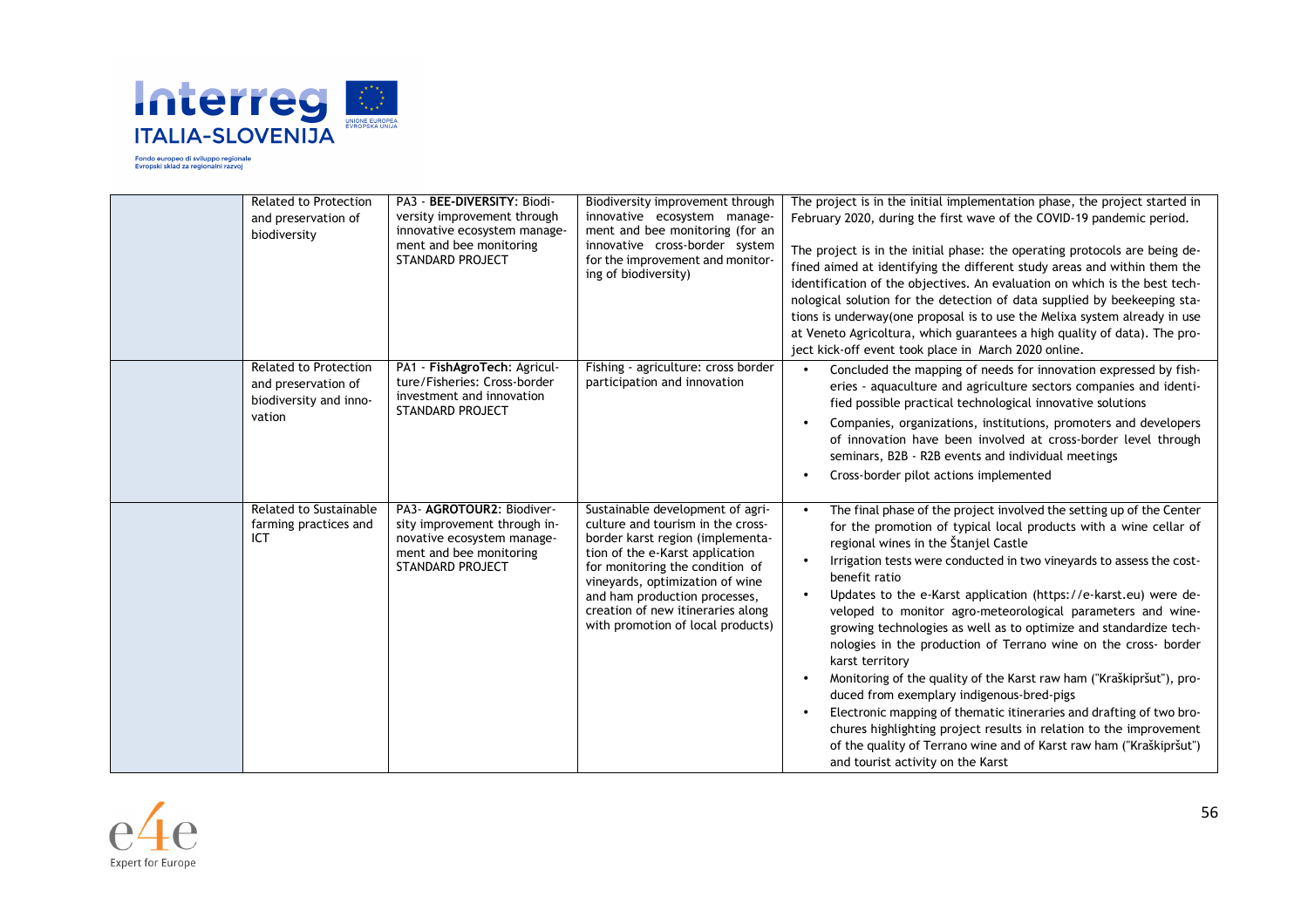

|                                      | Related to Sustainable<br>farming practices and<br>ICT | PA1 - SUSGRAPE: Promoting<br>sustainable viticulture through<br>ICT in the Ita-Slo cross-border<br>areas<br><b>STANDARD PROJECT</b>          | Promoting sustainable viticulture<br>through ICT in the ita-slo cross-<br>border areas                                                                                                                                                                                                                                                                            | The project created a Decision Support System (DSS) with the ac-<br>$\bullet$<br>tivation of 42 monitoring stations and of the WiForAgriSUSGRAPE<br>web platform. The platform displays phytopathological forecasting<br>models against late blight and hatred for the areas of the Collio<br>and the Slovenian coast, and tests on output in 4 experimental<br>vineyards<br>A microbiomic study on vine leaves was carried out to screen the<br>bacterial collection                                                                                                                                                                                                                                                                                                                  |
|--------------------------------------|--------------------------------------------------------|----------------------------------------------------------------------------------------------------------------------------------------------|-------------------------------------------------------------------------------------------------------------------------------------------------------------------------------------------------------------------------------------------------------------------------------------------------------------------------------------------------------------------|----------------------------------------------------------------------------------------------------------------------------------------------------------------------------------------------------------------------------------------------------------------------------------------------------------------------------------------------------------------------------------------------------------------------------------------------------------------------------------------------------------------------------------------------------------------------------------------------------------------------------------------------------------------------------------------------------------------------------------------------------------------------------------------|
| 7. PRESERVING<br><b>BIODIVERSITY</b> | Related to ecosystems<br>preservation                  | PA3 - TRETAMARE: Trezze,<br>Tegnue and marine environ-<br>ments of the upper Adriatic:<br>management proposals<br><b>STANDARD PROJECT</b>    | Management proposals of marine<br>environments of the upper Adri-<br>atic (for an integrated manage-<br>ment plan of marine habitats<br>with high ecological value)                                                                                                                                                                                               | The project is in the initial implementation phase, the project started in<br>February 2020, during the first wave of the COVID-19 pandemic period.<br>The first contacts with the Public Administrations were also started and<br>the study on the state of affairs of the ManagementPlansoftheN2Ka-<br>reasinvolved in the project is being finalized                                                                                                                                                                                                                                                                                                                                                                                                                                |
|                                      |                                                        | PA3 - AQUAVITIS: Innovative<br>solutions for the efficient use<br>of water in cross-border viti-<br>culture<br>STANDARD PROJECT              | Development and testing of joint<br>innovative technologies and solu-<br>tions for the efficient use of water<br>resources, risk planning, associ-<br>ated with extreme events, to face<br>climate change, exchange of ex-<br>periences between research cen-<br>tres and grapevines companies in<br>order to implement effective eco-<br>nomic management models | The project is in the initial implementation phase, the project started in<br>January 2020, The initial press conference was held in February 2020,<br>during the first wave of the COVID-19 pandemic period.<br>3 meetings among project partners occurred to define the concep-<br>tual design and framework of the Acquavitis online platform, as<br>well as the method of data acquisition.<br>Vineyards for monitoring water stress have been selected.<br>Monitoring of the water cycle began and rainwater collectors were<br>installed in 6 vineyards in the cross-border area (Vipava valley,<br>Karst area, Friuli)<br>a series of irrigation and soil tillage experiments aimed at obtain-<br>ing better soil waterretention and better grape quality are being<br>prepared |
|                                      | <b>Related to Natura</b><br>2000 coverage              | PA3 - NAT2CARE: Engagement<br>of Citizens for the Restoration<br>and Conservation of cross-bor-<br>der Natura 2000 areas<br>STANDARD PROJECT | Nat2Care focuses on the protec-<br>tion and enhancement of biodi-<br>versity in the Natura 2000 areas of<br>the mountain territory in Friuli<br>Venezia Giulia and Slovenia. It en-<br>visages exchange of information<br>and development of<br>common<br>methodologies for the manage-<br>ment of species and habitats;                                          | Sharing and fine-tuning cross-border monitoring focusing on the<br>$\bullet$<br>rock ptarmigan and the Alpine longhorn beetle<br>Initiatives for active management of habitats<br>Collection of data for the evaluation of the ecosystem services<br>Involved more than 2,000people<br>Awareness raising activities to improve knowledge and conserva-<br>tion of the Natura 2000 areas of the cross-borderarea                                                                                                                                                                                                                                                                                                                                                                        |

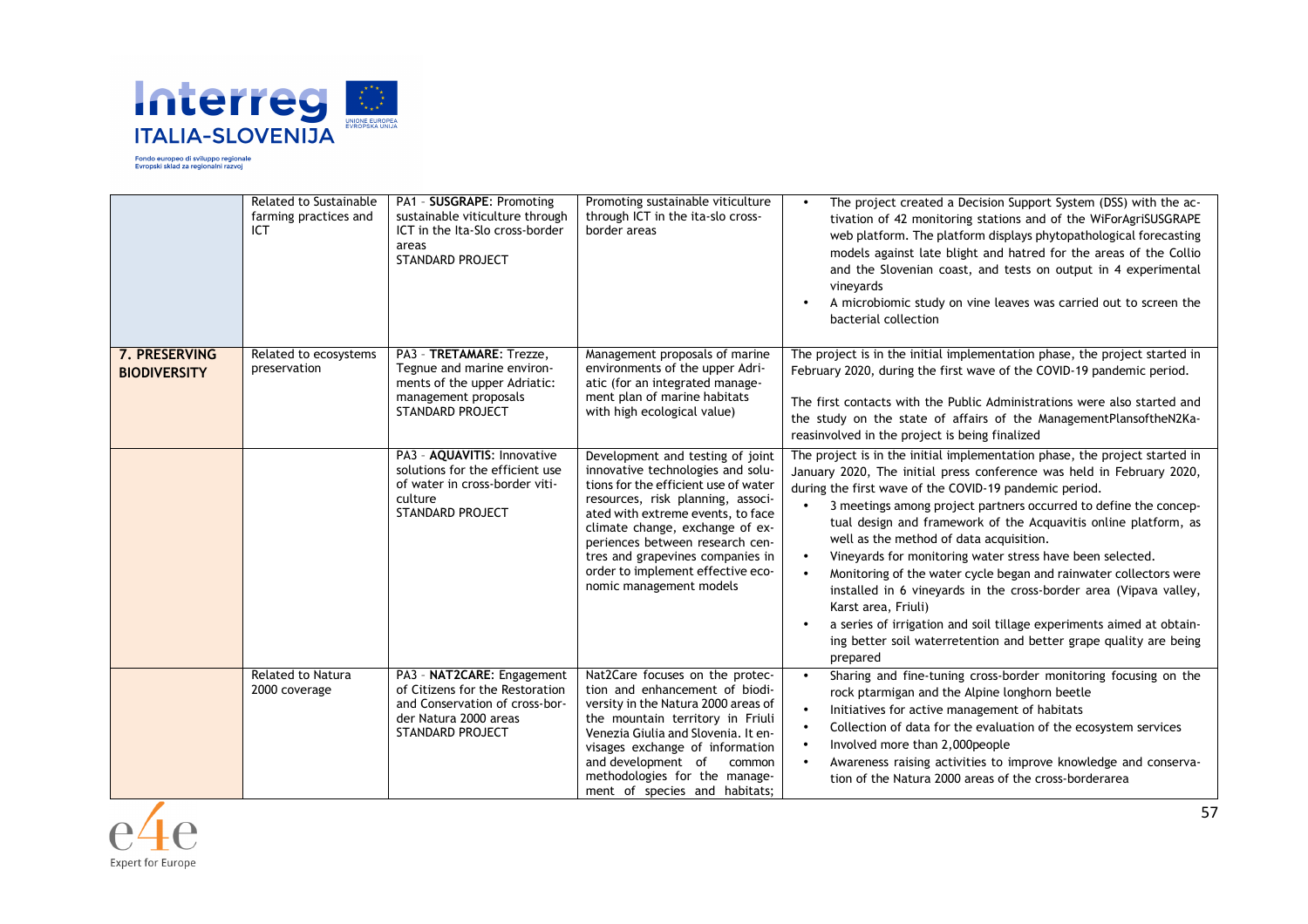

| Related to Green in-<br>frastructure | PA3 - GREVISLIN: Green infra-<br>structures for the conserva-<br>tion and improvement of the<br>condition of habitats and pro-<br>tected species along the rivers<br><b>STRATEGIC PROJECT</b> | evaluation of ecosystem services;<br>awareness raising for stakehold-<br>ers, citizens and young generation<br>on natural heritage<br>Creation of green infrastruc-<br>tures in NATURA 2000 in the<br>Isonzo area, activation of pilot<br>activities, identification of best<br>practices for awareness<br>rais-<br>for local communities,<br>ing<br>agricultural operators and visi-<br>tors with regard to the effi-<br>ciency of ecosystem services,<br>clear long-term strategy in the<br>integrated<br>management of<br>green infrastructures and of the<br>ecosystems for sustainable de-<br>velopment | Development of common monitoring protocols for fauna (large car-<br>nivores, ungulates, avifauna and alpine rosalia) and periglacial<br>flora. Pilot actions have been carried out for the management of<br>significant habitats and defined methodologies for assessing eco-<br>system services.<br>The information awareness activities involved around 4,000 peo-<br>ple, especially young people<br>Inventories of the mapping of green infrastructure zones in the<br>cross-border area<br>Monitoring of the basins of Isonzo, Vipava and Livenza rivers as for<br>surface waters and fish communities<br>Harmonization of Slovenian and Italian methodologies for assessing<br>the state of the waters<br>First collection of data on common pests in agriculture with the<br>aim to create a virtual model of an intelligent farm<br>Seminars organized and training for farmers and students started<br>to promote the use of sustainable agricultural practices<br>A system of pest control stations is also underway in the Vipacco<br>river valley<br>In the municipality of Postojna, a pedestrian walkway was inaugu-<br>rated near the Pivka river |
|--------------------------------------|-----------------------------------------------------------------------------------------------------------------------------------------------------------------------------------------------|--------------------------------------------------------------------------------------------------------------------------------------------------------------------------------------------------------------------------------------------------------------------------------------------------------------------------------------------------------------------------------------------------------------------------------------------------------------------------------------------------------------------------------------------------------------------------------------------------------------|------------------------------------------------------------------------------------------------------------------------------------------------------------------------------------------------------------------------------------------------------------------------------------------------------------------------------------------------------------------------------------------------------------------------------------------------------------------------------------------------------------------------------------------------------------------------------------------------------------------------------------------------------------------------------------------------------------------------------------------------------------------------------------------------------------------------------------------------------------------------------------------------------------------------------------------------------------------------------------------------------------------------------------------------------------------------------------------------------------------------------------------------------------------|
| Related to Green in-<br>frastructure | PA3 - ENGREEN: Strengthening<br>of green infrastructures in IT-<br>SI cross-border environment<br>ISONZO/SOČA<br><b>STANDARD PROJECT</b>                                                      | Strengthening of green infrastruc-<br>tures to guarantee a good state<br>of conservation of protected spe-<br>cies                                                                                                                                                                                                                                                                                                                                                                                                                                                                                           | The project is in the initial implementation phase, the project started in<br>April 2020, during the first wave of the COVID-19 pandemic period.                                                                                                                                                                                                                                                                                                                                                                                                                                                                                                                                                                                                                                                                                                                                                                                                                                                                                                                                                                                                                 |
| Related to Green in-<br>frastructure | <b>ISONZO-SOCA</b><br>I.T.I. project                                                                                                                                                          | Construction, in Gorizia, Nova Go-<br>rica and Šempeter-Vrtojba, of a<br>cross-border network of cycle and<br>pedestrian paths along the Isonzo<br>river and along the State border<br>connecting Solkan to Šempeter-<br>Vrtojba and Miren. Infrastructural<br>works to improve the usability of<br>the area by citizens and tourists)                                                                                                                                                                                                                                                                       | Works of Lot 1 "Vrtojba recreational area" completed<br>Work on Lot 2 "Isonzo walkway at Solkan" completed in 2020<br>"Realization of a cycle route along the state border" is currently<br>underway and will be completed by2022                                                                                                                                                                                                                                                                                                                                                                                                                                                                                                                                                                                                                                                                                                                                                                                                                                                                                                                                |

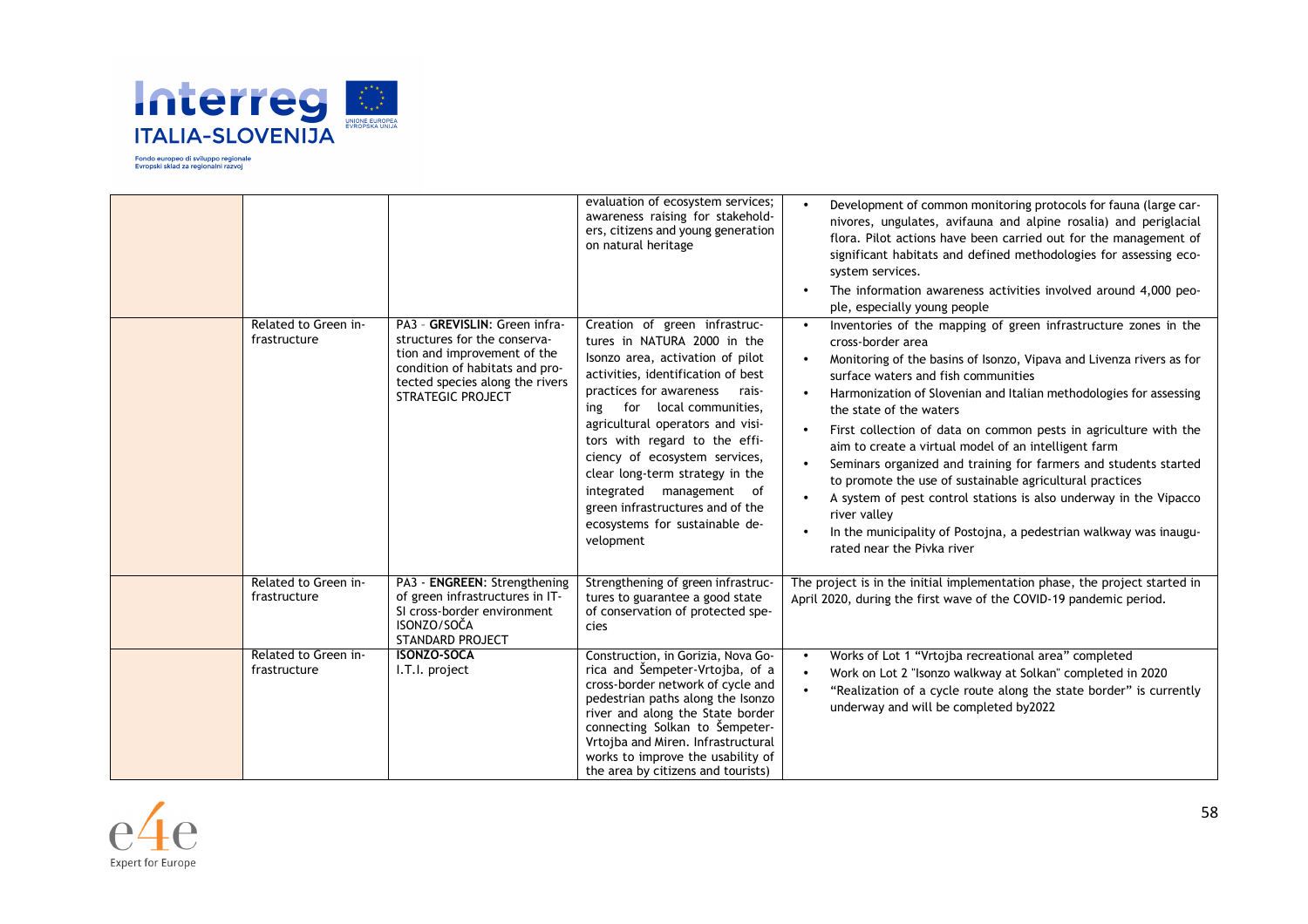

|                                                                                                                            | Related to Green in-<br>frastructure  | <b>WALKofPEACE</b>                                                                                                                                     | See explanation in previous sec-<br>tions of the table                                                                                                                                                                                                                                                                                                                                                                                                                                                                                                                                                                                                                                                                | See explanation in previous sections of the table                                                                                                                                                                                                                                                                                                                                                                                                                                                                                                                                                              |
|----------------------------------------------------------------------------------------------------------------------------|---------------------------------------|--------------------------------------------------------------------------------------------------------------------------------------------------------|-----------------------------------------------------------------------------------------------------------------------------------------------------------------------------------------------------------------------------------------------------------------------------------------------------------------------------------------------------------------------------------------------------------------------------------------------------------------------------------------------------------------------------------------------------------------------------------------------------------------------------------------------------------------------------------------------------------------------|----------------------------------------------------------------------------------------------------------------------------------------------------------------------------------------------------------------------------------------------------------------------------------------------------------------------------------------------------------------------------------------------------------------------------------------------------------------------------------------------------------------------------------------------------------------------------------------------------------------|
|                                                                                                                            | Related to ecosystems<br>preservation | PA 4 - GeoKarst:<br>Establishment of the cross-<br>border geopark on the Karst<br><b>STANDARD PROJECT</b>                                              | Establishment of the cross-border<br>geopark on the Karst                                                                                                                                                                                                                                                                                                                                                                                                                                                                                                                                                                                                                                                             | The project is in the initial implementation phase, during COVID-19 pan-<br>demic period.<br>The expected results in this phase include:<br>The Act establishing the cross-border geopark of the Classic<br>Karst<br>Greater consistency and coordination in the management of the<br>area in order to increase the intensity of cooperation                                                                                                                                                                                                                                                                   |
| 8. ZERO POLLU-<br><b>TION AMBITION</b><br><b>FOR A TOXIC-</b><br><b>FREE ENVIRON-</b><br><b>MENT (WATER,</b><br>AIR, SOIL) | Related to Ground Wa-<br>ters         | PA3 - VISFRIM: Vipava/Vi-<br>pacco and Other Transbound-<br>ary River Basins Flood Risk<br>Management<br><b>STRATEGIC PROJECT</b>                      | Water-related risk management<br>for the Vipava river basin and<br>other cross-border basins (joint<br>measures of mitigation of hydro-<br>geological risk due to urbanisation<br>and climate change in the inter-<br>national basins of the Isonzo and<br>Vipacco rivers and in the inter-<br>regional basin of the Lemene<br>river, shared data and develop-<br>ment of models for simulating<br>flooding; green IT tools to pro-<br>mote active participation of citi-<br>zens; environmental monitoring<br>and small structural works with<br>low environmental impact; meth-<br>odologies and operational techno-<br>logical tools for the implementa-<br>tion of the existing flood risk man-<br>agement plans) | Collection harmonization and sharing of environmental data and<br>studies concerning floods, Data have been used for development<br>of shared hydrological and hydraulic models for the Lemene basin,<br>through which simulations of alluvial processes can be carried out<br>for assessing water-related hazards<br>Within Lemene basin two new hydrometric stations have been in-<br>stalled<br>Some Slovenian municipalities published public procurement pro-<br>cedures for the construction of the structural investments envis-<br>aged in the project (three construction sites are currently active) |
|                                                                                                                            | Related to Ground Wa-<br>ters         | PA3 - CONA: The improvement<br>of the ecological status of the<br>Corno river and the Isonzo<br>river mouth in the Adriatic<br><b>STANDARD PROJECT</b> | Improvement of the ecological<br>state of the Corno river and the<br>area of the mouth of the Isonzo<br>river in the Adriatic - Cona area                                                                                                                                                                                                                                                                                                                                                                                                                                                                                                                                                                             | In 2019, partners completed almost all planned activities<br>Improvement of the chemical and physical condition of the waters<br>Preparation of the design for revitalisation of the flow of the Ko-<br>rencreek<br>Application for online data monitoring from all weather stations is                                                                                                                                                                                                                                                                                                                        |